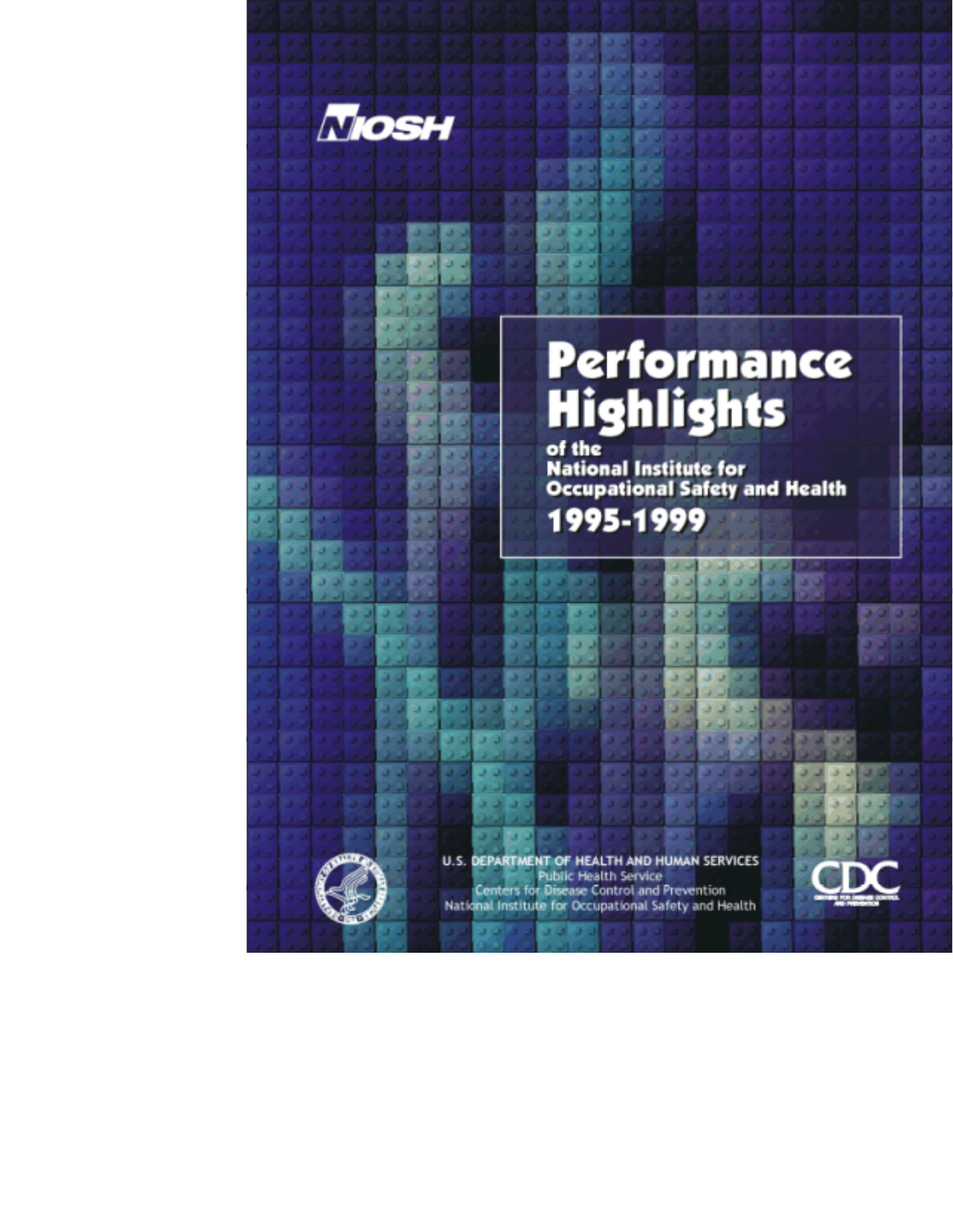## **Performance Highlights** of the **National Institute for Occupational Safety and Health** 1995 - 1999

Prepared in Compliance with the Government Performance and Results Act (GPRA)

March 31, 2000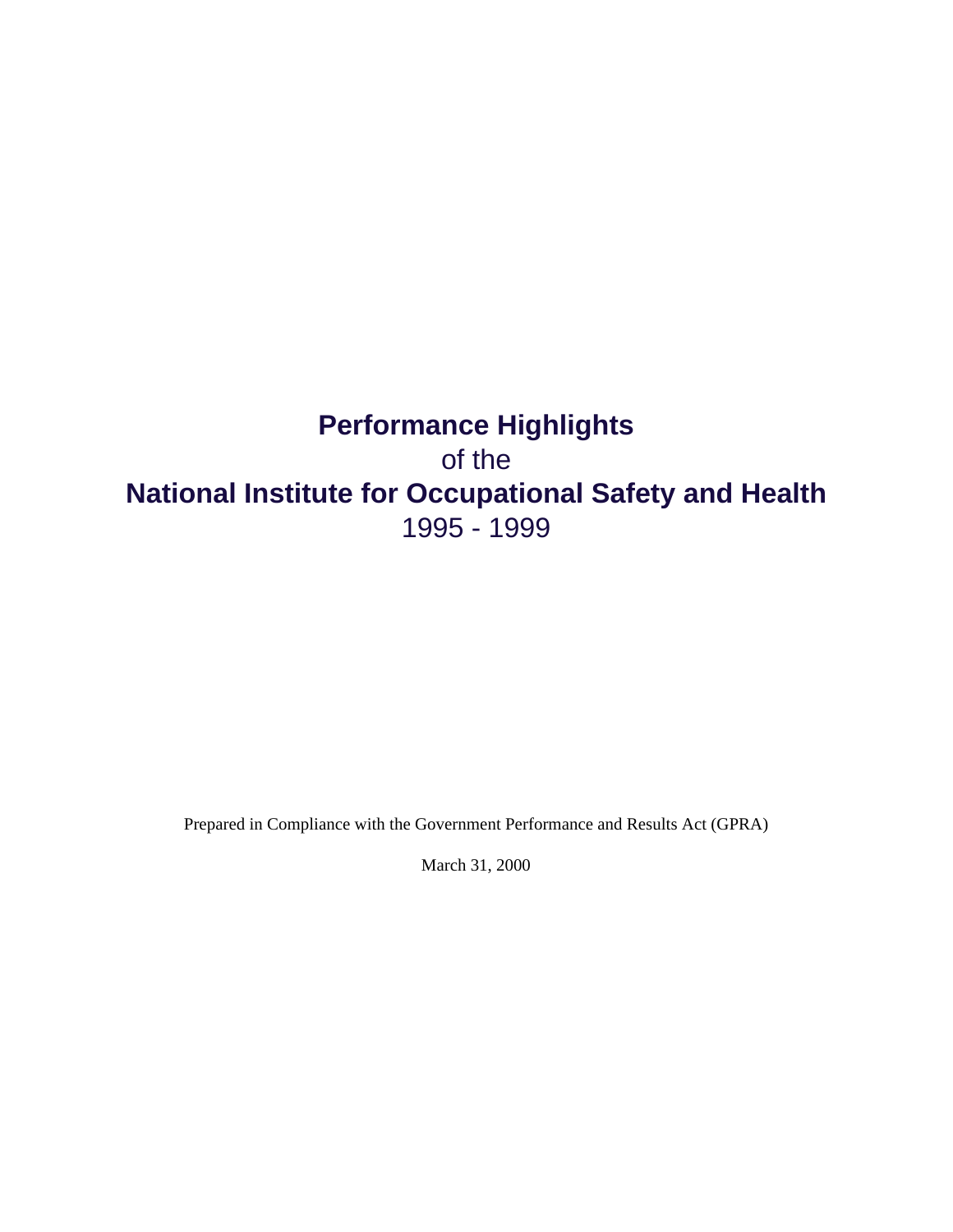## **Foreword**

## **Highlights of NIOSH Performance for Fiscal Years 1995 - 1999**

This report presents highlights of NIOSH progress and performance over the past five years. It is organized around the NIOSH Strategic Plan, which provides the framework for performance goals and indicators required by the Government Performance and Results Act of 1993 (GPRA). These goals encompass the functions deemed critical to the protection and promotion of worker health and safety: research; surveillance; prevention intervention; and information, training, and capacity to prevent occupational diseases and injuries.

While GPRA requires annual reporting of performance, this report covers a five-year period. This longer time frame facilitates a more valid assessment of the results and impacts of investment in research activities, many of which take several years to complete. Annual reports of NIOSH performance are contained in the CDC Congressional Budget Justifications submitted to the Office of Management and Budget each year.

In creating NIOSH as the nation's primary research agency for worker health and safety, Congress recognized that NIOSH must rely on others in the occupational safety and health community to have an impact on the overall level of hazards, injuries, and illnesses in the workplace. NIOSH has developed initiatives and programs to create and nurture partnerships with these other stakeholders in pursuit of this common mission. With efforts focused on its four strategic goals, NIOSH will continue to provide leadership in delivering on the nation's promise of a safe and healthful workplace for all.

The highlights in this report help illustrate the magnitude and importance of our mission and the results of our efforts to protect and promote the health of our nation's workforce.

Ful Reserve

Linda Rosenstock, MD, MPH Director, National Institute for Occupational Safety and Health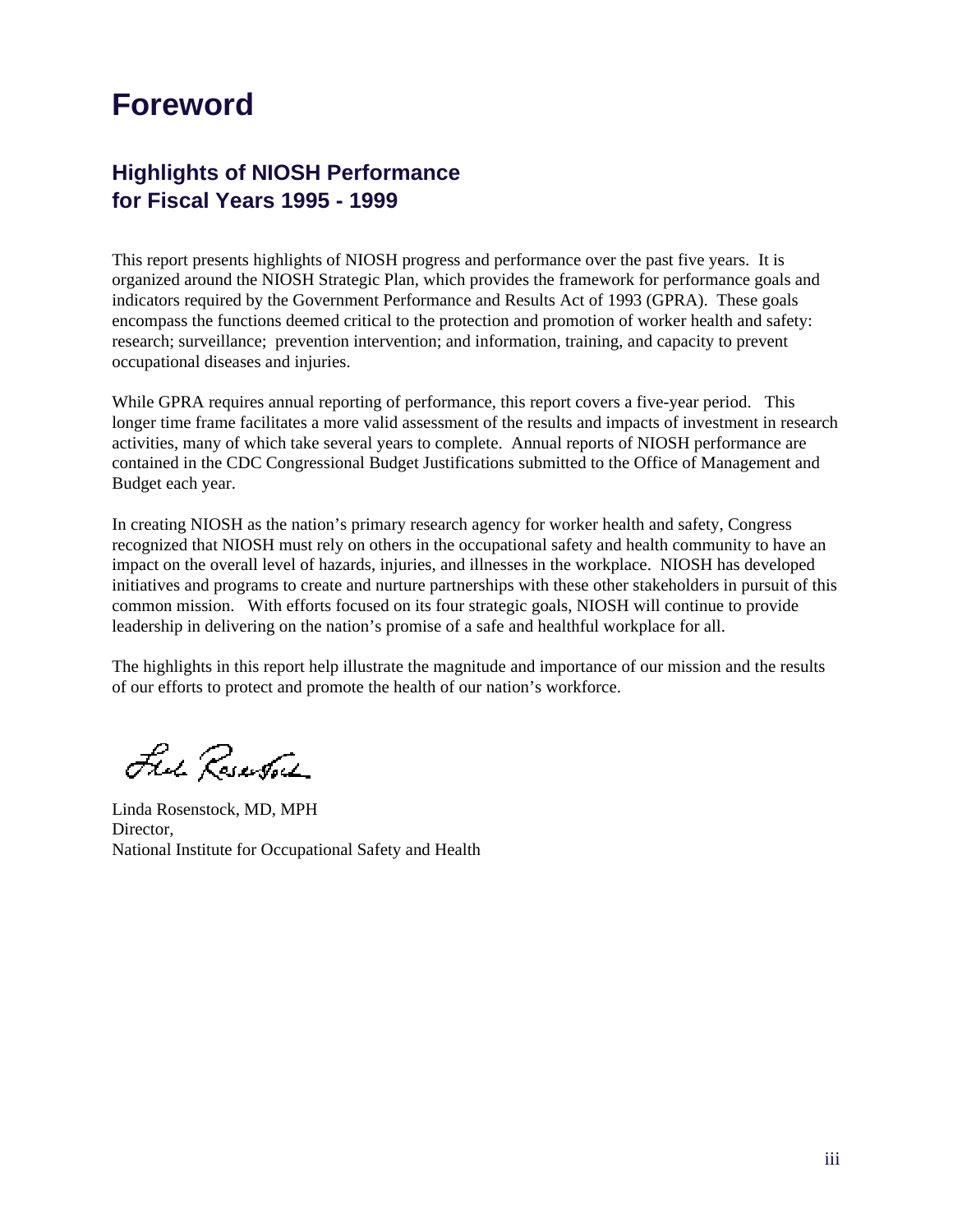## **Contents**

|                                                                       | iii            |
|-----------------------------------------------------------------------|----------------|
|                                                                       | $\mathbf{1}$   |
|                                                                       | $\overline{2}$ |
|                                                                       | 3              |
|                                                                       | 5              |
|                                                                       | 5              |
|                                                                       | 8              |
|                                                                       | 11             |
|                                                                       | 15             |
| Creating, Testing, and Transferring Technology for Research           |                |
|                                                                       | 18             |
|                                                                       | 20             |
|                                                                       |                |
|                                                                       | 22             |
|                                                                       | 22             |
|                                                                       | 25             |
|                                                                       |                |
|                                                                       | 26             |
|                                                                       | 31             |
| Providing National Respirator Certification and Quality Assurance     | 33             |
|                                                                       |                |
|                                                                       | 35             |
|                                                                       | 35             |
| Training Occupational Safety and Health Professionals and Researchers | 39             |
|                                                                       | 43             |
|                                                                       |                |
|                                                                       | 45             |
|                                                                       |                |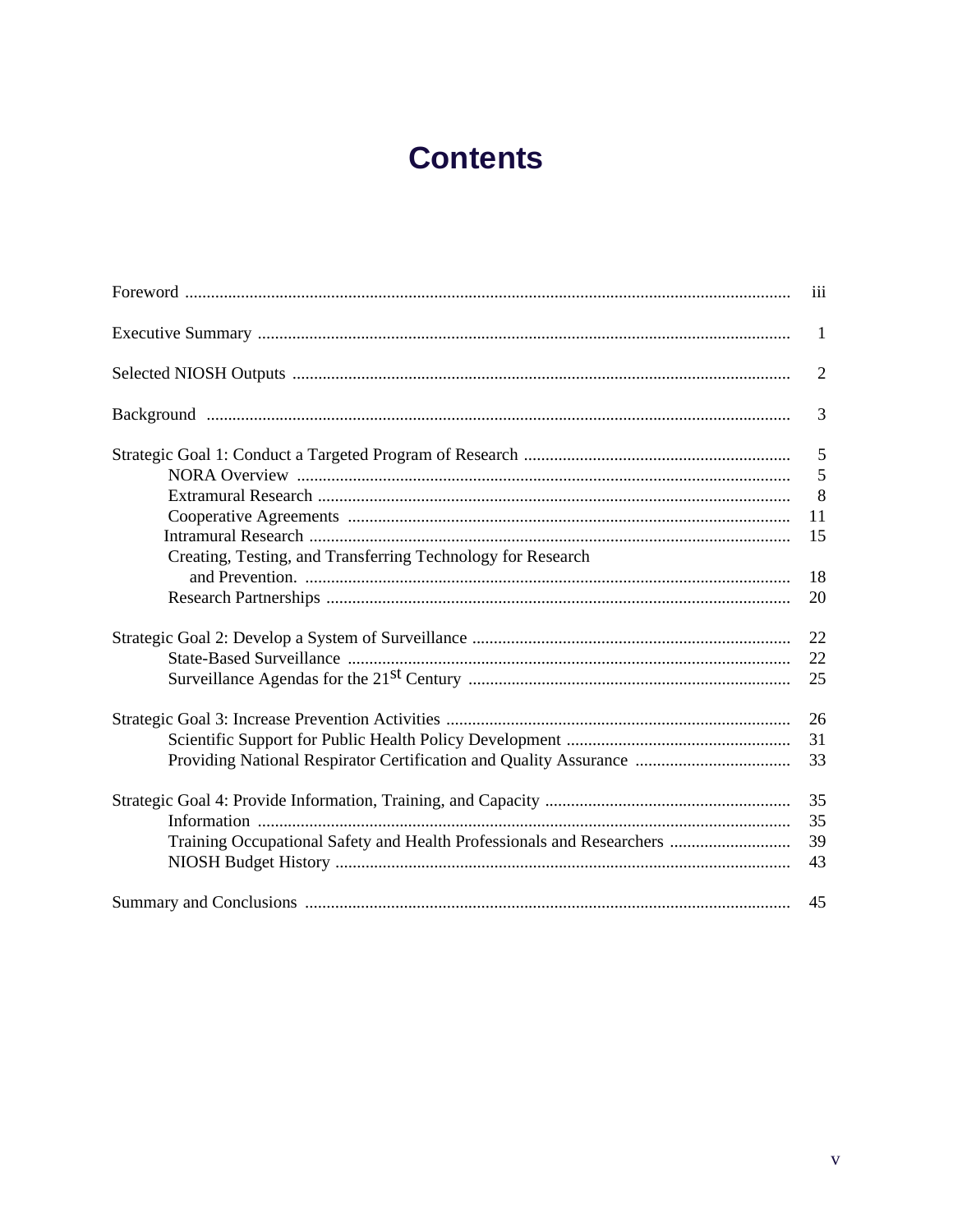## **Executive Summary**

The National Institute for Occupational Safety and Health (NIOSH) pursues active programs of research, surveillance, prevention interventions, information dissemination, and health professional education in order to accomplish its statutory mission. These programs span the spectrum of activities necessary for the prevention of work-related illness, injury, disability, and death—beginning with problem identification through etiologic research and surveillance and concluding with development, dissemination, and evaluation of recommendations, technologies, and strategies for prevention. This document demonstrates and highlights NIOSH accomplishments over the past five years.

## **NIOSH Accomplishments**

#### **Research**

- Established and focused resources on research priorities through the National Occupational Research Agenda (NORA).
- Leveraged resources of other federal agencies to support NORA.
- Pursued an active program of extramural and intramural research..
- Developed research partnerships and collaborations with stakeholders.

#### Surveillance

- Funded state-based surveillance.
- Funded and maintained national databases of occupational injuries and fatalities.
- Collaborated with other federal agencies involved in surveillance activities.
- Planned with broad stakeholder involvement to address surveillance needs of the 21st century.

### Prevention Interventions

- Conducted health hazard evaluations to investigate occupational health and safety problems in individual workplaces.
- Investigated fatal incidents and formulated/disseminated prevention strategies.
- Certified and assured the quality of respirators.
- Provided scientific support for public health policy development by recommending the development of new standards, providing information during rulemaking, and participating in federal policy bodies.

### Information, Training, and Capacity

- Developed and disseminated policy, technical, and educational documents in printed, audiovisual, and electronic formats.
- Provided information and technical assistance via the web and a toll-free telephone service.
- Trained occupational safety and health professionals and researchers through regional education and research centers and state-based training programs.
- Evaluated the effectiveness of worker training programs.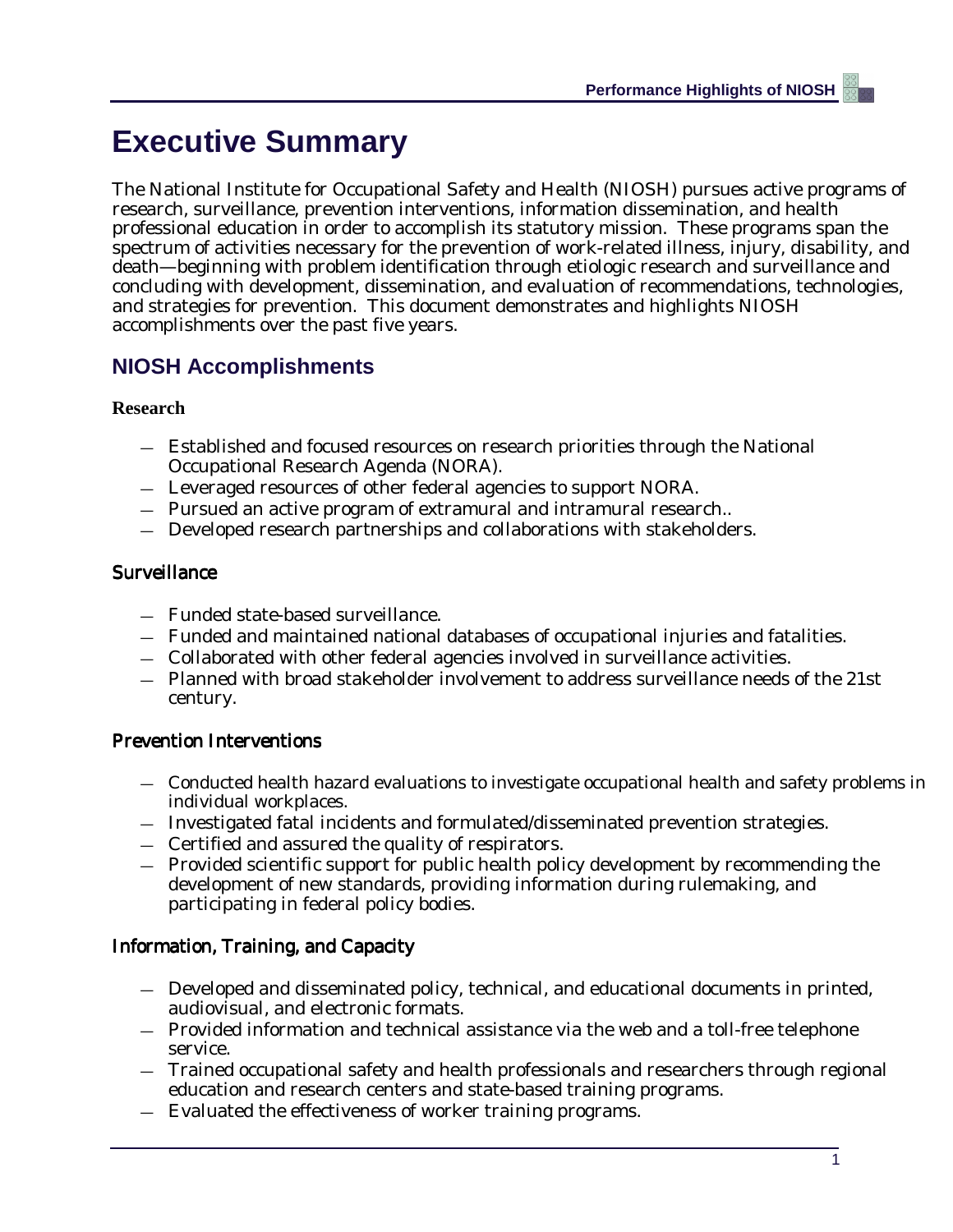|                                                           | Selected NIOSH Outputs                                                                   |                 |
|-----------------------------------------------------------|------------------------------------------------------------------------------------------|-----------------|
| <b>Increased Federal funding for NORA</b><br>FY 96 NIOSH: | \$15.4 million                                                                           |                 |
| FY 98 NIOSH:                                              | \$46.9 million                                                                           | 204% increase   |
| FY 96 All Federal: \$30 million<br>FY 98 All Federal:     | \$70 million                                                                             | 133% increase   |
|                                                           | Increased NIOSH funding of extramural research grants                                    |                 |
| FY 96 NIOSH:<br>FY 99 NIOSH:                              | \$14.0 million, 50% in NORA priority areas<br>\$29.9 million, 92% in NORA priority areas | 107% increase   |
|                                                           | Increased number of grants reviewed and funded                                           |                 |
| FY 96:<br>FY 99:                                          | 65 reviewed<br>220 reviewed                                                              | 238% increase   |
| FY 96:                                                    | 9 funded (14% success rate)                                                              |                 |
| FY 99:                                                    | 51 funded (23% success rate)                                                             | 467% increase   |
| <b>Increased NORA intramural research</b>                 |                                                                                          |                 |
| FY 96:<br>FY 99:                                          | $$8.7$ million<br>\$34.4 million                                                         | 295% increase   |
|                                                           | Increased grants for NORA research on intervention effectiveness                         |                 |
| FY 96:                                                    | $$.5$ million                                                                            |                 |
| FY 99:                                                    | \$4.6 million                                                                            | 820% increase   |
| <b>Increased Federal NORA funding partners</b>            |                                                                                          |                 |
| FY 98:<br>FY 00:                                          | 3 NIH partners<br>10 NIH partners and EPA                                                | 233% increase   |
|                                                           | Increased patent filings by NIOSH scientists for engineering solutions                   |                 |
| FY 96:                                                    | 2 patent filings                                                                         |                 |
| FY 00:                                                    | 7 patent filings                                                                         | 250% increase   |
|                                                           | Increased NIOSH scientific publications in peer-reviewed journals                        |                 |
| FY 95:<br>FY 98:                                          | 184<br>234                                                                               | 27% increase    |
|                                                           | Increased NIOSH policy, technical and educational documents                              |                 |
| FY 95:                                                    | 6                                                                                        |                 |
| FY 99:                                                    | 26                                                                                       | 333% increase   |
| Increased NIOSH 800 number calls                          |                                                                                          |                 |
| FY 95:<br>FY 99:                                          | 88,432<br>148,782                                                                        | 69% increase    |
| <b>Increased NIOSH Web Hits</b>                           |                                                                                          |                 |
| FY 95:                                                    | 333,429                                                                                  |                 |
| FY 99:                                                    | 14,866,831                                                                               | 4,359% increase |
| <b>Increased Health Hazard Evaluations</b><br>FY 95:      | 318                                                                                      |                 |
| FY 99:                                                    | 334                                                                                      | 5% increase     |
| <b>Increased Respirator Certifications</b>                |                                                                                          |                 |
| 1980-1984                                                 | Average of 123 annually                                                                  |                 |
| 1995-1999                                                 | Average of 723 annually                                                                  | 488% increase   |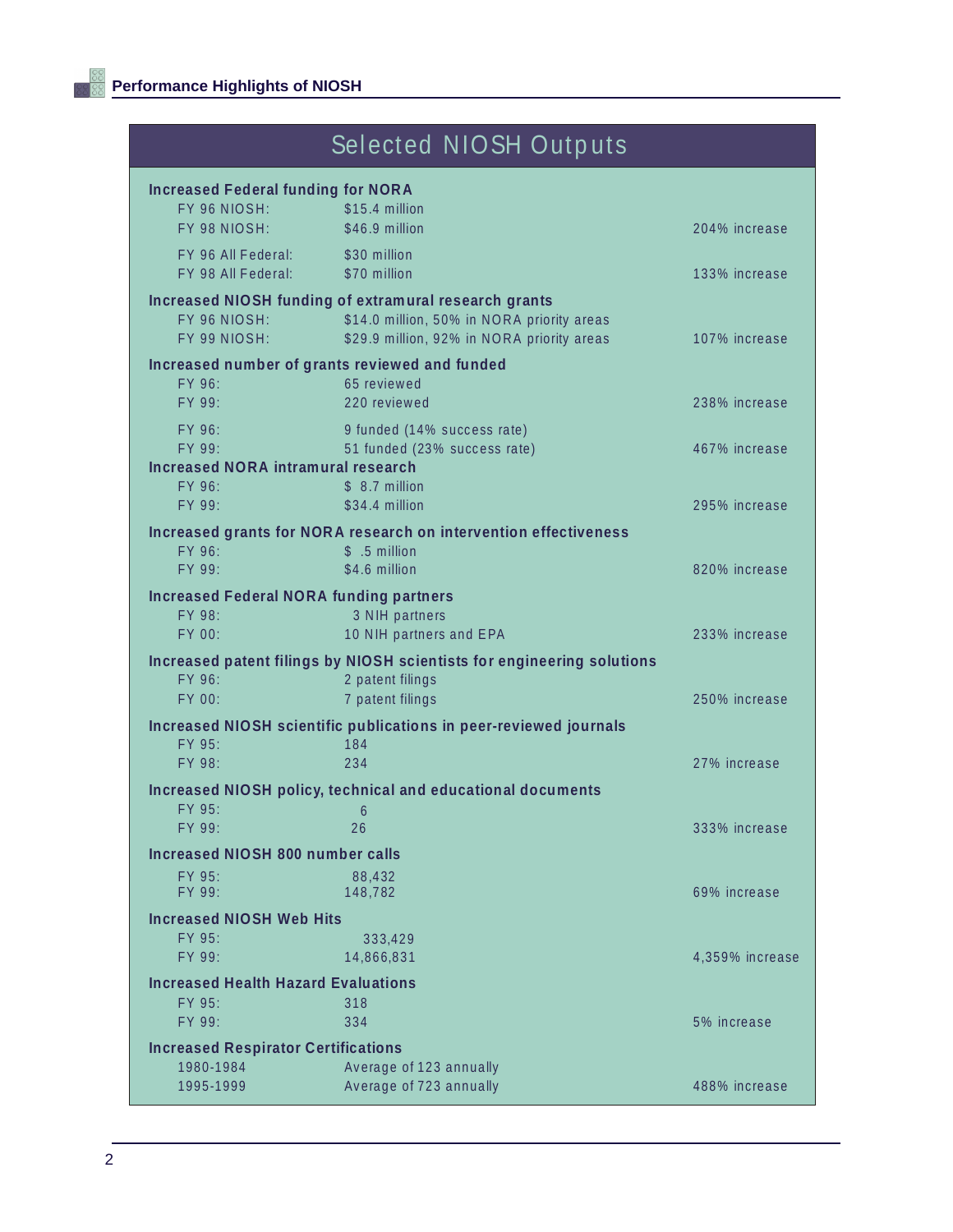## **Background**

The National Institute for Occupational Safety and Health (NIOSH) is the primary federal agency responsible for conducting research and making recommendations for the prevention of work-related illness and injury. NIOSH is located in the Department of Health and Human Services (DHHS) in the Centers for Disease Control and Prevention (CDC).

The NIOSH mission is to provide national and world leadership to prevent workrelated illness, injury, disability, and death by gathering information, conducting scientific research, and translating the knowledge gained into products and services. The breadth of this mission is unique in public health, tantamount to the research emphasis of the National Institutes of Health (NIH) and the prevention services emphasis of other programs within the CDC. This dual role is reflected in NIOSH activities, outputs, and impacts, described below within the framework of the Institute's four strategic goals.

## **Strategic Goals**

- 1. Conduct a targeted program of research to reduce morbidity, injuries, and mortality among workers in high-priority areas and high-risk sectors.
- 2. Develop a system of surveillance of major occupational illnesses, injuries, exposures, and health hazards.
- 3. Increase occupational disease and injury prevention activities through workplace evaluations, interventions, and recommendations.
- 4. Provide workers, employers, the public, and the occupational safety and health community with information, training, and capacity to prevent occupational diseases and injuries.

The importance of the NIOSH mission is compelling. Each day, an average of 9,000 U.S. workers sustain disabling injuries on the job, 17 workers die from an injury sustained at work, and 137 workers die from work-related diseases. The economic burden of this continuing toll is high. Data from a NIOSH-funded study published in 1997 showed that in 1992, direct and indirect costs of occupational injuries and illnesses totaled \$171 billion. These costs are compared to costs for other major health problems in the chart at the top of the next page.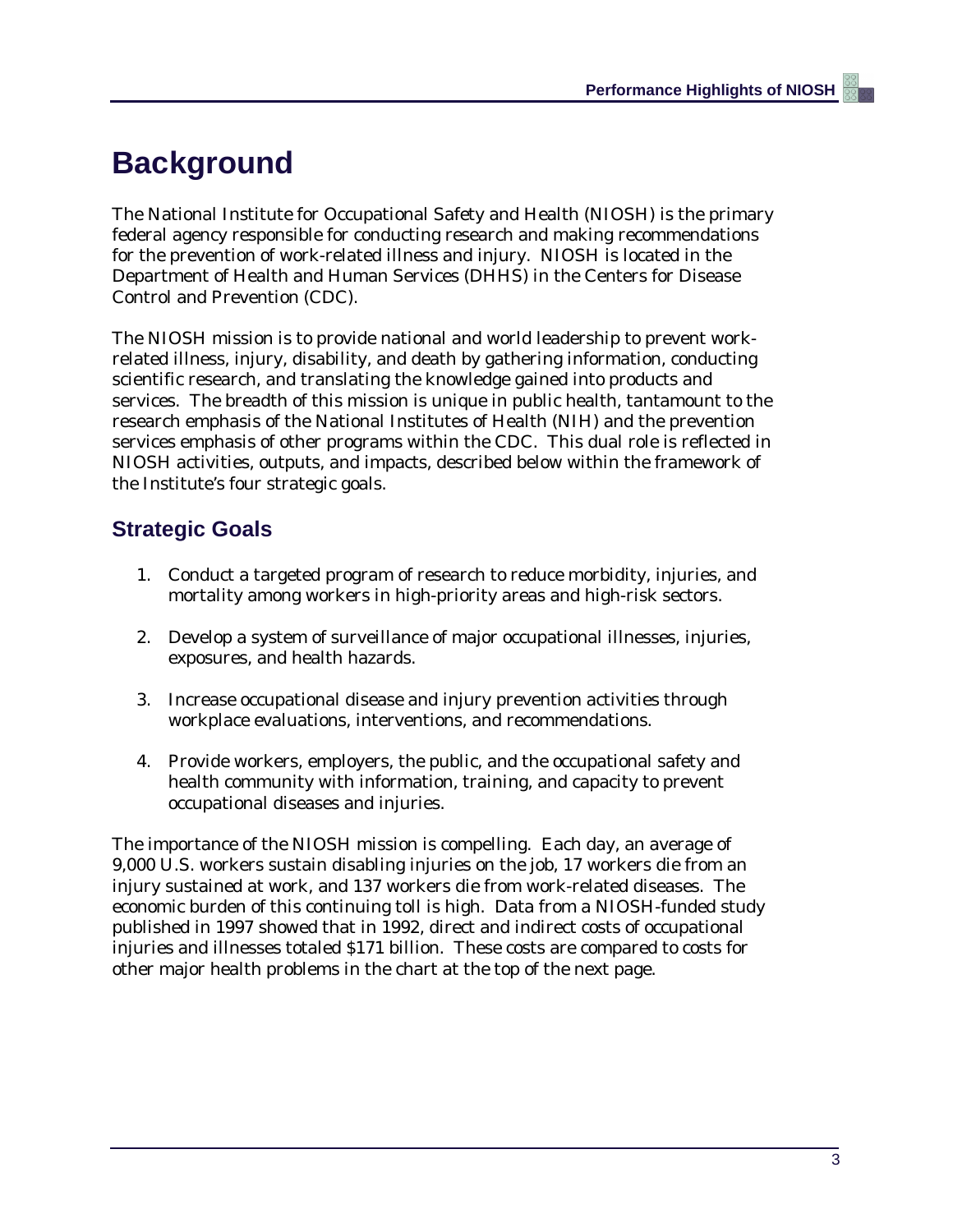

Annual Economic Burden of Disease and Injury, 1992

The changing nature of work and of the workforce in the United States, including the accelerating expansion of technology, poses continuing challenges to the prevention of work injury and disease. Nonetheless, progress is occurring. The 1990s have witnessed a small decline in fatal work injuries and decreases in injury and illness rates, despite economic expansion and rapid job growth.



NIOSH has played a vital role in achieving this progress, but relies on the actions of many intermediaries including employers, employees, and NIOSH partners in other Federal agencies, state and local governments, and the private sector.

Headquartered in Washington D.C., NIOSH has offices in Atlanta, Georgia, and research divisions in Cincinnati, Ohio; Morgantown, West Virginia; Pittsburgh, Pennsylvania; and Spokane, Washington. NIOSH's 1,400 employees work in a wide range of disciplines, including industrial hygiene, epidemiology, nursing, engineering, medicine, and statistics.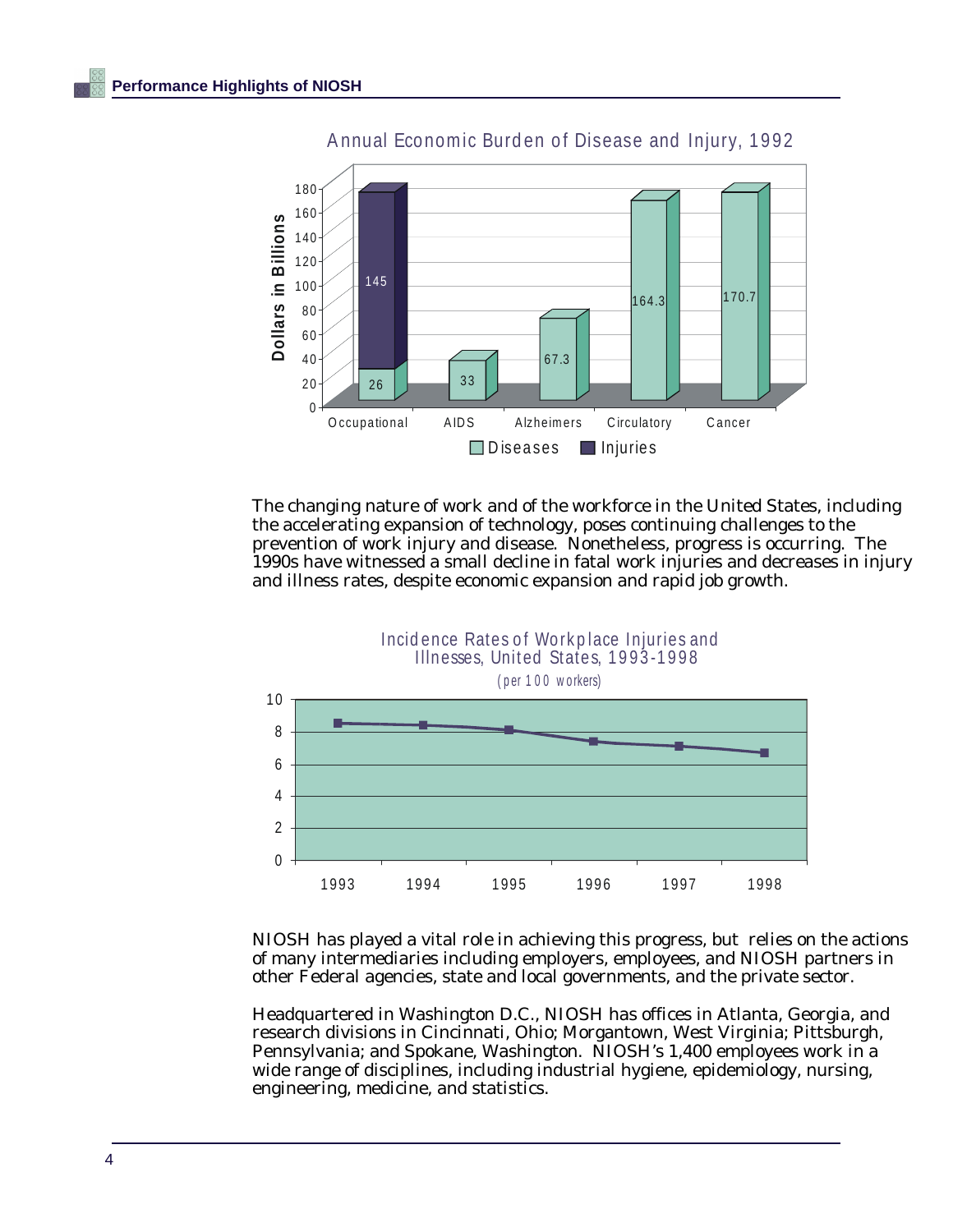## **Strategic Goal 1: Conduct a Targeted Program of Research**

## **NORA Overview**

In 1996, NIOSH and its partners established the National Occupational Research Agenda (NORA), a framework to guide occupational safety and health research into the next decade–not only for NIOSH but for the entire occupational safety and health community. Approximately 500 organizations and individuals outside NIOSH provided input into development of the Agenda. NORA comprises 21 priorities in three categories:

| <b>CATEGORY</b>                          | <b>PRIORITY RESEARCH AREA</b>                                                                                                                                                                                                                                                                                                                   |
|------------------------------------------|-------------------------------------------------------------------------------------------------------------------------------------------------------------------------------------------------------------------------------------------------------------------------------------------------------------------------------------------------|
| <b>Disease and Injury</b>                | Allergic and Irritant Dermititis<br>Asthma and Chronic Obstructive Pulmonary Disease<br><b>Fertility and Pregnancy Abnormalities</b><br><b>Hearing Loss</b><br><b>Infectious Diseases</b><br><b>Low Back Disorders</b><br>Musculoskeletal Disorders of the Upper Extremeties<br><b>Traumatic Injuries</b>                                       |
| <b>Work Environment and</b><br>Workforce | <b>Emerging Technologies</b><br><b>Indoor Environment</b><br><b>Mixed Exposures</b><br>Organization of Work<br>Special Populations at Risk                                                                                                                                                                                                      |
| <b>Research Tools</b><br>and Approaches  | <b>Cancer Research Methods</b><br>Control Technology and Personal Protective Equipment<br><b>Exposure Assessment Methods</b><br><b>Health Services Reseach</b><br>Intervention Effectiveness Research<br><b>Risk Assessment Methods</b><br>Social and Economic Consequences of Workplace<br>Illness and Injury<br>Surveillance Research Methods |

## **NORA Priority Research Areas**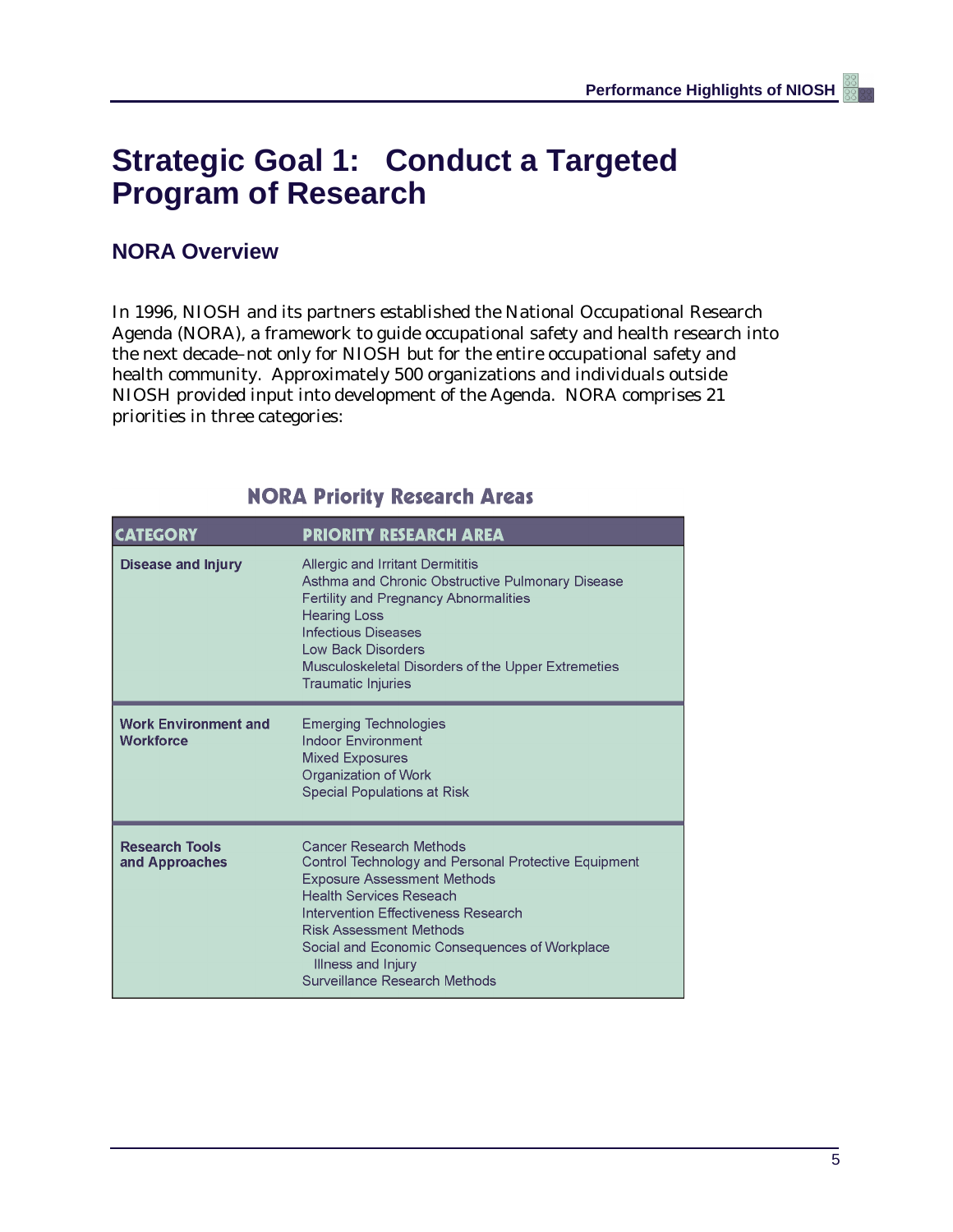The process for developing NORA has been praised as a model of strategic planning using broad stakeholder input: NORA was a semifinalist in the 1998 Innovations in American Government Award and has been cited by numerous organizations, including the Institute of Medicine, the National Association of State Universities and Land-Grant Colleges, and jointly by the American Lung Association and the American Thoracic Society. Seventeen scientific organizations have replicated aspects of the NORA process, with NIOSH consultation:

#### Organizations Using NORA as a Model Approach for **Directing Research**

#### **International and Foreign National Organizations** European Agency for Safety and Health at Work Istituto Superiore Per La Prevenzione E La Securezza Del Lavoro (Italy) Japanese National Institute of Industrial Health Norwegian National Institute of Occupational Health **Federal Agencies and Programs Agency for Toxic Substances and Disease Registry** Chemical Safety and Hazard Investigation Board Department of Defense, Deployment Toxicology Research and Development **Environmental Protection Agency, Human Health Indoors** Project **National Center for Health Statistics** National Center for HIV, STD and TB Prevention National Center for Injury Prevention and Control National Committee on Vital and Health Statistics **State Agencies Conducting Occupational Health Research** California **Maine Washington State**

## **Non-Profit Research Organizations**

**Chemical Industry Institute of Toxicology** Pacific Northwest Agricultural Safety and Health Center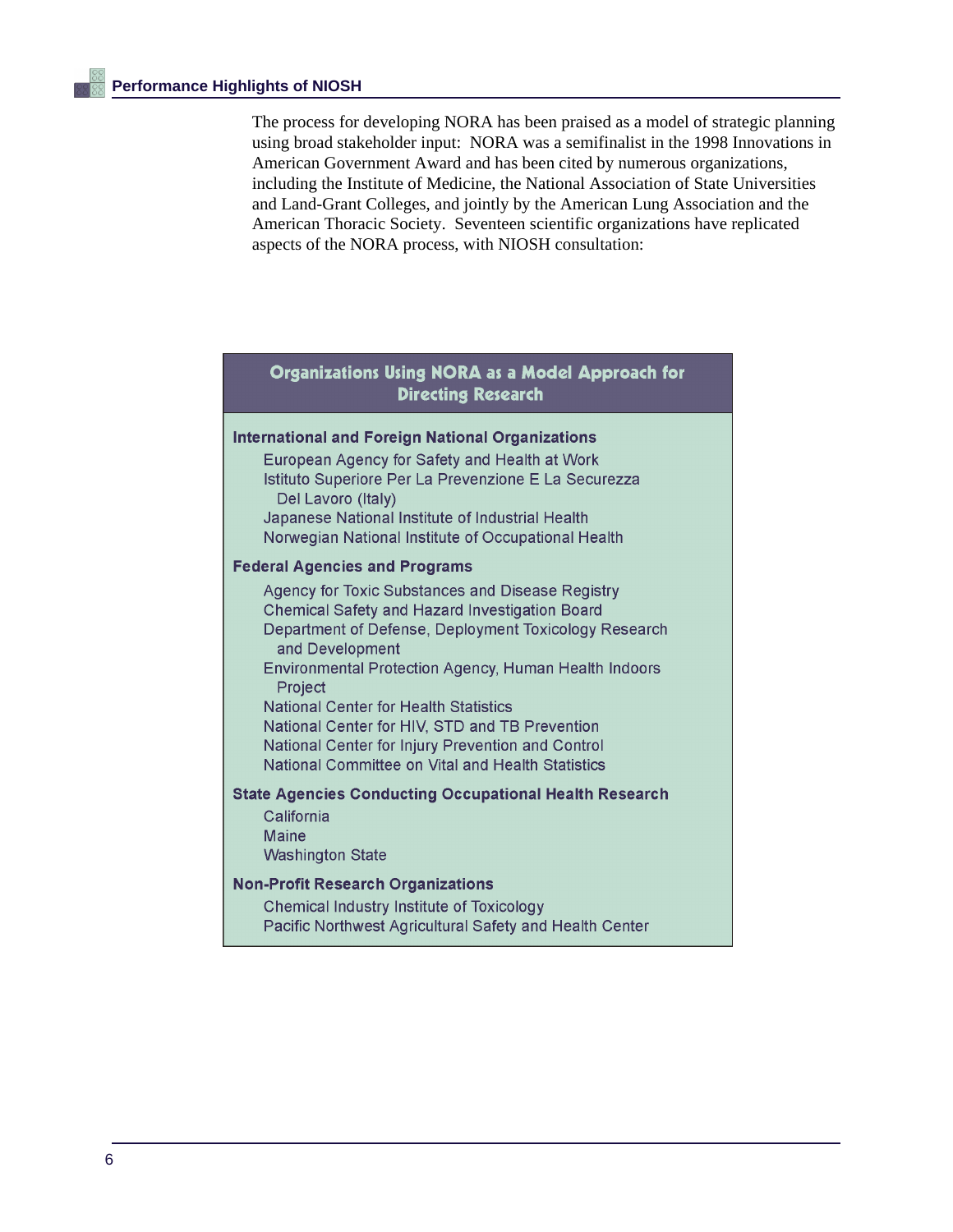NORA is distinctive not only for the process by which it was developed, but also for the continued partnership between NIOSH and over 200 organizations to ensure the agenda is implemented. The impact of this continued partnership is farreaching. In 1999, associations representing occupational safety and health professionals jointly surveyed their membership on the impact of NORA ( $N = 948$ ). Among the 42 percent of respondents aware of NORA, some of the principal findings of the survey are provided below:

#### Survey of Safety and Health Professionals on NORA Impact

- 30 percent Changed the research priorities of their organization.
- 20 percent Increased funding for organization's research (no respondents reported a decrease).
- 35 percent Increased partnerships between researchers.
- 35 percent Increased partnerships between organizations.
- 47 percent Increased the quality of occupational safety and health research.

These findings are amplified by statements from a variety of informed health leaders and policymakers:

"NORA initiatives are so important because they base themselves on the kinds of interactions that will have to become central issues for our society as the next century begins.... NORA is a prototype for these kinds of initiatives."

#### — Kenneth Shine, M.D., President, Institute of Medicine, National Academy of Sciences

"From its [NORA's] beginnings, NIOSH and its partners have understood that a prerequisite to making workplaces safer in this new economy is making sure that no one is left out of the decision making process. That's really the genius of NORA... I've encouraged all my staff to use NORA as a model for building strong research partnerships."

#### — Donna Shalala, Ph.D., Secretary, U.S. Department of Health and Human Services

"NORA is vitally important. It is important because it provides clear focus and sets priorities on health and safety issues. It is important because it is resulting in significantly more resources directed toward the 21 priority areas. And it is increasing our understanding through the research, it is helping us anticipate, identify and provide innovative solutions to health and safety concerns and to prevent injuries and illnesses before they occur.'

— Lawrence Burns, Ph.D., Vice President for Research, Development and Planning, General Motors Corporation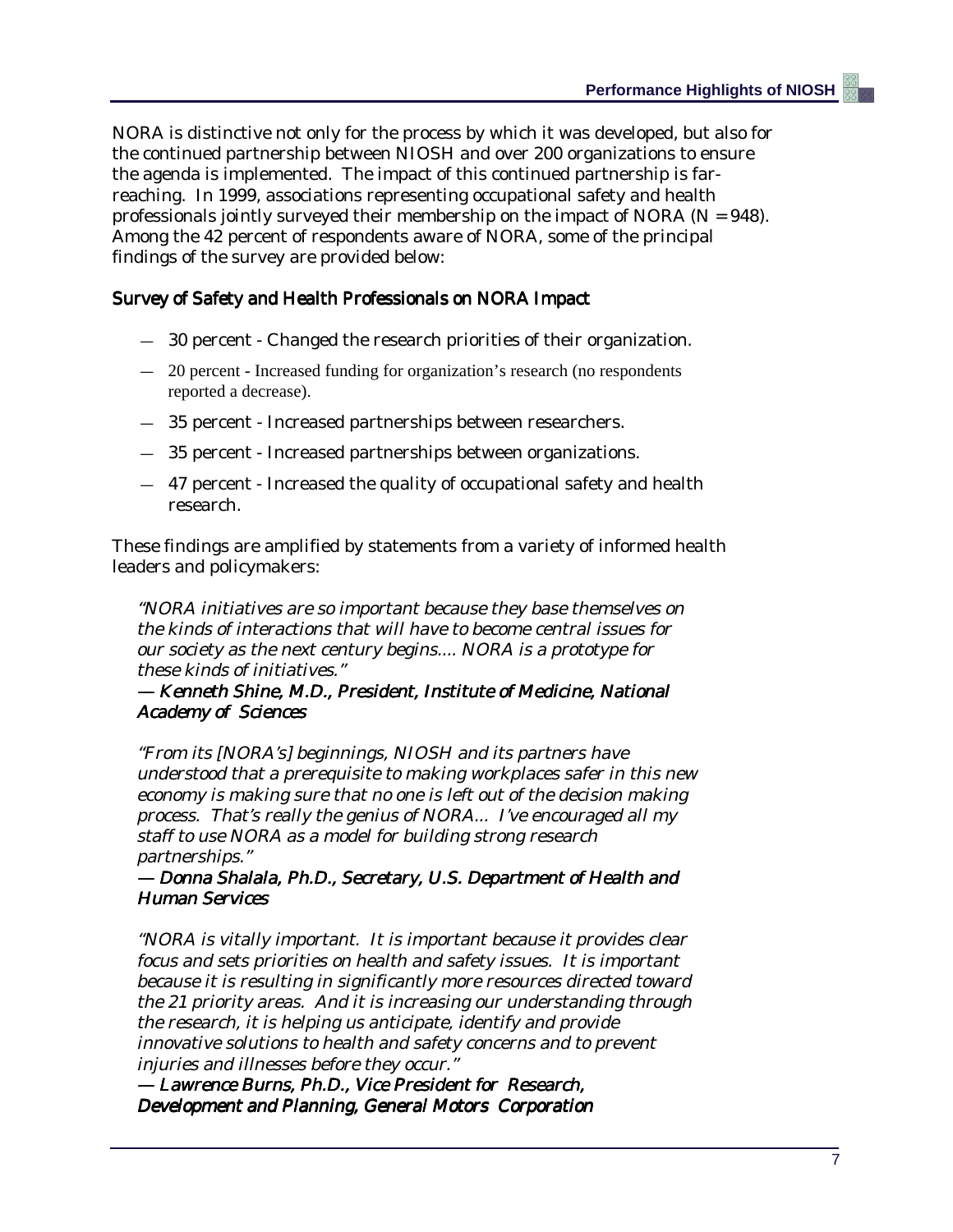"By coming together with others who care about the costs of occupational injuries and illnesses, both in human and economic terms, we all benefit. It is also important that NORA's agenda emphasize not only medical problems but the social and economic concerns also. At the Building and Construction Trades Department, representing more than three million workers, ... we are very proud to be partners in NORA."

— Robert Georgine, President, Building and Construction Trades Department, AFL-CIO

#### **Extramural Research**

#### Research Grants

NIOSH is fully integrated into the National Institutes of Health (NIH) grants system, with all submitted proposals reviewed by a standing NIH Study Section composed of leading extramural scientists.



Assuring scientific quality is one aspect of NIOSH grants output. The other is ensuring NIOSH grants address topics considered most essential to advancing worker safety and health. NIOSH has rapidly aligned its extramural research grants program with the priorities established by NORA, and has increased overall the investment in extramural investigator-initiated awards. In 1996, NIOSH invested \$14 million in extramural grants (50 percent were in NORA priority areas). In 1999, the investment climbed to \$29 million, with 92 percent in NORA priority areas.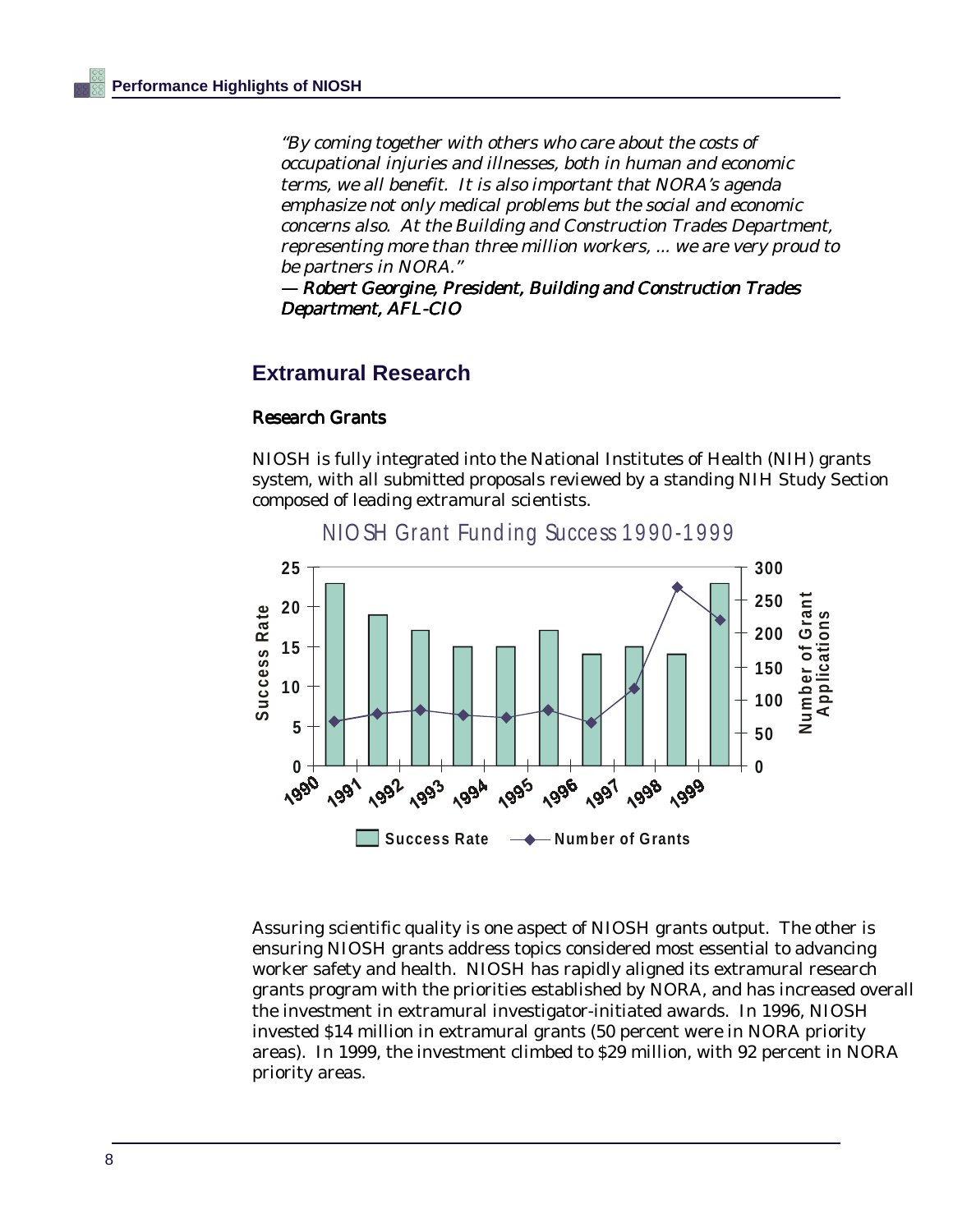Attracting extramural researchers to apply their talent in occupational safety and health has been a leading priority of NIOSH during the Clinton Administration. Increasing research grant funding is critical to this aim. NIOSH allocates threequarters of new funding to expand extramural research (new NORA funding was first appropriated in 1998).



The success of NORA in attracting research talent to occupational safety and health continues to outstrip the ability of NIOSH to fund high-rated research proposals. The NIOSH success rate for grants funding (the percentage of qualified research proposals that are funded) still lags substantially behind that of NIH (23 percent vs. 32 percent in 1999). The consequences of a disparately low success rate is loss of interested investigators to research fields with higher probability of funding. NIOSH has worked hard through NORA to continue to generate enthusiasm among the research community despite low success rates, and has experienced a dramatic increase in submitted and approved grants, particularly in NORA priority areas.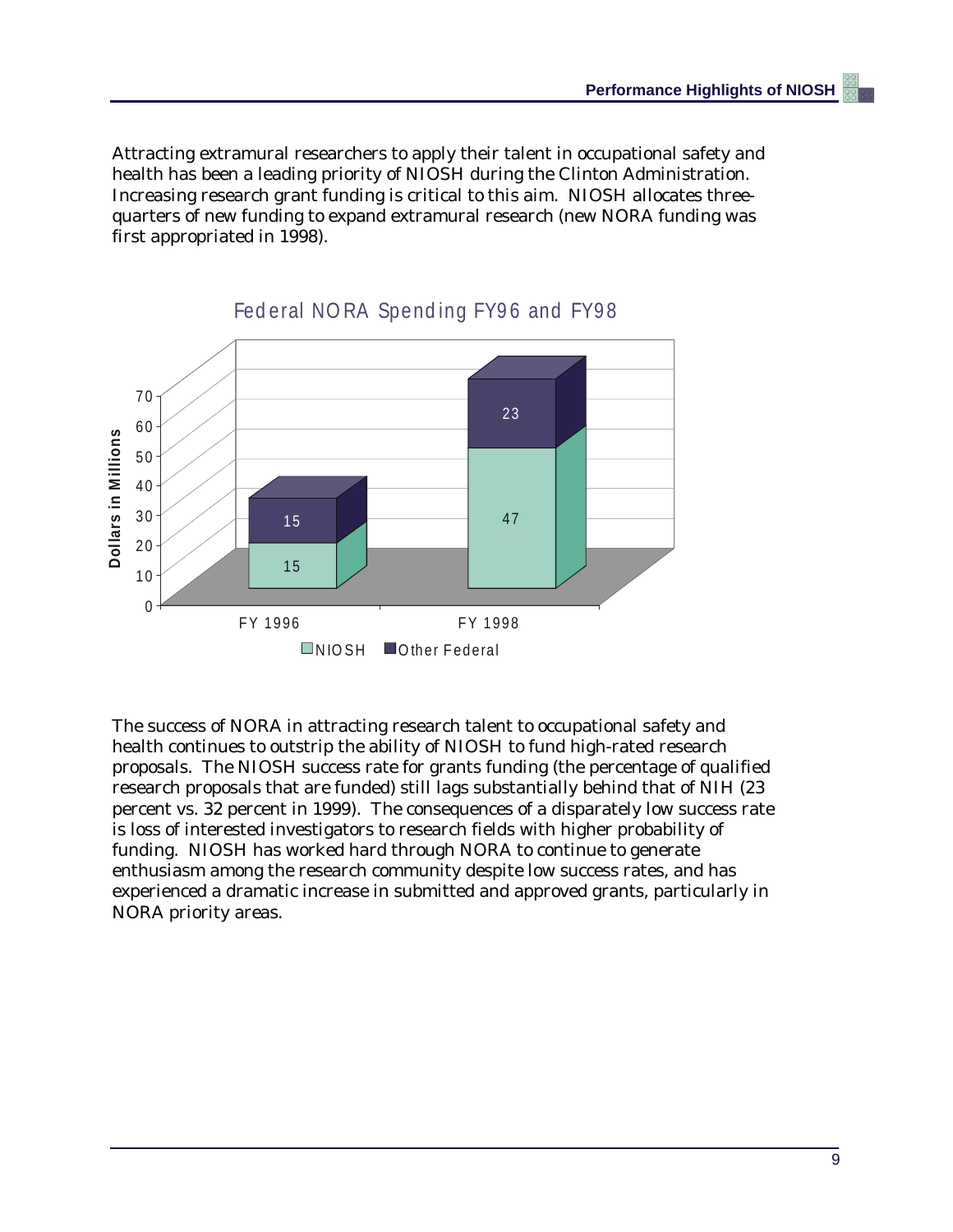Another measure of NORA impact is the ability of NIOSH to obtain co-sponsors for occupational safety and health research grants announcements from other programs and agencies. Joint funding has steadily increased for NORA, with three NIH partners in 1998, four in 1999, and in FY 2000 ten NIH partners and the Environmental Protection Agency. By leveraging research dollars of others, NIOSH has been able to extend the reach and impact of the NORA agenda. NIOSH still remains the primary source of all federal occupational safety and health research, accounting for 85 percent of the \$218 million identified government-wide in FY 1998.

Another NIOSH-NORA success is shifting the spectrum of occupational safety and health research to achieve more balance between etiologic research—problem identification and characterization—and problem-solving research. Highlighting this trend is the growth of intervention effectiveness research grants supported by NIOSH, from \$500,000 in 1996 to \$4.6 million in 1999. Current grants for intervention research address many subjects of high concern among the general public and policy makers. These include projects that will evaluate:

- Training in lifting techniques to prevent back injuries.
- Preventing hearing loss among construction workers.
- Preventing silica exposure among construction workers.
- A joint strategy by OSHA and the construction industry to prevent fatalities, injuries, and illness among home builders.
- Reducing musculoskeletal disorders and traumatic injuries among dairy and vegetable produce farmers.
- Preventing back and shoulder injuries among nursing home workers.
- Ergonomic interventions to reduce musculoskeletal disorders among office workers.

These studies provide crucial information to employers, workers, and others on the effectiveness of specific strategies for the prevention of injury and illness. For example, a NIOSH-funded study recently published in the Journal of Infection Control Hospital Epidemiology documented great reductions (as much as 93 percent) in sharps and needlestick injuries achieved by a highly replicable intervention strategy integrating administrative, engineering, and behavioral elements. Information on effectiveness is also essential to public health programs and regulators as a basis for benefit and cost analyses to inform program and policy decisions.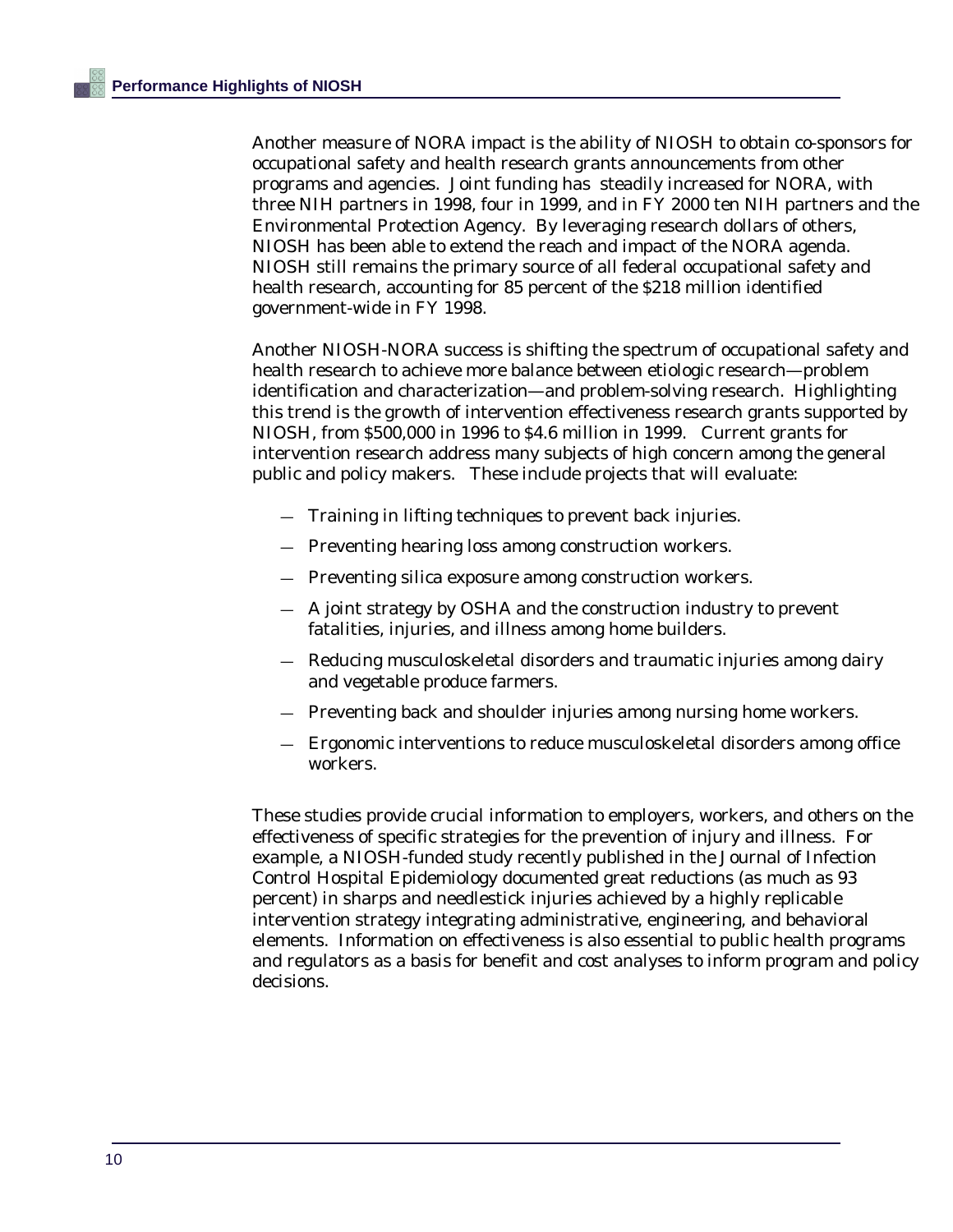### **Cooperative Agreements**

NIOSH has 111 cooperative agreements in 36 states and 3 countries for collaborative research and prevention activities.



#### Sector Specific Research

Since 1990, the majority of NIOSH research cooperative agreements have targeted two industry sectors – agriculture and construction. Although overall fatal work injuries and injury and illness rates are declining, agriculture and construction, together with mining (a focus of extensive intramural research), consistently lead the Nation in occupational fatalities and sustain high levels of disabling and serious injury and illness. However, these sectors are safer today than they were a decade ago. Since 1991, NIOSH has received funding for initiatives in both construction and agriculture. The rates of work-related injuries resulting in medical treatment, lost time from work, or restricted work activity have steadily decreased in both sectors. Similar injuries to healthcare workers are on the rise (see graphic on next page). Based on this disturbing trend in healthcare, NIOSH developed a healthcare worker initiative in 1999 to address issues in this sector. Unlike the construction and agriculture initiatives, the healthcare worker effort is not receiving specific funding.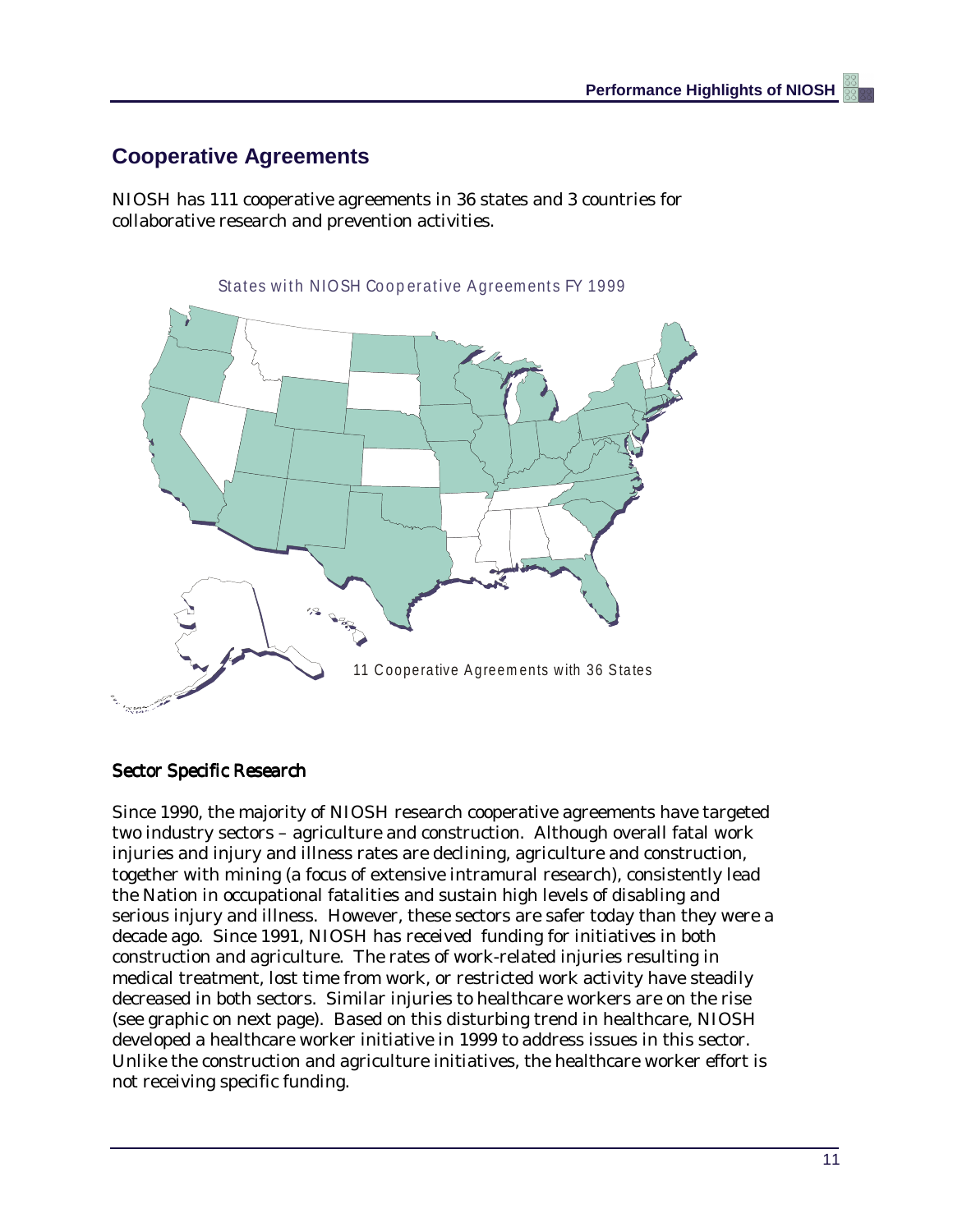

**Trends Across Sectors** 

Source: Annual Survey of Occupational Injuries and Illnesses (BLS) \*Baseline

#### *Agriculture*

NIOSH coordinates a wide range of collaborative extramural efforts, predominantly among universities, but also including state and local health departments and other industry, worker, and community partners. Nine NIOSH Agricultural Research Centers are a cornerstone of this effort, serving geographically distinct regions. These Centers of Excellence focus on research, education, and prevention. Community Partners for Healthy Farming funds activities in 12 states in both surveillance and intervention activities, and an additional program focuses exclusively on protecting youth on farms from injury and hazardous exposures (see map at top of next page).

In 1995, NIOSH funded an evaluation of this extramural research program, with oversight of the NIOSH Board of Scientific Counselors. The evaluation found the program had successfully initiated an essential level of research (beginning from a practically non-existent research base). This investment in research is paying off. The following examples illustrate how research is being applied to prevention: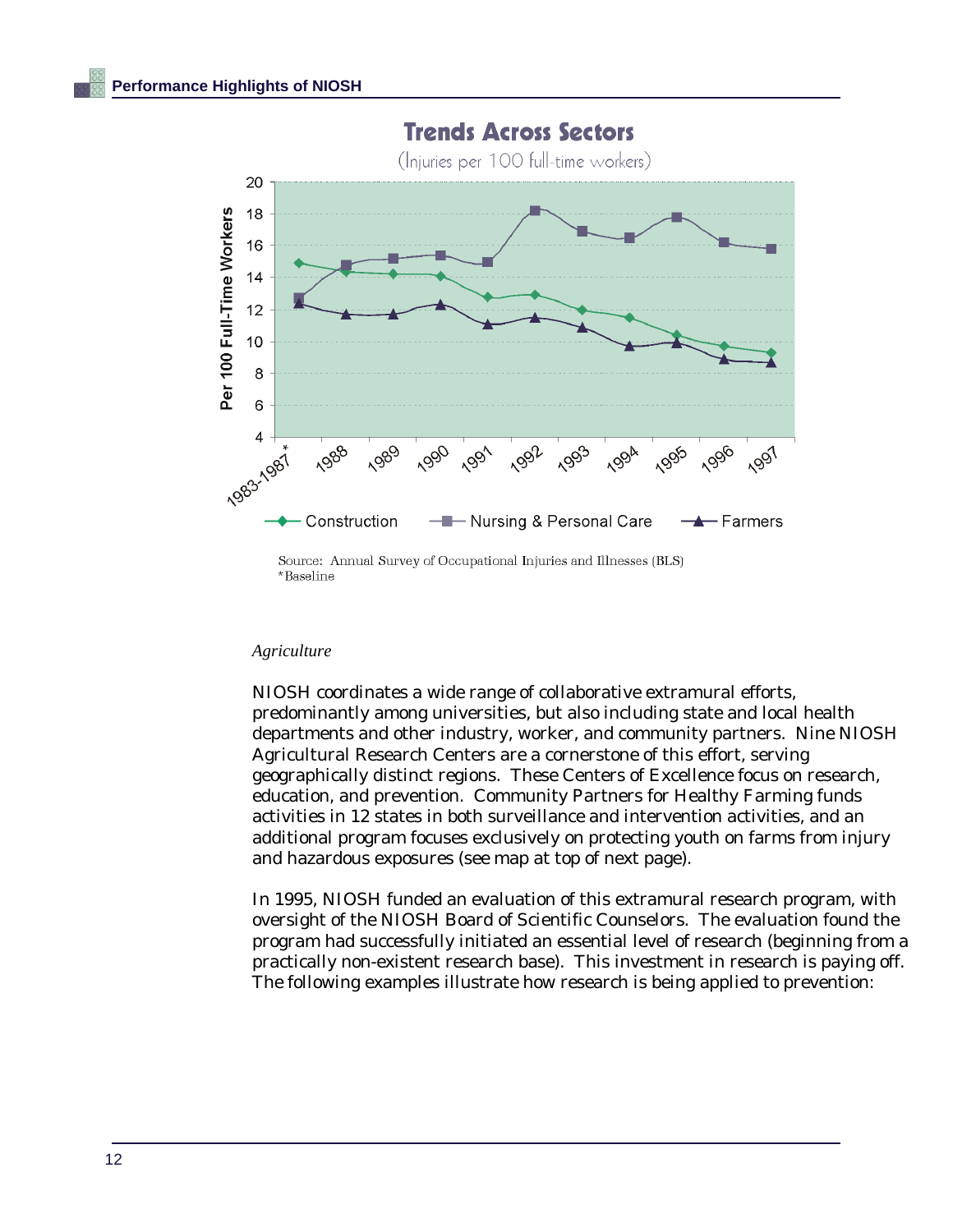

- The leading cause of fatalities among farmers is tractor rollovers. Many farmers continue to use older tractors without effective roll-over protection structures (ROPS). NIOSH has supported and collaborated in research to increase the retrofitting and appropriate use of ROPS, addressing engineering and behavioral factors that have impeded use of ROPS. This research is leading to more effective educational efforts to increase farmers' willingness to invest in tractor retrofits. In two counties in Kentucky last year, research-based education to encourage purchase of ROPS to prevent tractor-related injuries and deaths resulted in the purchase of 69 retrofit kits—as compared to 4 kits in the prior year.
- Work-related musculoskeletal disorders are prevalent in almost every agricultural industry. In Sonoma County, California, researchers collaborated with the wine/grape industry to reduce the weight of the picking container by 19 percent (from 57 to 46 pounds). As a result, workers reported significant reduction in back symptoms and recovery time and are reporting less neck, shoulder, and knee pain, while maintaining their productivity.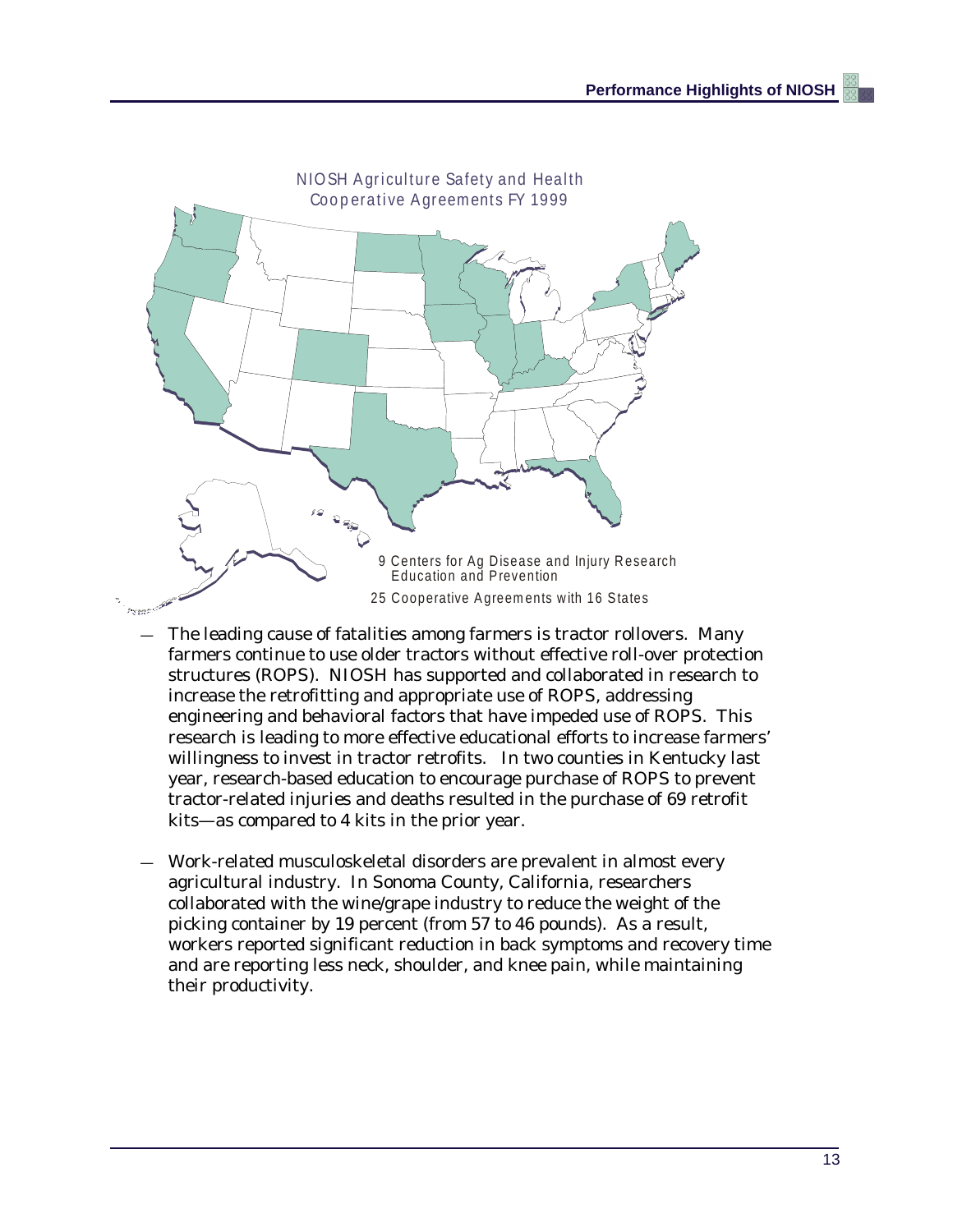The results of agricultural safety and health research, together with prevention information derived from this research (e.g., guidelines, safety training, and communication programs and materials) and other relevant information (e.g., EPA and OSHA regulations and materials) are disseminated through a web-based electronic library and CD ROMs. The website receives 400,000 hits per month.

#### Construction

NIOSH supports an extramural research and prevention program in construction. Organized labor is a critical partner in this effort. The high rates of turnover and contingent employment relationships that characterize the industry make labor's unique access to employment and health information on construction workers particularly important. The program includes university-based collaborating research programs in six states, spearheaded by the Center to Protect Workers' Rights (CPWR), a nonprofit research center for the construction industry which is partially funded by NIOSH.

Research on construction hazards and the construction workforce are being translated into injury and illness prevention. The following activities are examples:

- CPWR developed a standardized safety and health hazard awareness training program for construction workers, which has been adopted by the Building and Construction Trades Department, AFL-CIO, and its employers. The program has been recognized by OSHA as a model training program for the industry, and to date approximately 50,000 construction workers have been trained. Employers have partnered with CPWR to fund and disseminate this program.
- CPWR and its collaborators developed a certification program for employers designed to address critical factors for the prevention of falls, a leading cause of fatal and non-fatal injuries in construction. The program has been successfully piloted in West Virginia, and is now being expanded nationally. The St. Paul Insurance Company is now offering it to all construction employers it insures, for both workers compensation and liability, providing a 5 percent rebate as an incentive to participate.
- CPWR disseminates a wide variety of hazard information in forms practical for construction employers and workers, in Spanish and English version, and through print and electronic media.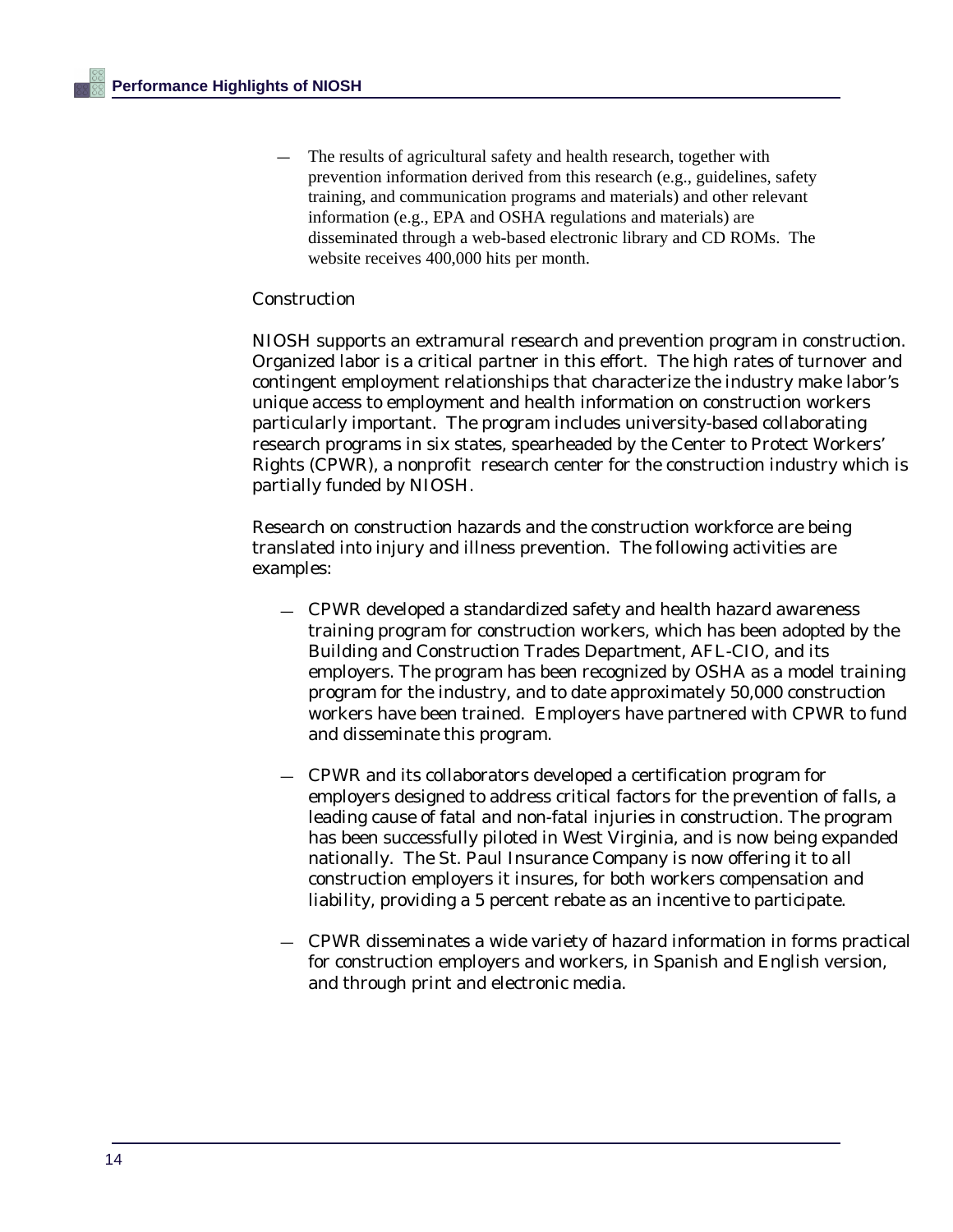Health Care Industry

A more recent work sector focus for research cooperative agreements is occupational safety and health in the health care industry. Health care workers currently represent 8 percent of the U.S. workforce, and health care services are growing at twice the rate of the overall economy. As the population ages, the number of health care workers is increasing, especially among lower-paid jobs, such as nursing home attendants and home health aides. In contrast to the workforce as a whole, occupational injuries and illnesses are actually rising in this sector.

NIOSH is addressing major hazards in this industry through both intramural and extramural research. This research has been highly productive, translating into important findings and prevention activities.

For example, NIOSH intramural research on latex allergies contributed to critical elements of NIOSH recommendations published in 1997 to prevent the increasing prevalence of latex allergies among health care workers. These recommendations, comprising the first federal identification of the problem, include selection of powder-free gloves with low protein content and the substitution of non-latex gloves when possible. These guidelines have been widely supported and adopted in policy at the Food and Drug Administration, OSHA, and other federal and state health and safety agencies.

Similarly, findings of NIOSH-funded researchers have contributed to recently issued NIOSH recommendations for preventing needlestick injuries among health care workers. These recommendations have received wide coverage by national news media and are helping to drive policy decisions at the state and federal levels.

From 1995 to 1999, NIOSH has funded cooperative agreements with institutions in five states to extend and target existing health care worker research capacity. Current research among these collaborators focuses on preventing latex allergies and occupational transmission of blood borne pathogens and tuberculosis.

### **Intramural Research**

NIOSH is recognized nationally and internationally as the premier institute in occupational safety and health research; its staff of 1,400 is the largest devoted to occupational safety and health in the world. NIOSH has aggressively aligned its intramural research programs with NORA. In the three years since NORA was established, NORA research has risen from 14 percent to 32 percent of the Institute's research portfolio (a quality assurance team validates projects identified as NORA research are indeed focused on specific NORA priorities).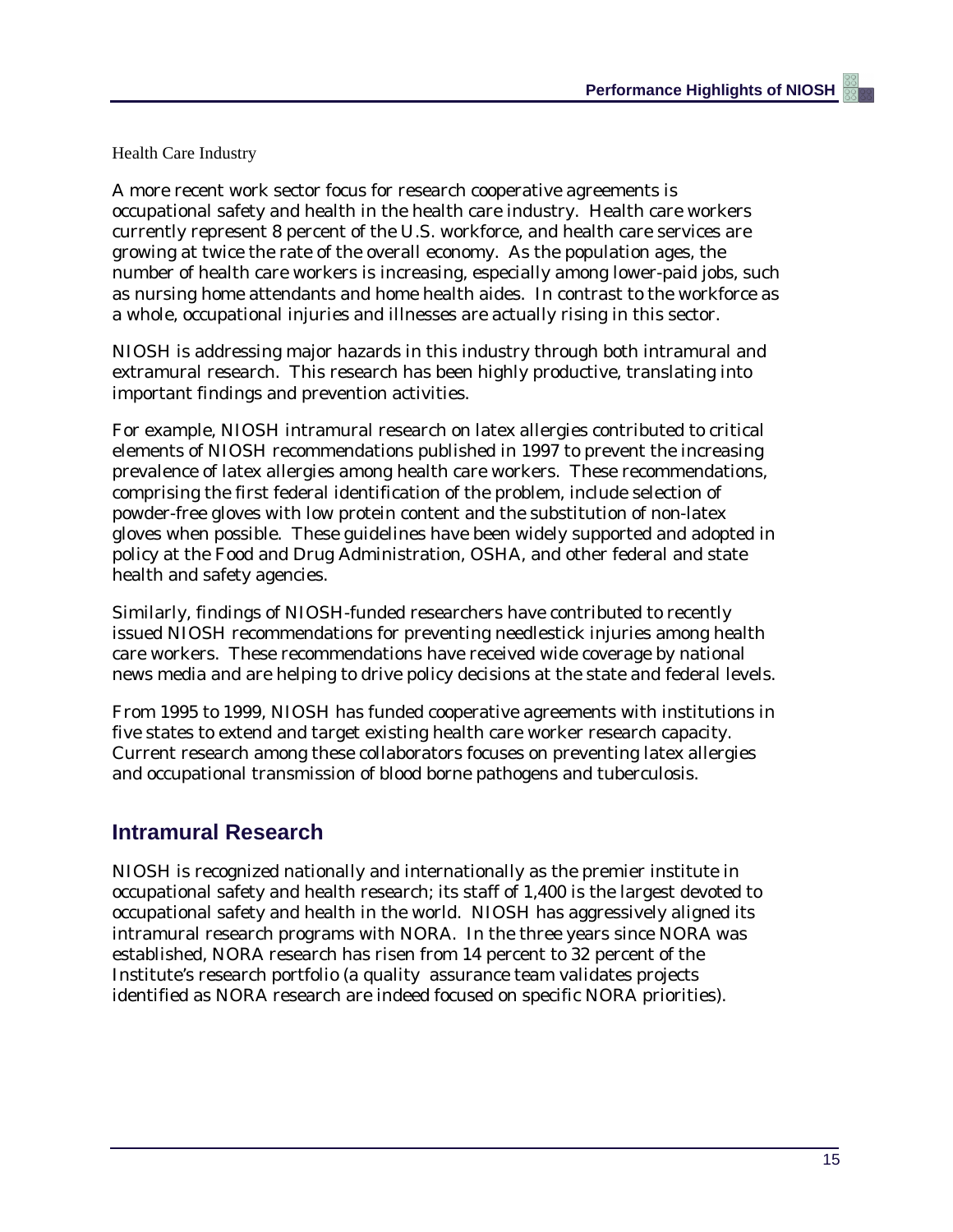

NIO SH Intramural Research Budget

A primary measure of NIOSH research productivity is publication in peer-reviewed scientific journals, which increased from 184 to 234 (27 percent) between 1995 and 1998.

NIOSH has unique and state-of-the-art laboratory facilities, databases, and expertise, in high demand by the government and private sectors.

- — The American Petroleum Institute (API) is funding NIOSH to validate biomarker research pioneered by NIOSH scientists to assess the potential adverse neurotoxic effects of gasoline and various oxygenate-gasoline blends. If successful, this validation study will not only enable API to meet EPA testing requirements under the Clean Air Act, it will substantially advance occupational and environmental research and prevention by providing more efficient methods for identifying neurotoxic agents.
- NIOSH is providing facilities and expertise for the Department of Energy to test the use and safety of fuel cell technology as a substitute for diesel engines—which emit potential carcinogens— in vehicles used in mines and other underground and enclosed spaces.

NIOSH scientists continue groundbreaking work in safety and health, as illustrated by key examples in the table on the following page.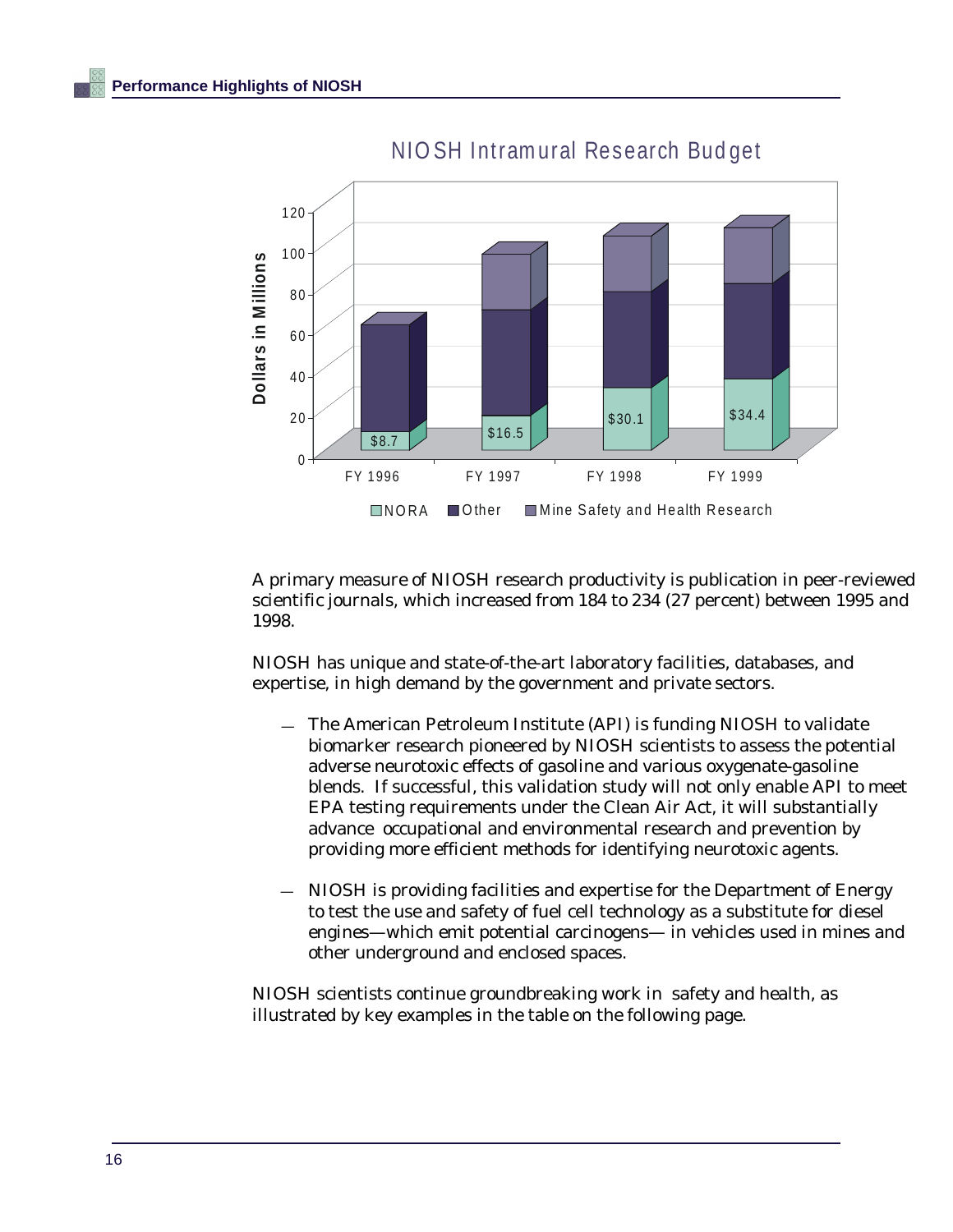## **Examples of NIOSH Research Findings**

- Identified glass fibers as possibly carcinogenic, through toxicological research.
- Of relevance to 40,000 workers, identified effective control technology to prevent hazardous paint chemical exposures during coating processes in the autobody repair industry.
- Of relevance to 9 million workers, confirmed through toxicologic research the potential for solvents (toluene) to cause hearing loss comparable to damage caused by hazardous levels and types of noise.
- Documented substantially elevated risk of silicosis and autoimmune diseases among workers exposed to levels permitted by the current OSHA exposure limit.
- Of relevance to 40,000 employees of the Internal Revenue Service and millions of workers in similar work operations, determined the use of a regimen of hourly, brief rest breaks reduced musculoskeletal disorders without loss of productivity.
- Developed engineering controls that reduce biomechanical stressors among beverage delivery workers, who have twice the rate of lost workdays as manufacturing overall.
- Of relevance to almost 2 million nursing home workers, as well as hospital and home healthcare workers, identified mechanical lifting technology effective in reducing ergonomic hazards, responsible for an escalating rate of back injuries.
- Documented a 90 percent reduction in drywall dust emissions (a silicosis risk to construction workers) with the use of commercially available ventilated dry-wall sanders.
- Documented elevated blood lead levels (exceeding CDC recommendations) among children of construction workers, resulting from contamination of workers and their work clothes.
- Documented an unrecognized high prevalence of silica exposures among surface miners, leading to preventive measures in industry and by MSHA.
- Of relevance to one million workers, compiled evidence of a new disease, hypersensitivity pneumonitis, associated with exposure to airborne metal working fluids used in machining operations.
- Identified a strong association between benzene exposure (which causes leukemia and other blood disorders) and suppressed blood cell counts in exposed workers, supporting OSHA regulatory requirements for blood monitoring among benzene-exposed workers.
- Evaluated an employee-management team approach to reducing ergonomic hazards in the nursing home industry which lowered lost and restricted workdays by 70 percent.
- Documented that more than 90 percent of miners have a level of hearing impairment affecting daily communication (compared to nine percent of males in the general population), prompting prevention efforts in the mine industry and regulatory action by the Mine Safety and Health Administration.
- Elucidated the toxicological mechanisms by which inhaled metal exposures may be causing lung cancer, providing direction for research on antioxidant treatments for preventing cancer and a scientific basis for OSHA setting exposure limits on certain metals.
- Determined physical characteristics of fibers implicated in pulmonary toxicity, providing important data for improving the design of industrial processes and products to prevent occupational lung cancers and lung fibrosis.
- Pioneered and tested the use of gloves for handling pesticide-treated plants in greenhouse operations, reducing workers' compensation claims and long-term toxicologic risks for greenhouse workers.
- Identified cab filtration systems on underground mine vehicles that reduce hazardous dust exposures by 90 percent.
- Determined that water mist systems are effective as chemical systems for fire suppression in underground mines, eliminating a potentially toxic exposure.
- Determined that water mist systems are effective as chemical systems for fire suppression in underground mines, eliminating a potentially toxic exposure.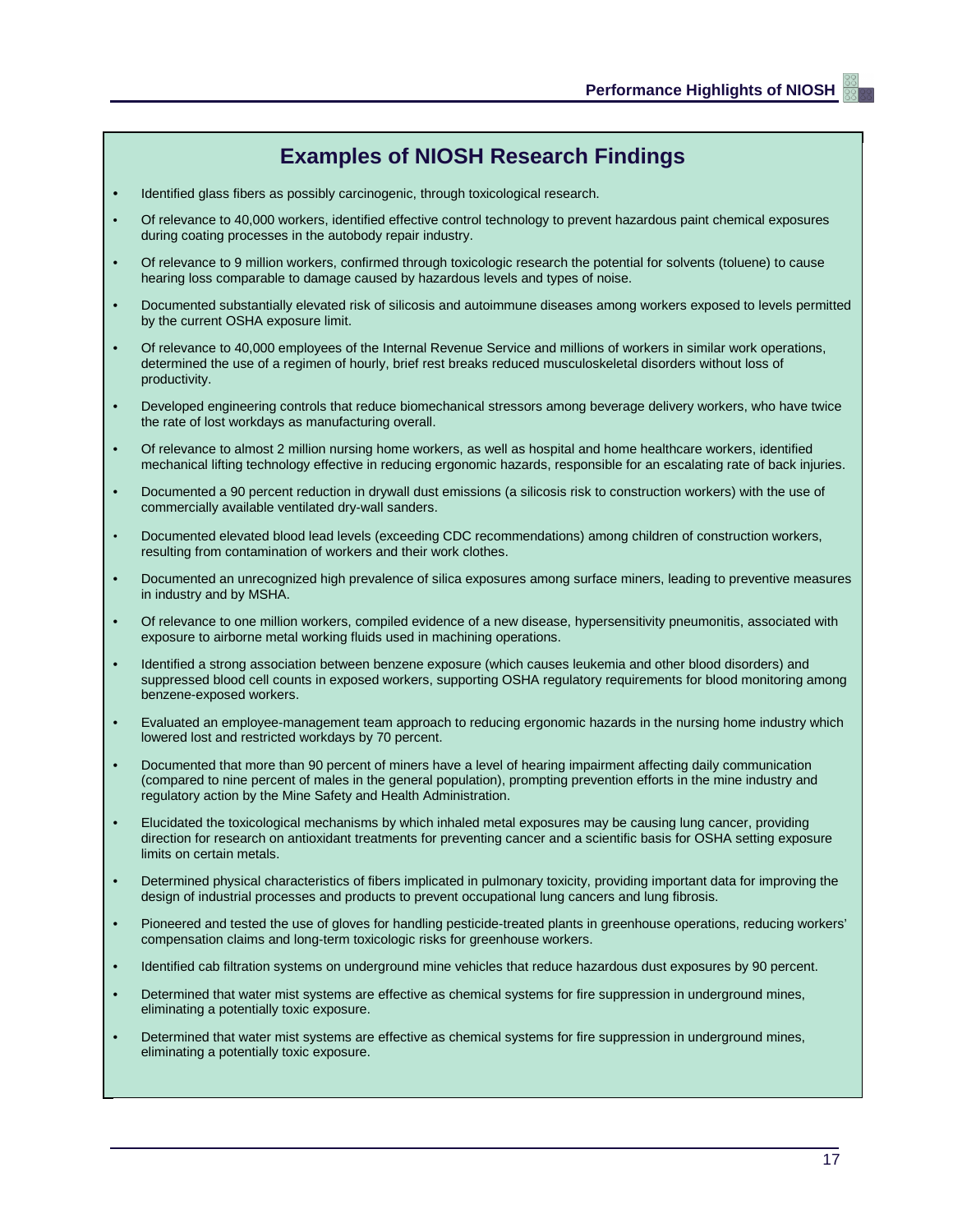## **Creating, Testing, and Transferring Technology for Research and Prevention**

#### Analytic and Sampling Methods

There are various technical fields of research, arcane to the public but essential to occupational and environmental health, for which NIOSH serves as a national and world leader. One of these is the development and validation of "analytic methods," which are used to measure levels of toxicants to which people at work or in the environment are exposed. The measurements are used by researchers to identify hazardous conditions and evaluate the effectiveness of health interventions and by employer and regulatory programs to manage risks. For more than 25 years, NIOSH has maintained and expanded the "NIOSH Manual of Analytic Methods," a resource comprising the state-of-the-art methods used by more than 1,700 laboratories throughout the United States, and by laboratories around the world. NIOSH has added 27 new or revised analytic methods since 1995. Some prominent examples are:

- A method for assessing the effectiveness of control measures for reducing exposure of workers, patients, and the public to airborne Mycobacterium tuberculosis.
- A method for rapidly detecting soil contaminated with Histoplasma capsulatum, which can cause histoplasmosis, an infectious respiratory disease risk of particular concern for workers in agriculture and construction. The method reduces the time needed to detect soil contamination from two months to two days, a dramatic breakthrough for research and prevention activities.
- Three methods for assessing exposure to asphalt fumes, used to design control systems to reduce exposures in the paving industry.
- A method for monitoring airborne levels of elemental carbon (a surrogate for diesel exposure). This method has been recommended by EPA for monitoring compliance with a standard under the Clean Air Act.
- A method of exposure assessment for electric and magnetic fields (EMF) that will enable occupational and environmental health studies to address previous limitations believed responsible for some of the conflicting results of epidemiologic research evaluating potential cancer risks of EMF.
- A method for on-site measurement of hexavalent chromium, a carcinogen being considered by OSHA for rulemaking.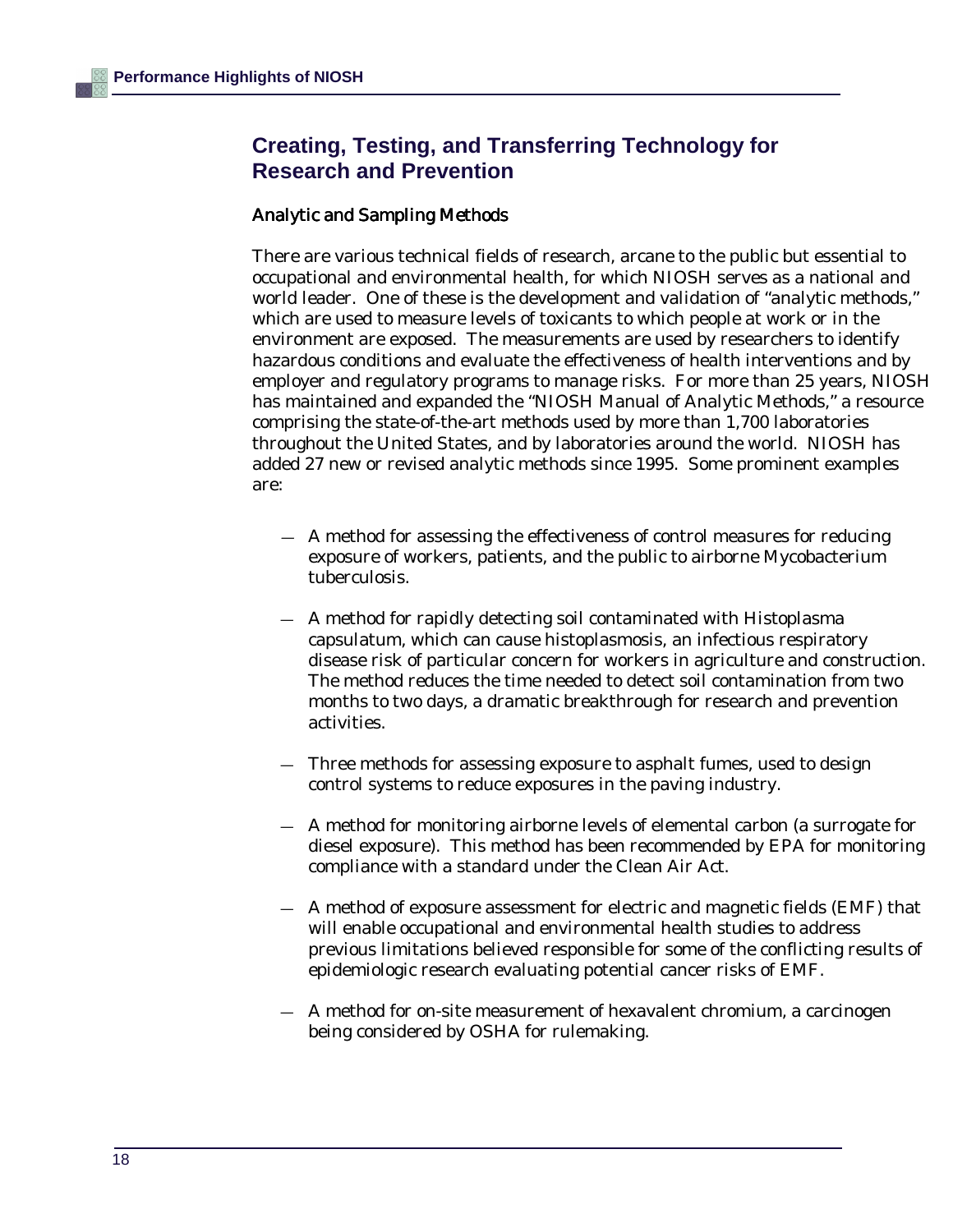Additionally, NIOSH, in partnership with the American Industrial Hygiene Association, also performs the quality assurance function for industrial hygiene laboratories throughout the United States.

#### Biomarker Research

NIOSH develops biological monitoring methods to assess workers' exposure to chemical agents. Some examples in 1999 were:

- Urine tests for assessing exposure of agricultural workers to metolachlor, a herbicide widely used in the production of corn.
- Urine tests evaluating hormonal constituents for evaluating women's infertility, to identify reproductive hazards in the workplace and environment and of potential use in medical practice.
- A new method to detect human genotoxic damage from occupational and environmental exposure to polycyclic aromatic hydrocarbons.

#### **Engineering Research**

NIOSH conducts a wide variety of engineering research with a critical role in prevention. Since 1995, NIOSH scientists have filed for patents on 21 engineering innovations. Some examples illustrating the range of these contributions since 1995 include:

- A device for automatically shutting down gasoline engines used indoors (e.g., generators and compressors) to prevent carbon monoxide poisonings and fatalities.
- Break-through technology for developing a non-invasive tool to test pulmonary function, for research on respiratory diseases.
- A superior method for testing hearing protection devices, used by up to 30 million workers exposed to damaging levels of noise, and also by people with hobbies (e.g., woodworking) and chores (chainsawing, leaf blowing). The American National Standards Institute has published the method in its consumer guidelines.
- An automatically deployable roll-over protection device for tractors used in low-clearance areas such as orchards and animal confinement buildings.
- A "strain index calculator" by which ergonomists can analyze risk for upper extremity musculoskeletal disorders for repetitive work tasks and estimate the effects of changes in job tasks to reduce the risk.
- A device for determining when protective clothing worn by workers to prevent chemical exposures becomes ineffective.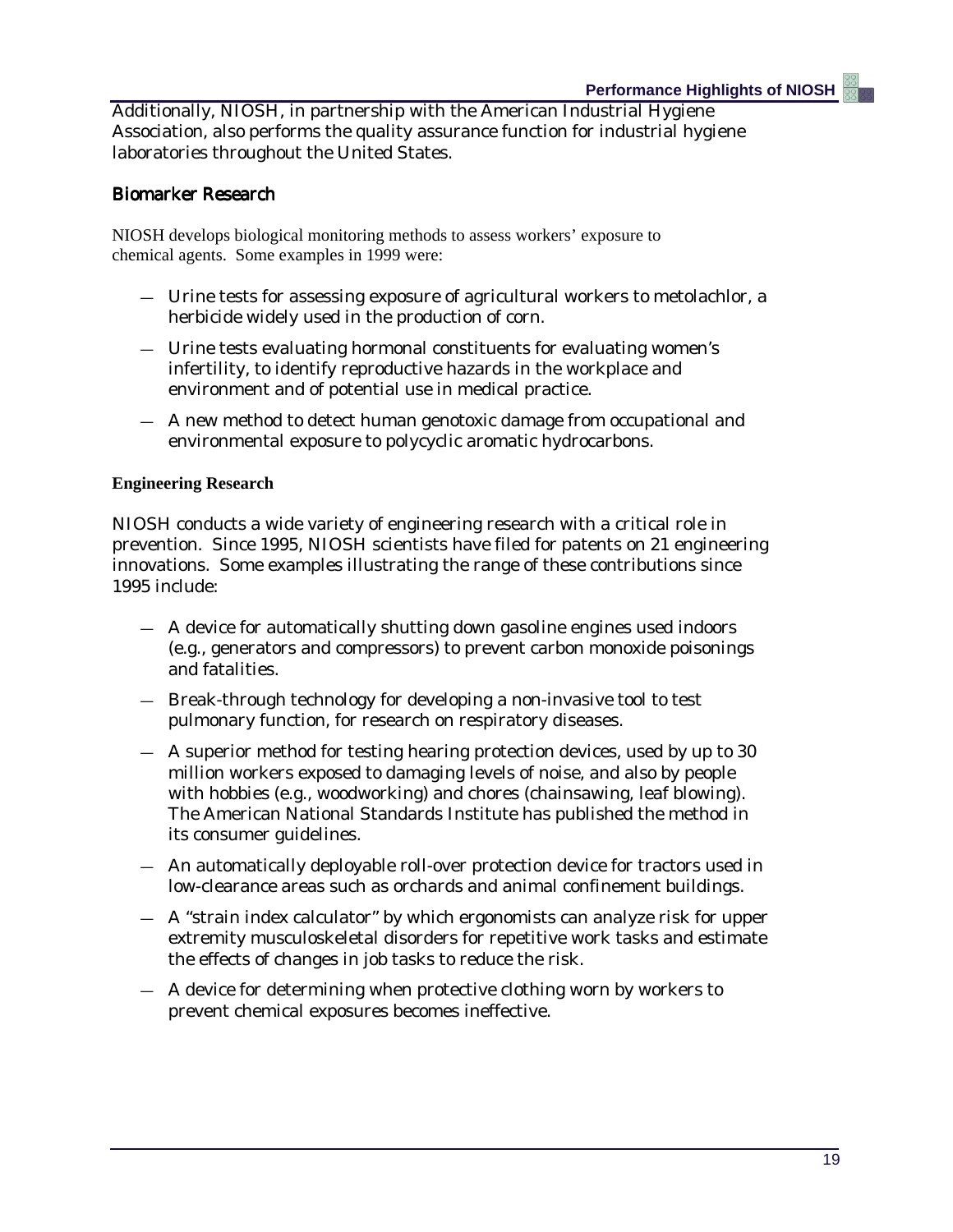### **Research Partnerships**

The implementation of NORA is being accomplished through regular teamwork among groups that, in total, represent more than 200 organizations in the public and private sectors. This network is continuously raising new opportunities for research partnerships between NIOSH and public and private employer organizations, allowing NIOSH to not only advance research, but see the findings of research immediately translated into prevention programs.

#### Asphalt Partnership

NIOSH formed a partnership with the industries involved in asphalt paving (paving companies and paving machinery manufacturers), labor, and OSHA to reduce worker exposure to asphalt fumes during highway paving. The partnership itself was a significant milestone. Many occupational health and safety concerns, including asphalt fumes, generate substantial controversy and confrontation over imperfect science and regulatory strategy. Despite differences of opinion about the health effects of asphalt, the partners agreed on the fundamental point that worker exposures should be reduced. This led to an unprecedented accomplishment: 100 percent of the industry voluntarily agreed to implement the new technology. In less than three years, asphalt exposures to workers were reduced by 80 percent.

The partnership was a finalist in the Innovations in Government Award Program in 1998. Its success has inspired additional NIOSH public-private partnerships addressing similarly contentious problems, including reducing nitrous oxide exposure among workers in dental offices and diesel exposure among underground miners.

#### Health Care Worker Partnership

A partnership formed in 1998 with the Department of Veterans Affairs (DVA) has potential for greatly expanding research focused on the health and safety of health care workers. DVA is the largest managed care organization in the United States, with more than 220,000 employees and 700 health care facilities and home care units. The partnership has initiatied joint research to address the substantial problem of latex allergy. The collaboration with DVA is broad-based, however, with the global aim of improving occupational safety and health for health care workers.

The first accomplishment of this partnership, working with OSHA and the Agency for Healthcare Research and Quality (AHRQ), is to bring national focus to the link between occupational safety and health conditions of health care workers and the quality of health care provided to patients. This relationship may figure substantially in the prevention of "medical errors," an issue that has received extensive media coverage and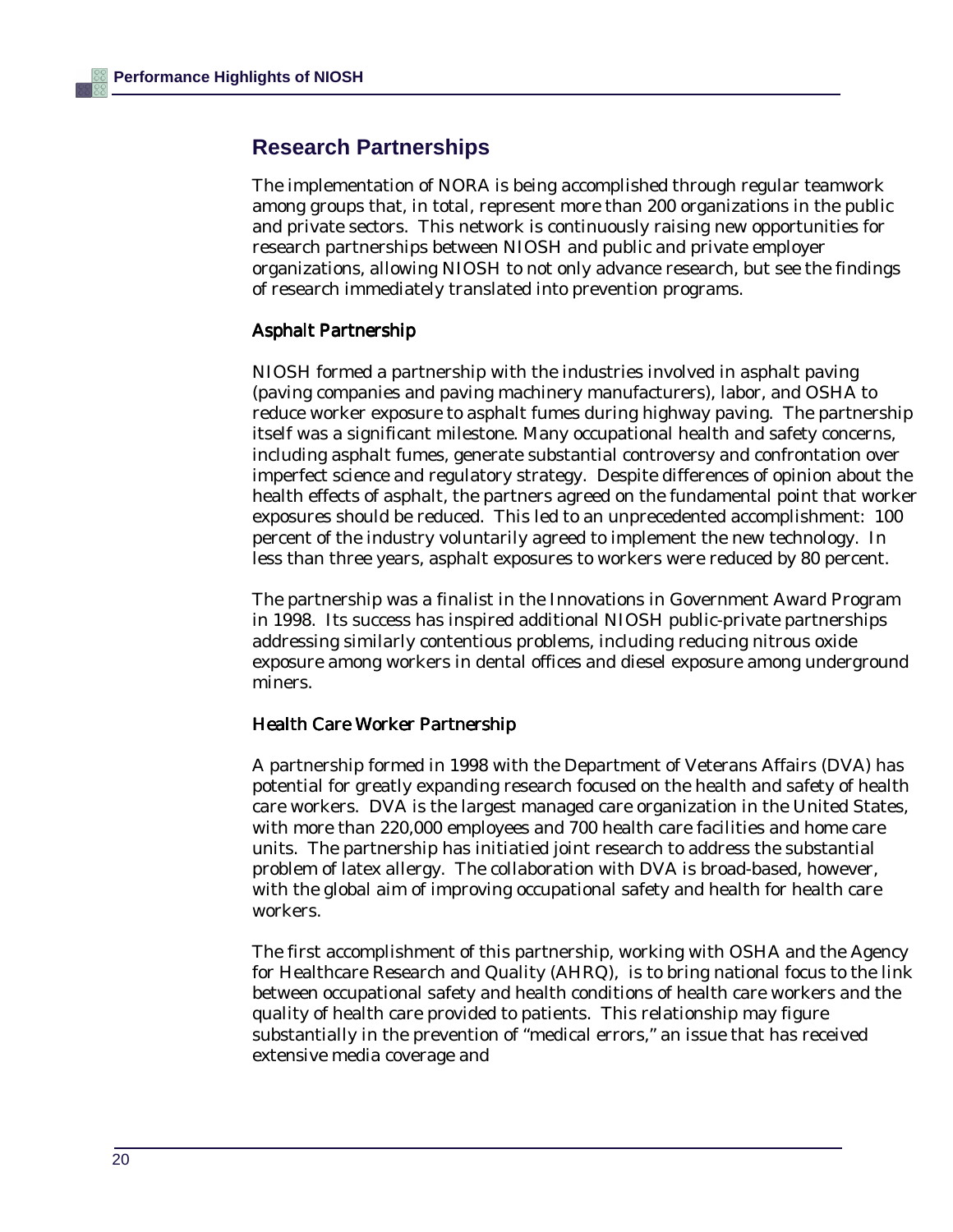congressional interest as a result of a recent Institute of Medicine (IOM) study. NIOSH has the lead in developing a research agenda in the area and is organizing with its federal partners a national conference to identify best practices to concurrently improve the health and safety of health care workers and patients.

#### **Other Partnerships**

- Retail Industry: In collaboration with Wal-Mart, completing what promises to be the most definitive study to date on the effectiveness of back belts for reducing the risk of back injury and low back pain.
- Health Care: Evaluating the effectiveness of a comprehensive strategy implemented in Illinois and Missouri by the Barnes Jewish Christian Health System to prevent back injuries among nursing home workers.
- Construction Industry: Collaborating with Anthony Crane Operators, the largest crane rental company in the U.S. , to evaluate the effectiveness of operator certification in preventing fatalities, injuries, and property damage resulting from crane use.
- Automobile Manufacturing: Researching jointly with General Motors and the United Auto Workers to prevent back injuries, respiratory diseases caused by exposure to aerosolized metal working fluids, and effects of exposure to noise. Developing through a Cooperative Research and Development Agreement with Ford Motor Company a state-of-the-art data system for improving the effectiveness of hearing conservation programs.
- Appliance Manufacturing: Developing improved ergonomics to reduce musculoskeletal disorders in production work.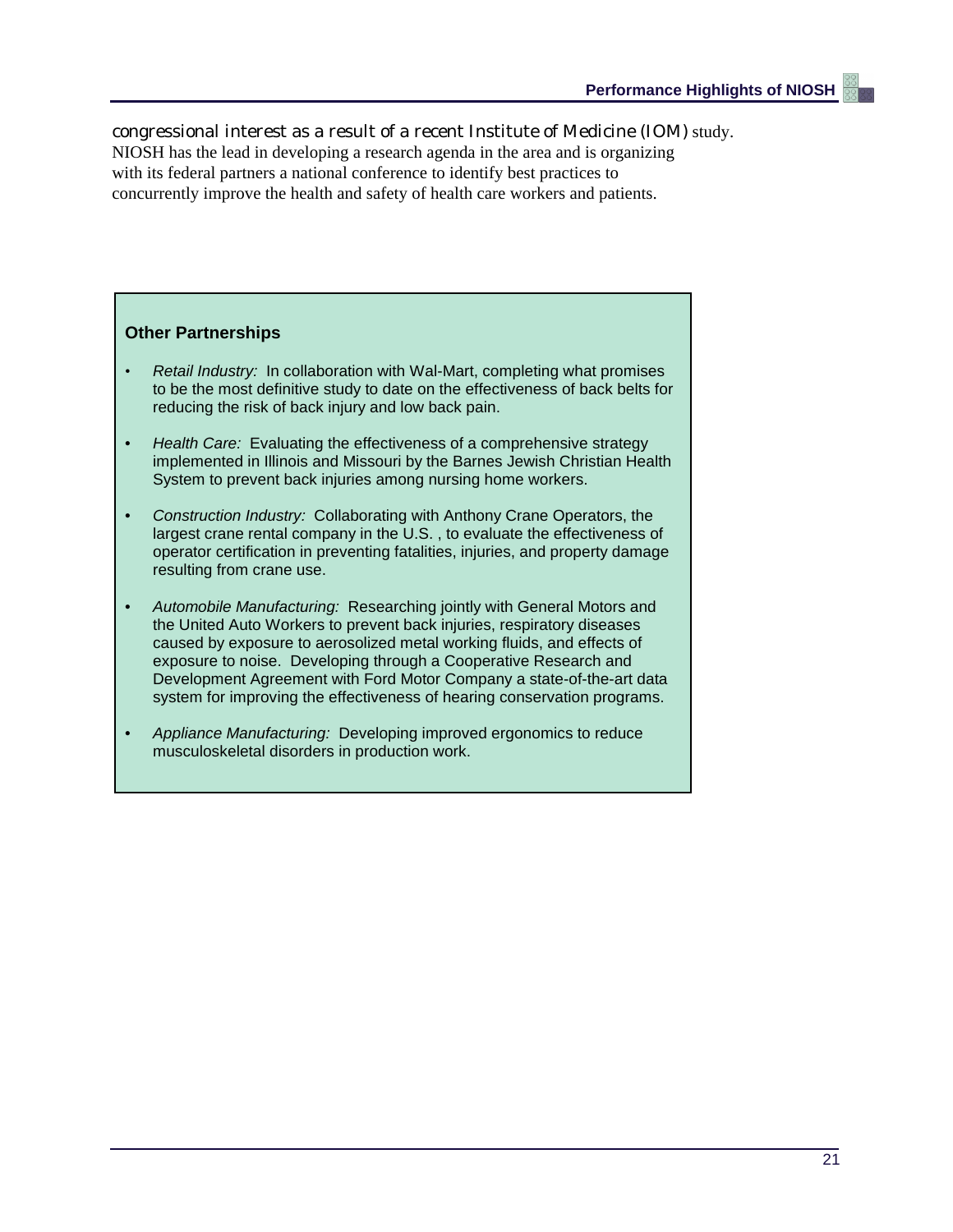## **Strategic Goal 2: Develop a System of Surveillance**

Understanding and preventing work-related injuries and illnesses requires focused efforts to identify, quantify, and track both health outcomes and their associated workplace conditions. Occupational safety and health surveillance activities provide the ongoing systematic collection, analysis, interpretation, and dissemination of data needed for prevention. The ability to survey and assess the state of occupational safety and health has improved over time, but substantial challenges remain. Occupational health and safety surveillance data are fragmented and have substantial gaps. As the primary agency for occupational safety and health research, NIOSH plays a critical role in enhancing the generation, access to, and use of surveillance data.

### State-Based Surveillance

NIOSH funds state-based surveillance programs in 25 states. The objectives of these activities are to estimate the magnitude of occupational health and injury problems, to determine whether they are increasing or decreasing, and to increase and target prevention activities.



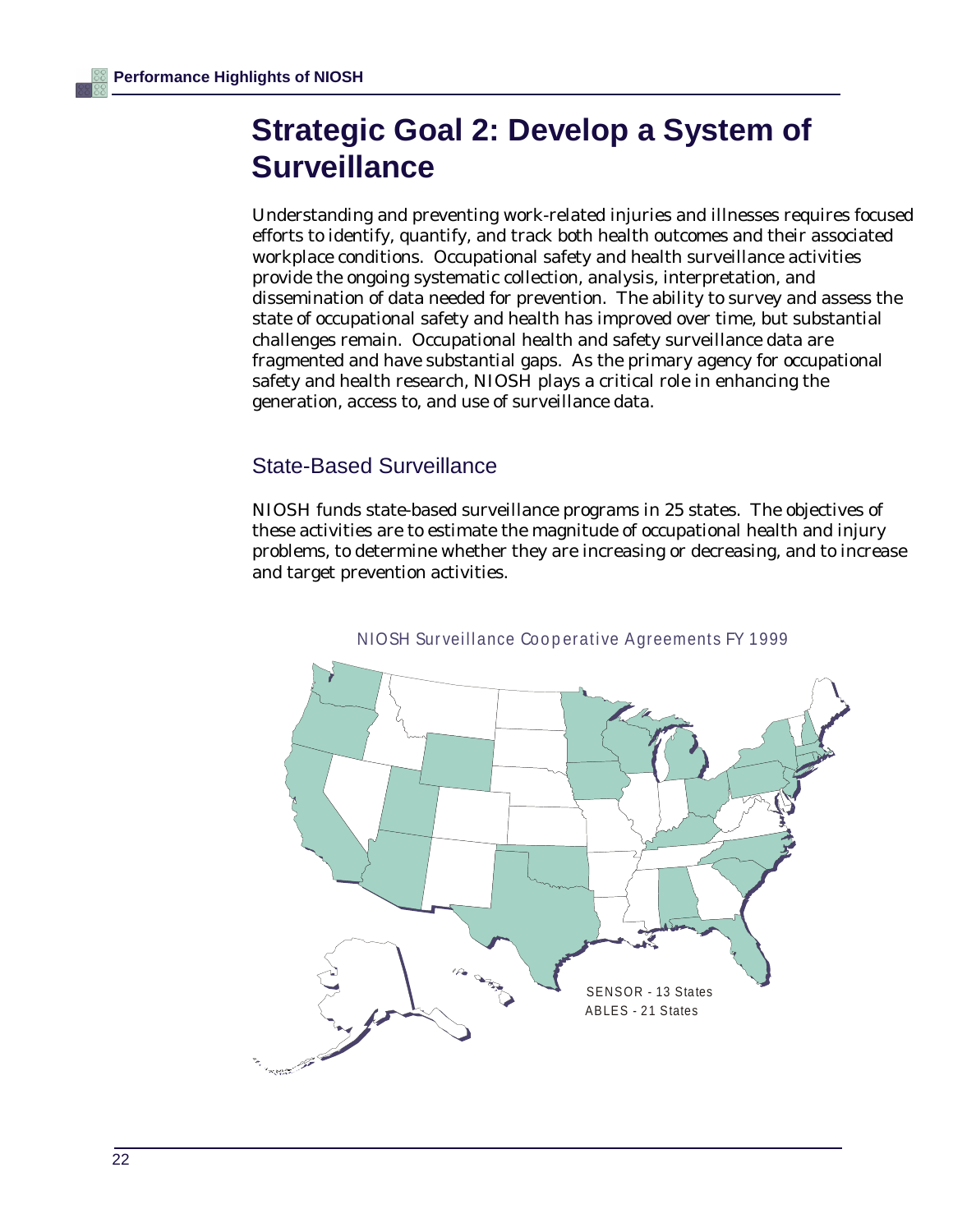#### **Sentinel Event Notification System for Occupation Risk (SENSOR)**

The SENSOR program is a collaborative effort with 13 State health departments to improve recognition and prevention of occupational sentinel health events. Events targeted include acute pesticide-related illness, amputations, asthma, burns, carpal tunnel syndrome, dermatitis, noise-induced hearing loss, silicosis, and youth injury.

Recent examples of the impact of SENSOR programs:

- *Underutilization of Workers' Compensation* State health departments in Michigan, New Jersey, and Washington State demonstrated gross underutilization of workers' compensation for occupational illnesses: less than 43 percent of workers with silicosis and only 25 percent of workers with occupational dermatitis filed for compensation. These findings are relevant for interpreting workers' compensation data as a source of surveillance, educating workers on the use of workers' compensation systems, and reducing barriers to reporting and claiming compensation for occupational injuries and illness.
- *Noise-induced Hearing Loss -* The state health department in Michigan identified that four out of five companies investigated have inadequate hearing conservation programs and followed up by providing technical assistance and educational materials.
- *Burns* The state health department in Colorado identified deep fryers in restaurants as a leading cause of work-related burns resulting in hospitalization, worked with the state restaurant association to develop a hazard alert, and distributed the alert state-wide during inspections by public health sanitarians.
- *Asthma -* State health departments in California, Massachusetts, and Michigan have coordinated surveillance efforts for occupational asthma, and are using the data to identify prevalent environmental causes and the industries where they occur, many of which were previously unrecognized (the pickle-packing industry, beet sugar processing, glutaraldehyde-induced asthma in dental offices, and rose hips in the pharmaceutical manufacturing industry,).

#### Adult Blood Lead Epidemiology Surveillance (ABLES)

Twenty-eight states participate in the NIOSH ABLES effort to identify and count cases of elevated blood lead levels among U.S. adults. With NIOSH support, 21 of these states collect data on blood lead levels from local health departments, private health care providers, and from reporting laboratories. The States use these data to follow-up with physicians, target on-site inspections of work sites, provide referrals to cooperating agencies in the event enforcement action is necessary, and to target efforts to prevent continuing exposures.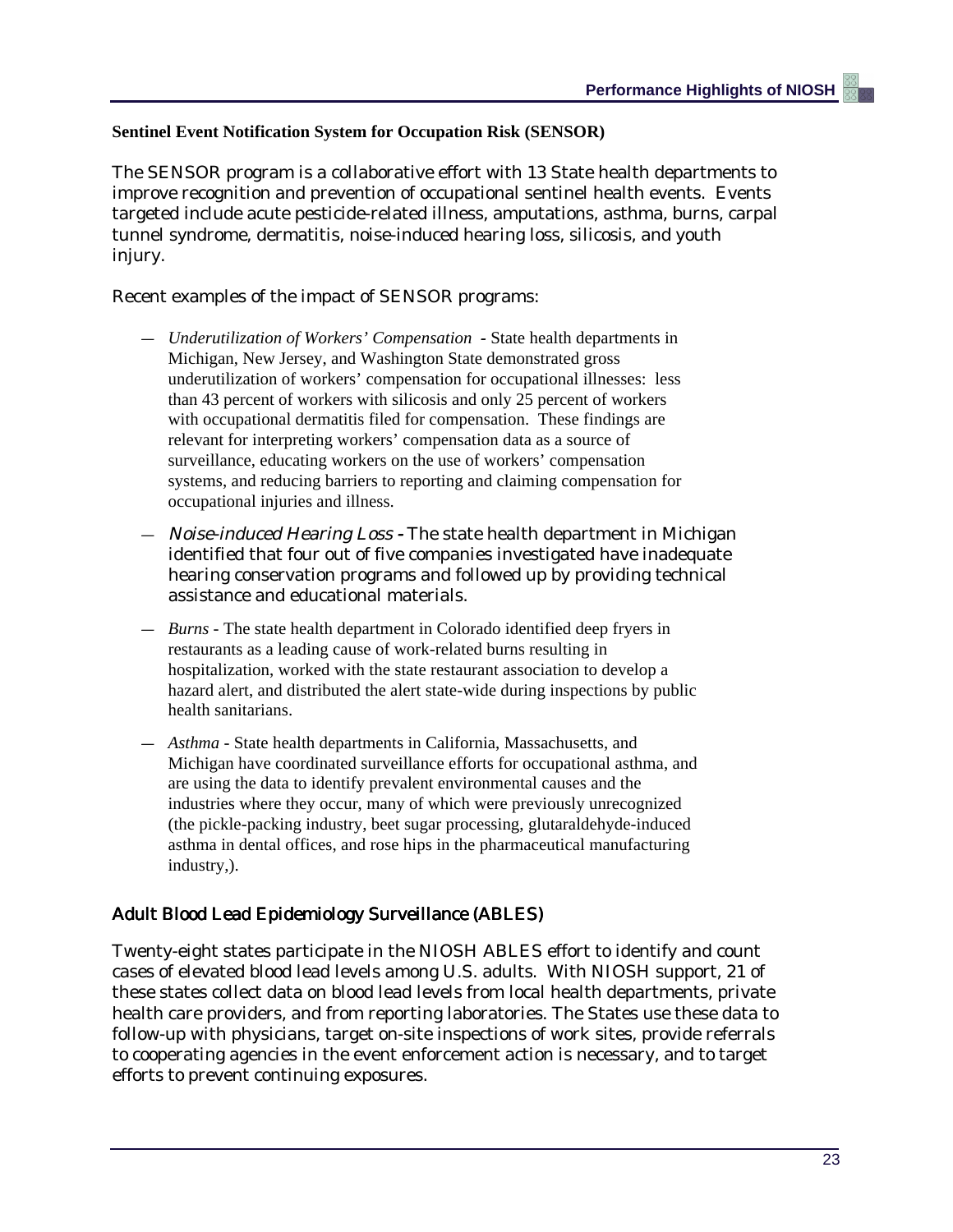Recent examples of the impact of the ABLES programs:

- — Quantification of the national burden of work-related elevated blood lead levels and the ability to track these data over time.
- Identification of the number of new cases of elevated blood lead levels in ABLES states since 1996.
- Reductions in blood lead levels among road construction workers in Connecticut by 50 percent, resulting in workers' compensation savings as well.
- Adoption of a resolution by the Council of State and Territorial Epidemiologists to achieve national reporting of elevated blood lead levels among adults; this is important as NIOSH advances efforts to establish the precedent for nationwide reporting of occupational illnesses.
- Development of ABLES programs in nine additional states.
- OSHA adoption of reduced adult lead exposures as a goal in its strategic plan, and use of ABLES to track progress.
- Inclusion in Healthy People 2010 of a goal to reduce adult lead exposures and reliance on ABLES to track progress.

#### National Injury Surveillance

In 1998, an estimated 3.6 million occupational injuries and illnesses were treated in hospital emergency departments across the U.S. This represents an annual rate of 2.8 injuries or illnesses per 100 workers, with men incurring almost twice the rate of injuries and illnesses as women (3.4 versus 1.8 per 100).

Estimates such as these are made possible due to a collaborative effort between NIOSH and the Consumer Product Safety Commission to collect work-related injury and illness information from a national hospital sample through the National Electronic Injury Surveillance System (NEISS). As one of the largest U.S. occupational injury surveillance systems, NEISS collected information characterizing injuries and their causes on more than 47,700 cases in 1998. The large number of cases collected makes NEISS uniquely able to characterize injuries in populations and industry sectors, and to categorize injuries at a level of detail critical to prevention activities. This injury information supplements data collected in another large injury survey by Bureau of Labor Statistics (BLS) that focuses only on private industry, with an emphasis on larger employers. Additionally, much greater detail and unique insights into injury circumstances, safety practices, and worker perceptions are being gained through NEISS in-depth telephone interviews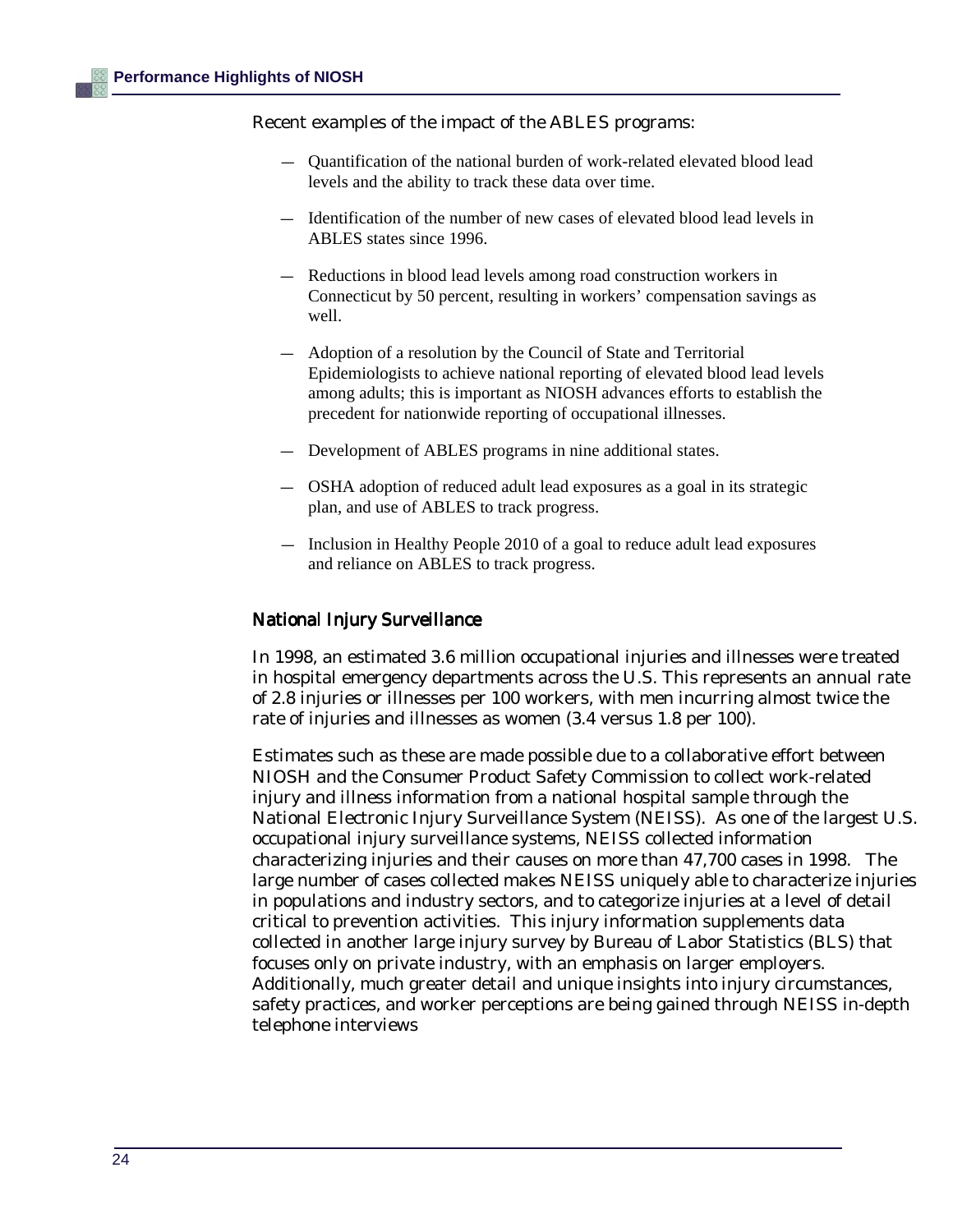that have been conducted with special populations of workers, such as youth, older workers, and children in agricultural settings. These injury followback studies help target and tailor injury prevention programs and influence health and safety regulations. NEISS data are published by NIOSH researchers in a number of venues, such as journal articles, the Morbidity and Mortality Weekly Report, and hazard alerts that are distributed widely among U.S. employers.

An area in which NEISS has made an exceptional impact since 1995 is on the safety of working youth (under the age of 18). NEISS accomplishments in this area:

- Documented high rates of work injuries among working youth, stimulating and supporting national and state programs targeting protection of young workers.
- Provided a basis for extensive educational activities by NIOSH to inform schools, youth, and their parents of measures to assure safe work experiences among youth.
- Showed that proposed changes to relax the restrictions of U.S. child labor laws could increase injury among working youth.
- Provided surveillance data for tracking Healthy People 2010 objectives to reduce occupational injury among adolescent workers.

## **Surveillance Agendas for the 21st Century**

In 1999, NIOSH conducted two major strategic planning efforts, using the NORA model to involve hundreds of stakeholders in defining surveillance agendas for occupational safety and health. NIOSH planning produced a unified, detailed agenda with five major goals:

- Improve the national surveillance system.
- Improve surveillance at the State level.
- Develop better methods of surveillance for high risk or underserved populations.
- Improve surveillance conducted by private sector organizations.
- Increase research on surveillance methods.

Each of these goals includes a highly specific listing of objectives and implementation steps for their accomplishment. In addition, with extensive stakeholder involvement, NIOSH prepared a detailed strategic plan for developing a system of occupational hazard and exposure surveillance, an effort that NIOSH is now leading with leveraging of resources from other federal agencies (e.g., OSHA).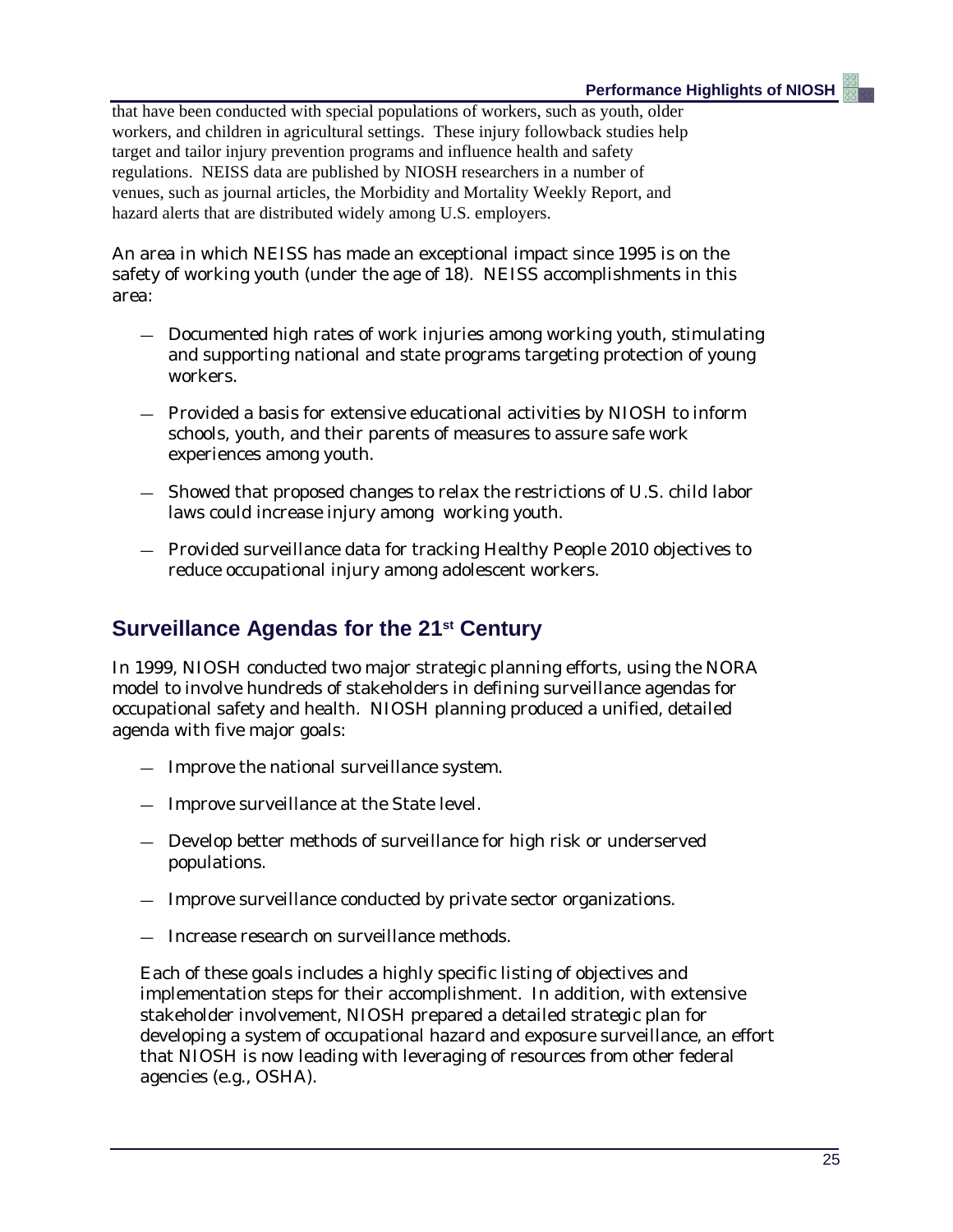## **Strategic Goal 3: Increase Prevention Activities**

NIOSH conducts three programs of investigations similar to the "outbreak" type epidemiologic investigations carried out by other programs of the CDC: Health Hazard Evaluations(HHEs), Fatality Assessment and Control Evaluation (FACE), and Firefighter Fatality Investigation and Prevention (FFIP). These NIOSH programs, respectively, investigate the occurrence of occupational health problems among workers of individual employers, incidents in which workers are fatally injured, and fatalities among fire fighters. The programs draw upon the extensive research and technical expertise of the Institute, both to evaluate the causes of disease and injury and to design and recommend solutions to prevent future occurrences. The programs serve multiple purposes including:

- Solving individual employers' safety and health problems.
- Providing instructive case studies of risk findings and prevention recommendations to employers nationally and globally with similar problems.
- Directing research by NIOSH and others to address emerging and unresolved problems.

#### Health Hazard Evaluation (HHE) Program

NIOSH conducts about 300 evaluations annually of potential health problems at worksites, derived from our statutory obligations to be responsive to requests from employers, employees, and other governmental entities to assess the potential work-relatedness of health problems and recommend effective prevention and remedial strategies (see chart at top of next page).

The HHE program has played a key role in the recognition and assessment of many of the major emerging occupational health problems of the past three decades, such as occupational asthma, cumulative trauma disorders, and indoor air quality. It has also provided industry-wide expertise needed to mount industry-based research and prevention initiatives. In the 1970's and early 1980's, HHEs informed activities addressing carcinogens and respiratory diseases in manufacturing and mining. Today, HHEs are driving initiatives targeting the service sector and particularly health care, where NIOSH has conducted 135 HHEs since 1995, addressing the whole range of problems from job stress and ergonomics to infectious disease transmission and reproductive toxicants.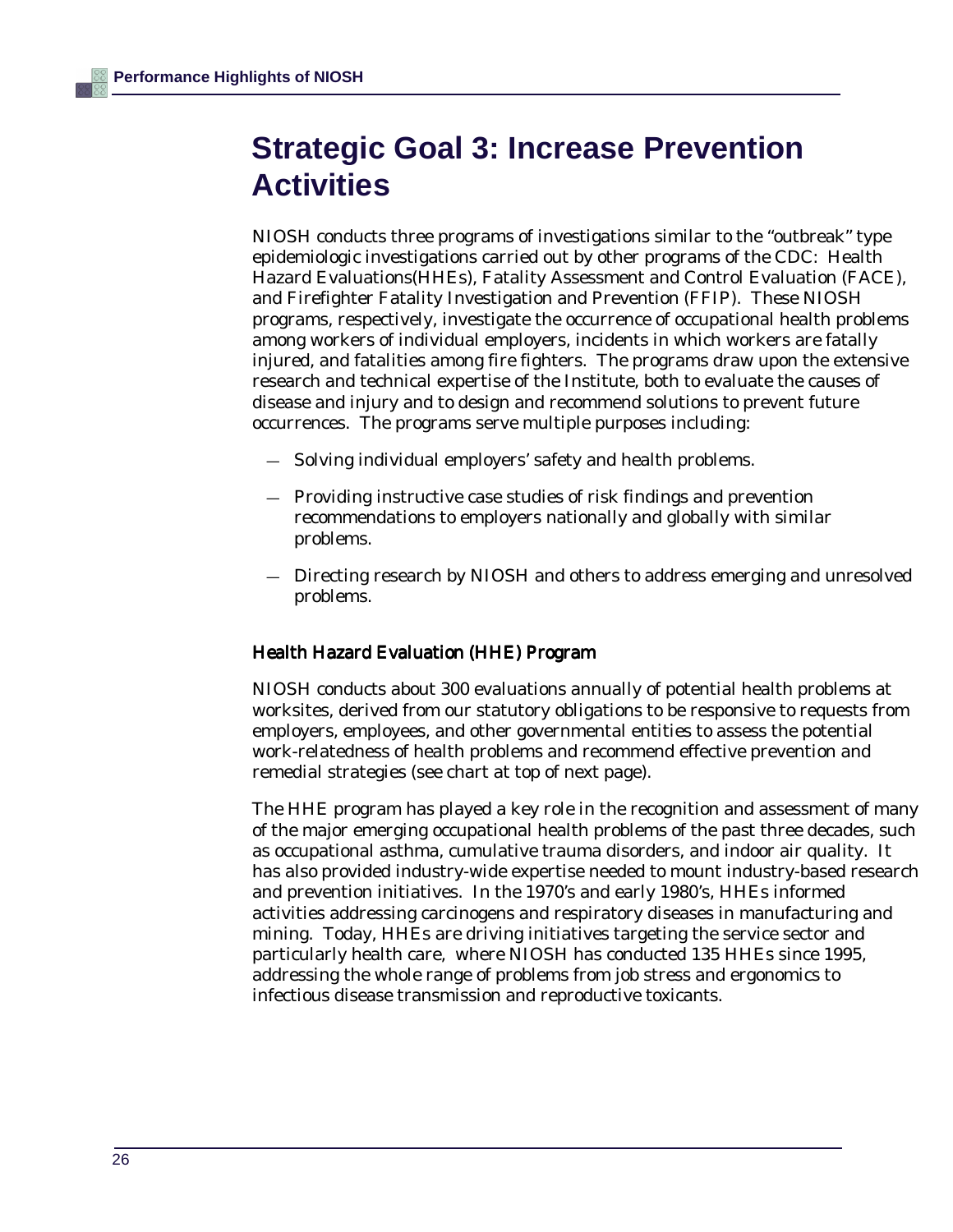

## **Health Hazard Evaluations**

A 1998 HHE which led NIOSH to the identification and confirmation of "Flock Worker's Lung," a new chronic lung disease, illustrates the importance of HHEs to the entire spectrum of research and prevention in occupational safety and health.

The disease is caused by occupational exposures to nylon "flock," a surfacing product used widely in the auto industry, for upholstery, and in the textile industry. NIOSH laboratory research has found nylon flock particles to be more inflammatory than silica, a highly toxic occupational dust with the potential to cause severe lung diseases. The American Association of Fiber Manufacturers has distributed information from the NIOSH HHE and laboratory studies to their membership in a toxicity alert and Dupont has initiated a program of research, which is confirming the NIOSH findings.

Reports of HHEs are disseminated in print, through web-based electronic publication, CD-ROMS, and findings are routinely reported by the national trade press in occupational safety and health publications.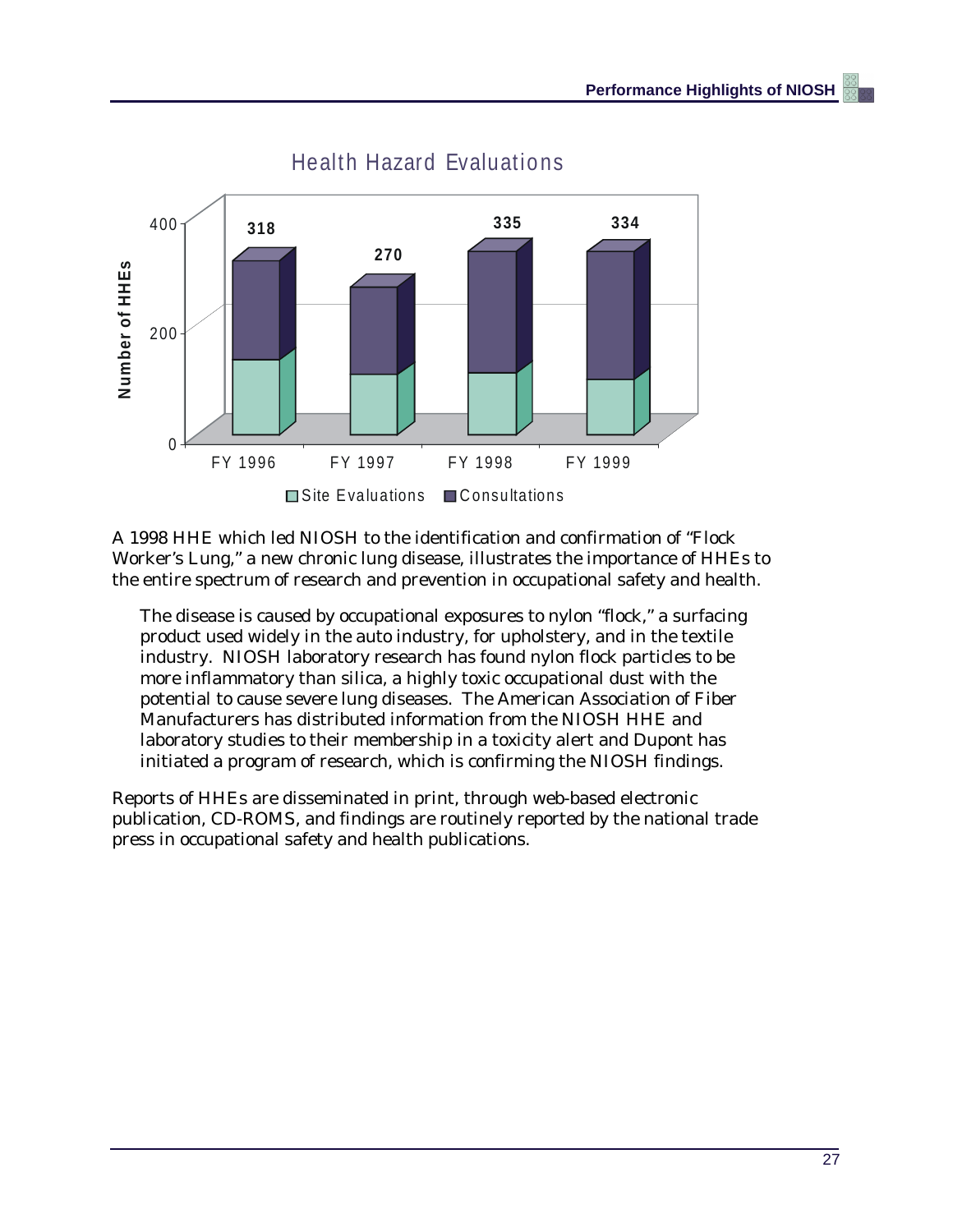#### **Other Examples of Important HHEs Since 1995:**

- Identified a widespread potential health hazard to miners associated with a chemical additive used in dust suppression systems in mines.
- Identified work processes and ventilation deficiencies in a medical waste treatment facility that caused an epidemic of tuberculosis among employees.
- Identified product mislabeling as the cause of an outbreak of pesticide poisonings, prompting EPA action and remedy by the manufacturer.
- Identified high levels of mercury exposures among the emerging industry of household battery recycling.
- Identified and prevented continued contamination of the homes of workers exposed to beryllium (a highly toxic metal) at a machine shop.

#### Fatality Assessment and Control Evaluation (FACE) Program

The FACE program is currently active in 20 states. NIOSH funds 15 state-based projects through cooperative agreements and conducts investigations in 5 additional states through an intramural program.

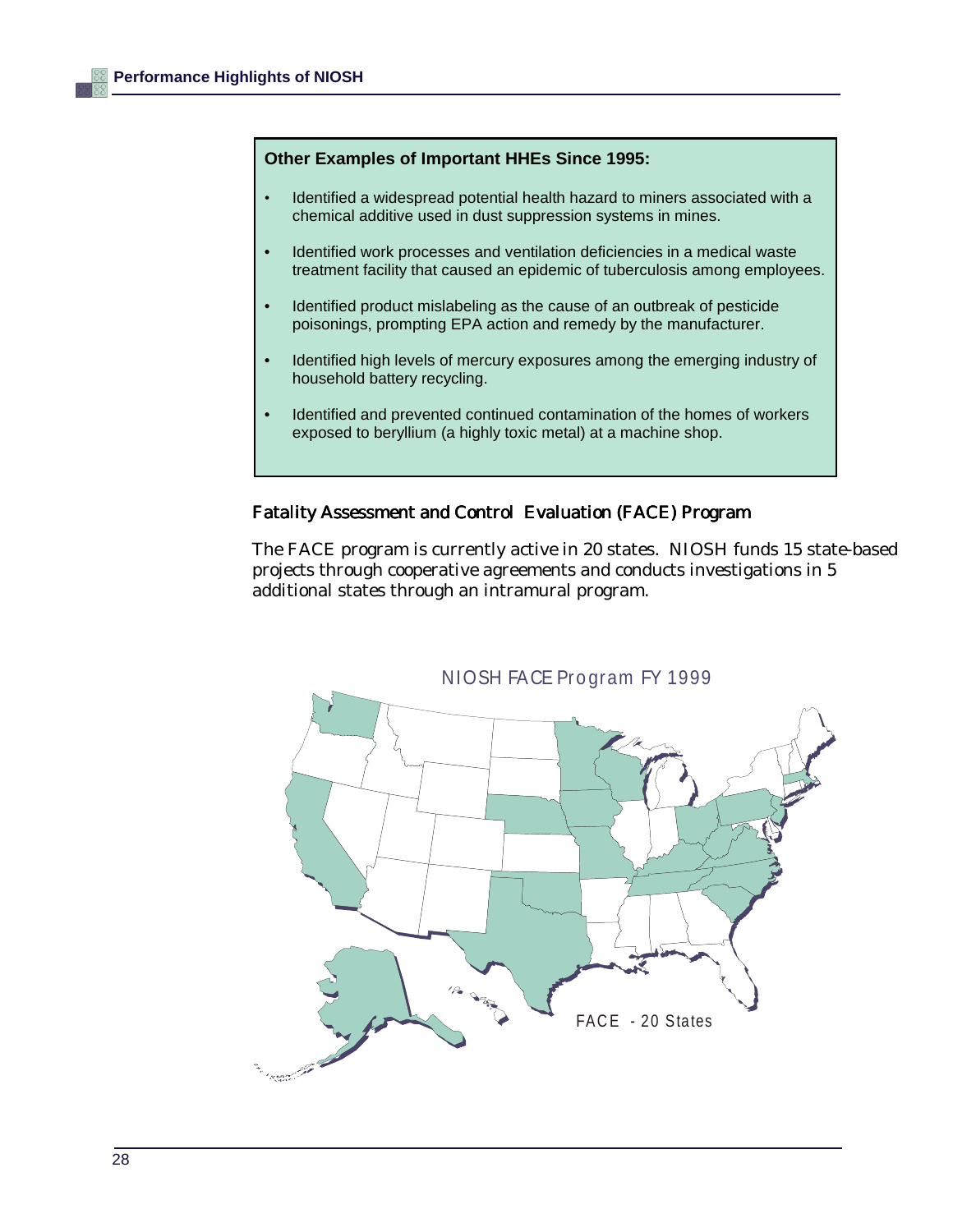The purpose of FACE is to identify work situations at high risk for fatal injury and formulate and disseminate prevention strategies to employers, workers, unions, public agencies, and others in a position to advance prevention. In-depth investigations of selected types of fatalities identify factors that contribute to an event, and inform the development of safety recommendations. Information from these investigations is used in health communication efforts and public policy. These activities occur at both the national and state level. From 100 to 200 FACE investigations are conducted annually.

Examples illustrating the use of FACE investigations for prevention:

- In 1999, NIOSH published an Alert: Preventing Injuries and Deaths of Workers Who Operate or Work Near Forklifts. Nearly 100 workers are killed and another 20,000 are seriously injured in forklift-related incidents each year in the United States. The Alert highlighted investigations conducted by NIOSH staff and investigators in NIOSH-funded programs in California and Indiana and provided recommendations for employers and workers, including a tear-out sheet summarizing recommendations to be posted at worksites.
- In 1995, the New Jersey FACE program investigated the electrocution of a 20-year-old lifeguard employed at an apartment complex. He had just checked in for work. As he tried to adjust the chlorine pump, his leg contacted the metal pump housing, which had been energized with 220 volts. An inspection found faulty wiring had allowed the pump housing to become energized. In response to this finding, the New Jersey Department of Health issued a health alert bulletin warning owners and employees of public swimming pools of this hazard and encouraging inspections of pool electrical systems. State legislation enacted in February, 1999, requires periodic electrical inspections and bonding and grounding certificates for swimming pools, spas, and hot tubs, to improve safety of workers and the general public.
- Several FACE investigations since 1995 have evaluated causes of fatality among workers constructing or maintaining communication towers. The widespread use of wireless communications services has fueled accelerated construction of towers to hold transmitting devices for cellular phones, personal communication services, and television and radio broadcast antennas. The Federal Communications Commission estimates that at least 75,000 towers have been constructed in the United States, and industry groups estimate that over 25,000 new towers will be erected each year. NIOSH estimates the risk of fatalities among this workforce is extremely high, between 49 and 468 deaths annually per 100,000 workers, versus 5 per 100,000 in industry overall. NIOSH efforts are informing voluntary and regulatory approaches to this major emerging safety problem.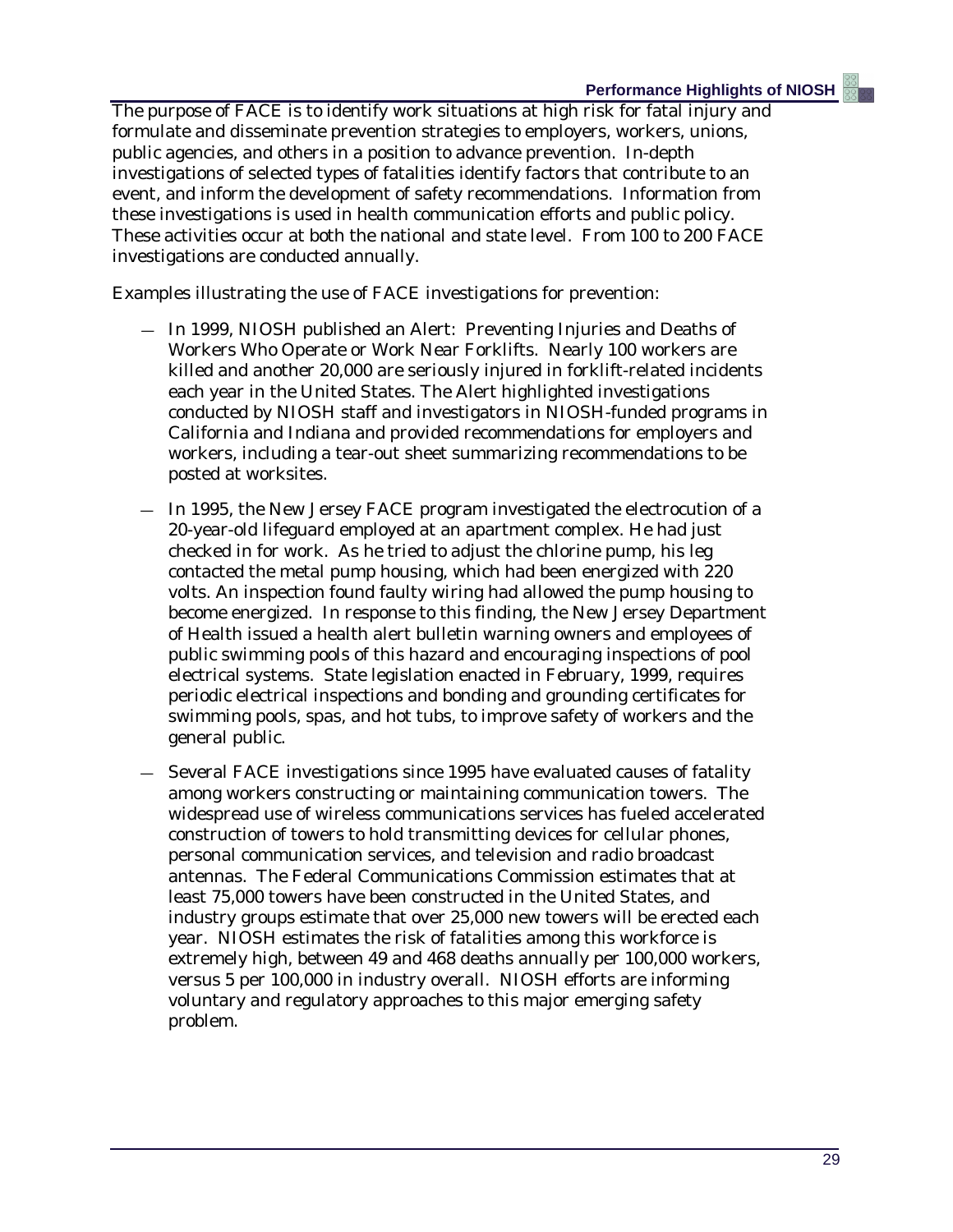#### Firefighter Fatality Investigation and Prevention (FFIP) Program

The United States depends on approximately 1.2 million firefighters, five out of six of whom are volunteers, to protect its citizens and property from losses caused by fire. On average, 100 firefighters die on the job annually and approximately 95,000 are injured. Fatalities and injuries occur from cardiac arrest, internal trauma, asphyxiation, crushing injuries, burns, drowning, electrical shock, and other causes. In 1998, NIOSH initiated a program to reduce firefighter line-of-duty deaths and injuries through surveillance, investigations of all fatalities, and development and dissemination of recommendations.

Individual reports of FFIP investigations have been highly valued by local fire departments across the country, which reproduce the reports for further distribution. The investigations have also provided the basis for several important public health actions taken by NIOSH and partners:

- An investigation identified a burn and explosion hazard to firefighters, other emergency medical workers, victims of fires, and others requiring emergency medical care. The hazard involved a type of valve, called a regulator, that controls the flow of oxygen from equipment used to resuscitate firefighters and other victims requiring emergency administration of oxygen. Through investigation of the cause of an explosion which severely burned several firefighters and previous similar incidents, NIOSH identified the use of aluminum in certain regulators as the cause. NIOSH and FDA responded to this hazard by jointly issuing a public health advisory which has had an immediate impact, producing a recall and redesign by the manufacturer of the regulators and remedial efforts in the public safety and health care industries.
- Investigations of fatalities and injuries identified hazardous conditions associated with structural collapse and fires involving propane tanks. Structural collapse is the leading cause of firefighter fatalities. NIOSH worked with the firefighting industry to develop and disseminate nationally recommendations to improve safety in these circumstances.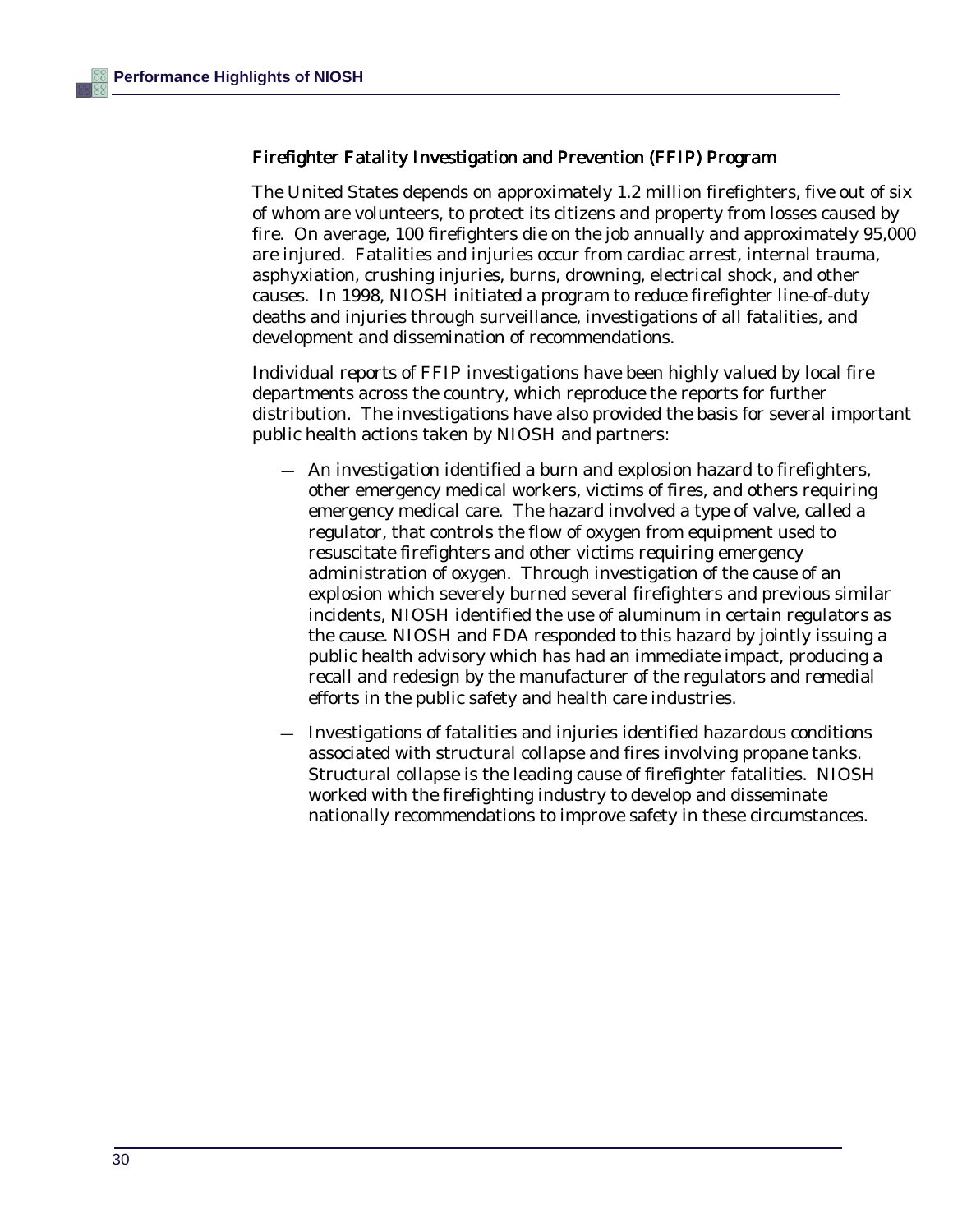## **Scientific Support for Public Health Policy Development**

As illustrated in examples through the preceding sections, NIOSH conducts, analyzes, and translates an enormous amount of research each year in support of public health policy. This work is reflected in policy recommendations issued by NIOSH, scientific input into rulemaking and the development of enforcement procedures by OSHA, MSHA, EPA, and other public agencies.

#### Recommending the Development of New Standards

Under the Occupational Safety and Health Act and Federal Mine Safety and Health Act, NIOSH is authorized to recommend new occupational safety and health standards to OSHA and MSHA. These recommendations take the form of "Criteria Documents." These contain comprehensive reviews of the scientific literature evaluating a particular occupational hazard, including risk characterization and/or quantification and feasible prevention strategies. From 1995 to 1999, NIOSH transmitted recommendations for five standards to OSHA and MSHA.

For example, in 1998, NIOSH recommended to OSHA development of a comprehensive standard to protect the more than one million workers exposed to metalworking fluids. OSHA has proceeded with these comprehensive recommendations to undertake a standards advisory committee approach to regulatory action.

#### Scientific Contributions to Rulemaking

Since its inception, NIOSH has been a principal scientific contributor to rulemaking by OSHA and MSHA, providing research input and recommendations for every standard that has been proposed or promulgated. In addition, NIOSH provides scientific support and recommendations to other agencies that develop regulations or mandatory guidelines affecting occupational safety and health, including the EPA, DOE, and others. This input may include elements from NIOSH criteria documents, such as epidemiologic and toxicologic reviews, control technology feasibility assessments, quantitative risk assessments, and prevention recommendations. (see chart at top of next page).

#### Participating in Policy Development Activities

National Science and Technology Council

NIOSH is the only DHHS representative on the National Science and Technology Council, Subcommittee on Construction and Building, which was organized in 1994 to coordinate the work of 14 federal agencies in enhancing the international competitiveness of U.S. industry, public and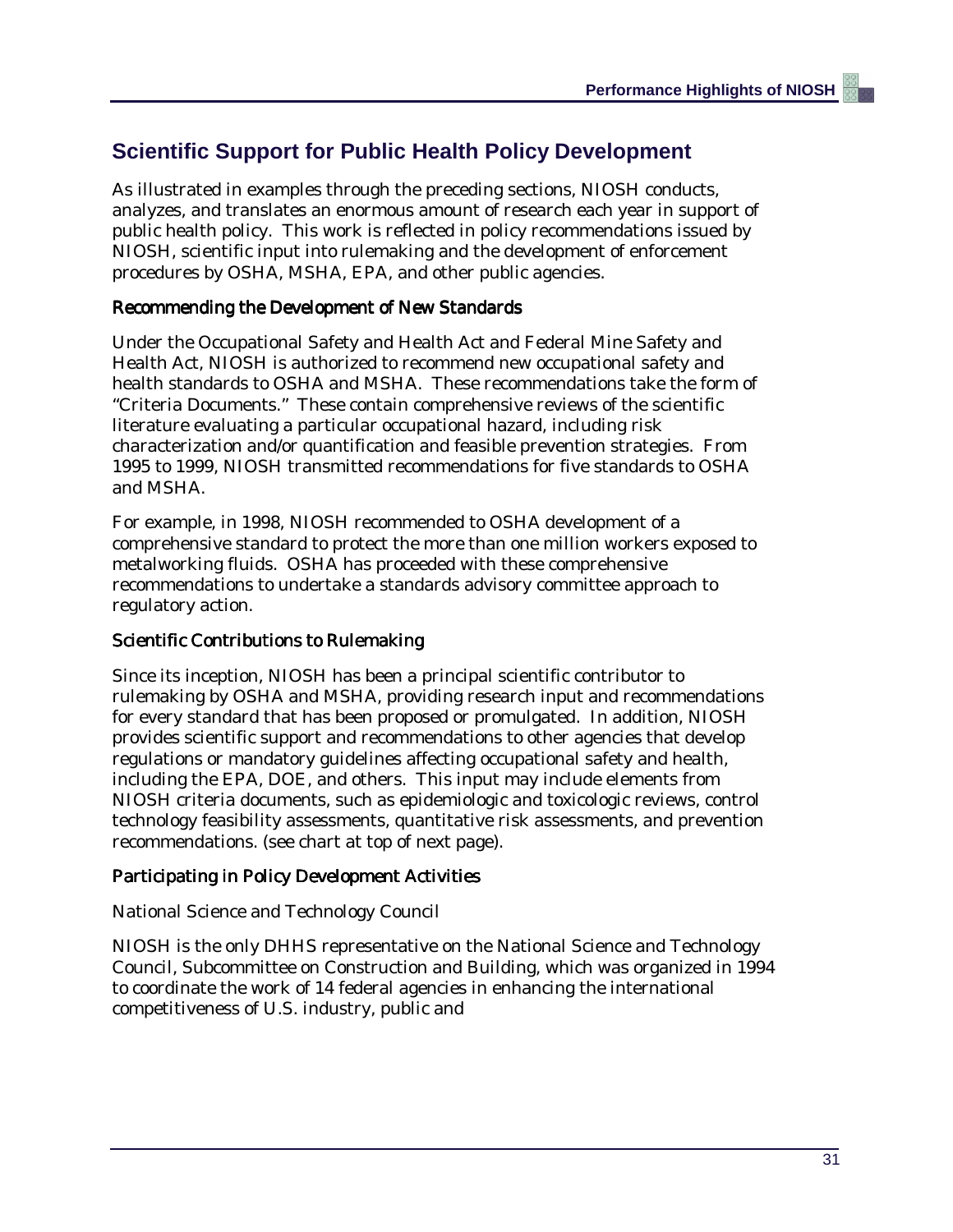

### Scientific Contributions to Rulemaking

worker safety, and environmental quality through research and development. The Subcommittee relies on NIOSH expertise to identify and research current and emerging occupational hazards to construction workers, as well as interventions to reduce exposures.

National Economic Council

NIOSH is the lead agency for HHS participating in two interagency activities convened by the National Economic Council (NEC), charged with evaluating:

- Draft legislation to create a program to provide workers' compensation benefits for DOE contractor workers with chronic beryllium disease and beryllium sensitivity and the basis for broader compensation to DOE workers for other work-related exposures and outcomes.
- Proposed legislation to address the need for the efficient resolution of personal injury claims arising from asbestos exposure. NIOSH has played a major role in helping the group examine and evaluate the medical criteria included in both the proposed bills and several state-based settlement agreements.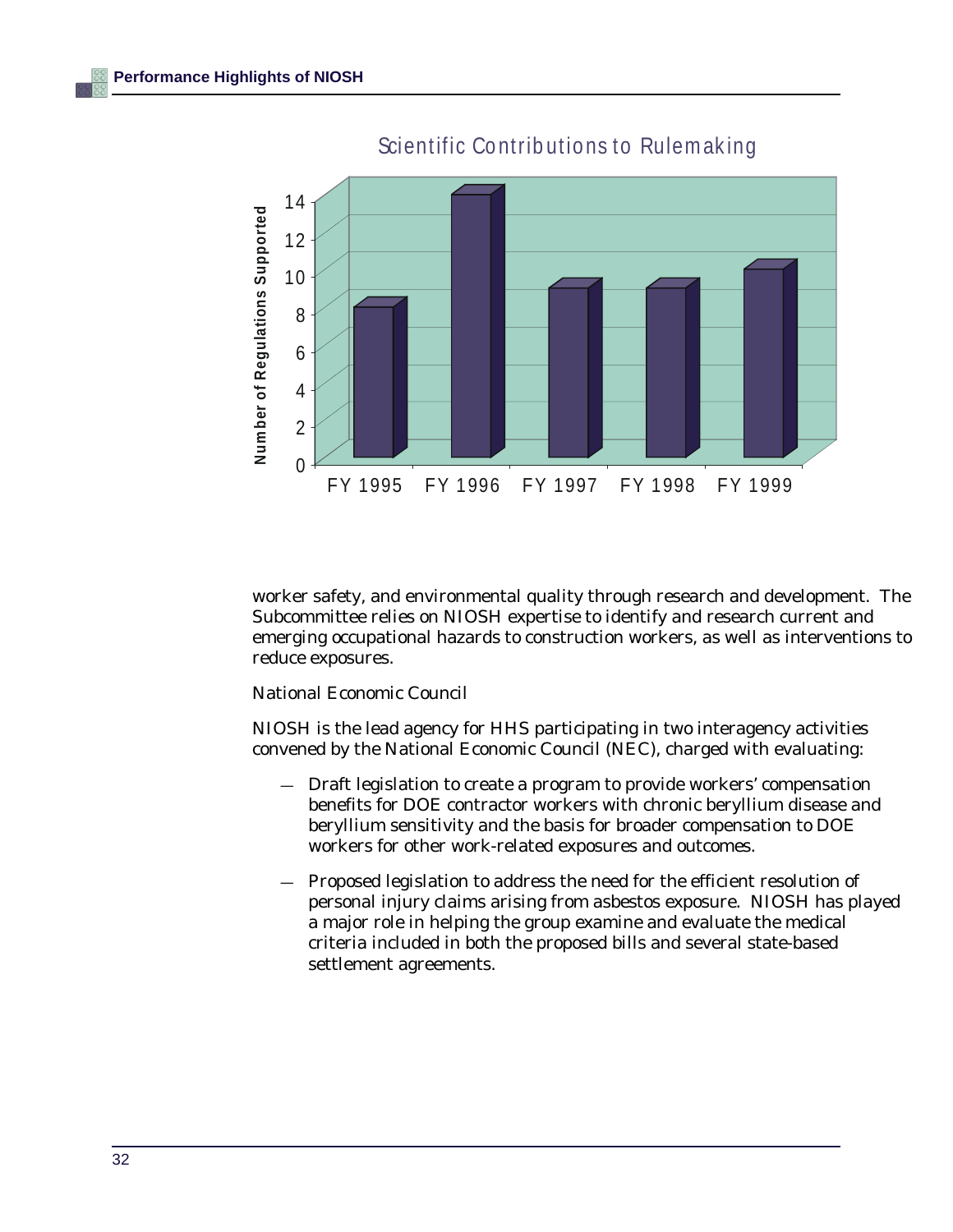#### International Contributions to Policy

As a global leader, NIOSH works with international agencies to develop international policies in occupational safety and health. NIOSH contributions in 1999 include:

- Development of a Concise International Chemical Assessment Document (CICAD) on silica for the WHO/International Programme on Chemical Safety and coordination of scientific reviews for eight additional CICADs.
- Review of chemical testing guidelines developed by the Organization for Economic Development and Coordination (OECD).
- Collaboration with the Dutch Expert Committee on Occupational Standards, Health Council of the Netherlands on the update of 100 exposure limits.
- Concluded leadership of an international effort, conducted at the request of the International Labour Organization (ILO), to revise the standard classification system for radiographic recognition of the pneumoconiosis, resulting in a new system accepted by the ILO in 1999.

## **Providing National Respirator Certification and Quality Assurance**

NIOSH is the only U.S. agency responsible for ensuring that the more than six million workers who rely on respirators for protection have safe and effective devices. The program establishes, through regulation, performance and design requirements for respirators used by workers, and evaluates and assures the quality of respirators produced. In 1995, NIOSH promulgated a new standard for evaluating the most commonly used types of respirators. The standard has unleashed an unprecedented level of innovation in this product market. In conjunction with this regulatory change, NIOSH developed an innovative electronic certification process that increased NIOSH certification productivity enormously. As a result of these actions, NIOSH has certified 3,650 new respirator models since 1995 (55 percent of all respirators NIOSH has certified since 1972).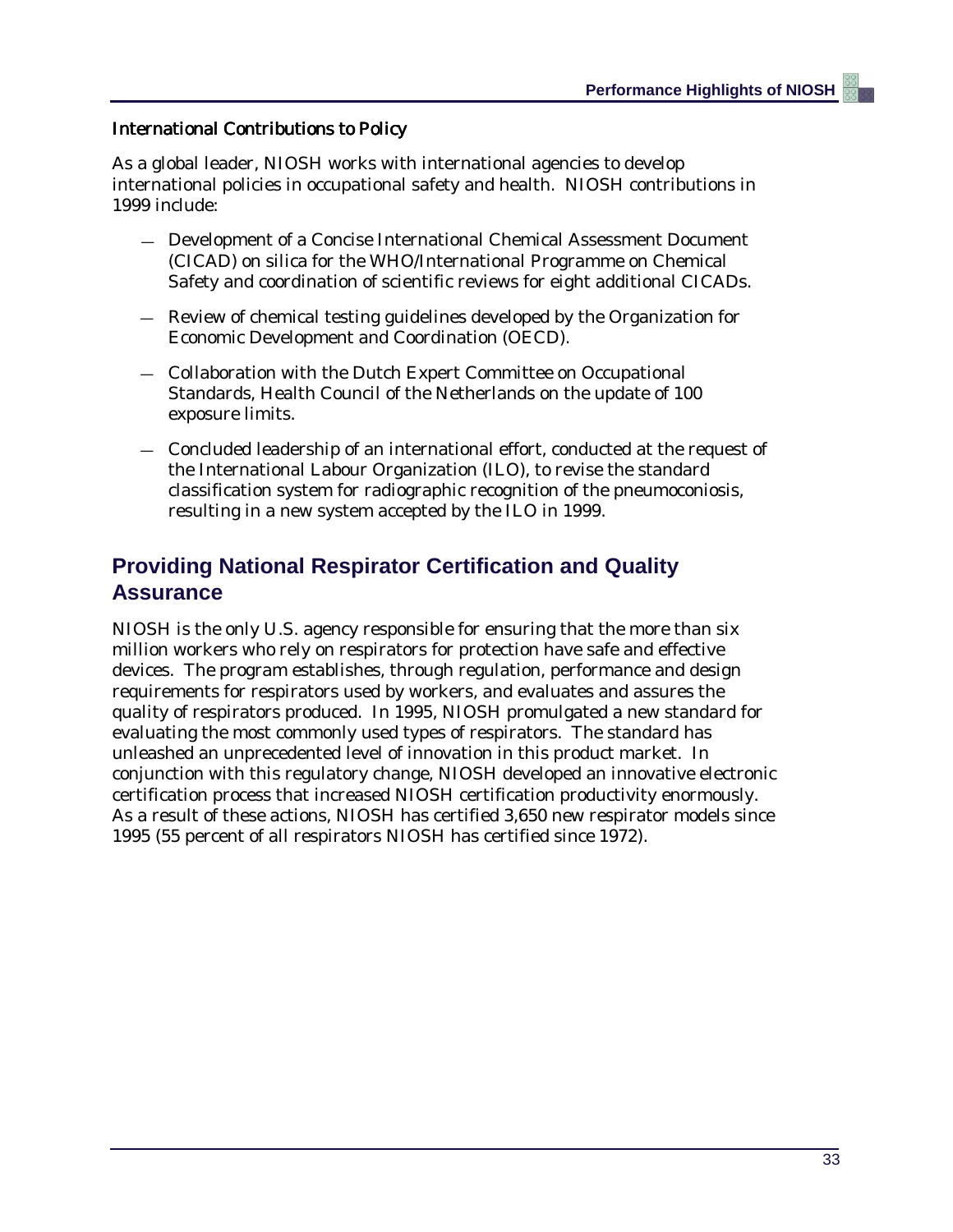

**Respirators Certified by NIOSH** 

Innovation in the respirator market has increased, and along with it, quality and cost savings. Respirator manufacturers are providing a generation of more economical products with less leakage, more efficiency and less breathing resistance. These factors have been enormously important to the health care industry, where workers themselves don respirators to protect against tuberculosis infection. A cost analysis of Department of Veterans Affairs (DVA) facilities in 1995 estimated the economical new respirators available for protection from tuberculosis would save the DVA \$16 million annually, suggesting enormous savings for the health care industry as a whole.

In addition to certifying respirators, NIOSH conducts manufacturing site and product audits to assure the quality of products delivered to the market, and provides technical assistance to employers, workers, and others. An average of four to six recalls are issued annually for faulty products (posing risk to worker safety) identified through this quality assurance activity.

The respirator program will have a critical new role to play as federal, state, and local emergency response agencies develop capacity to address the threat of biological terrorism. In its 1999 report, Chemical and Biological Terrorism: Research and Development to Improve Civilian Medical Response, the Institute of Medicine (IOM) identified as its second priority increased research to develop more protective respirators and other protective clothing and equipment. Certification and research activities of the NIOSH respirator program are being requested by key stakeholders, including federal partners and labor and industry groups.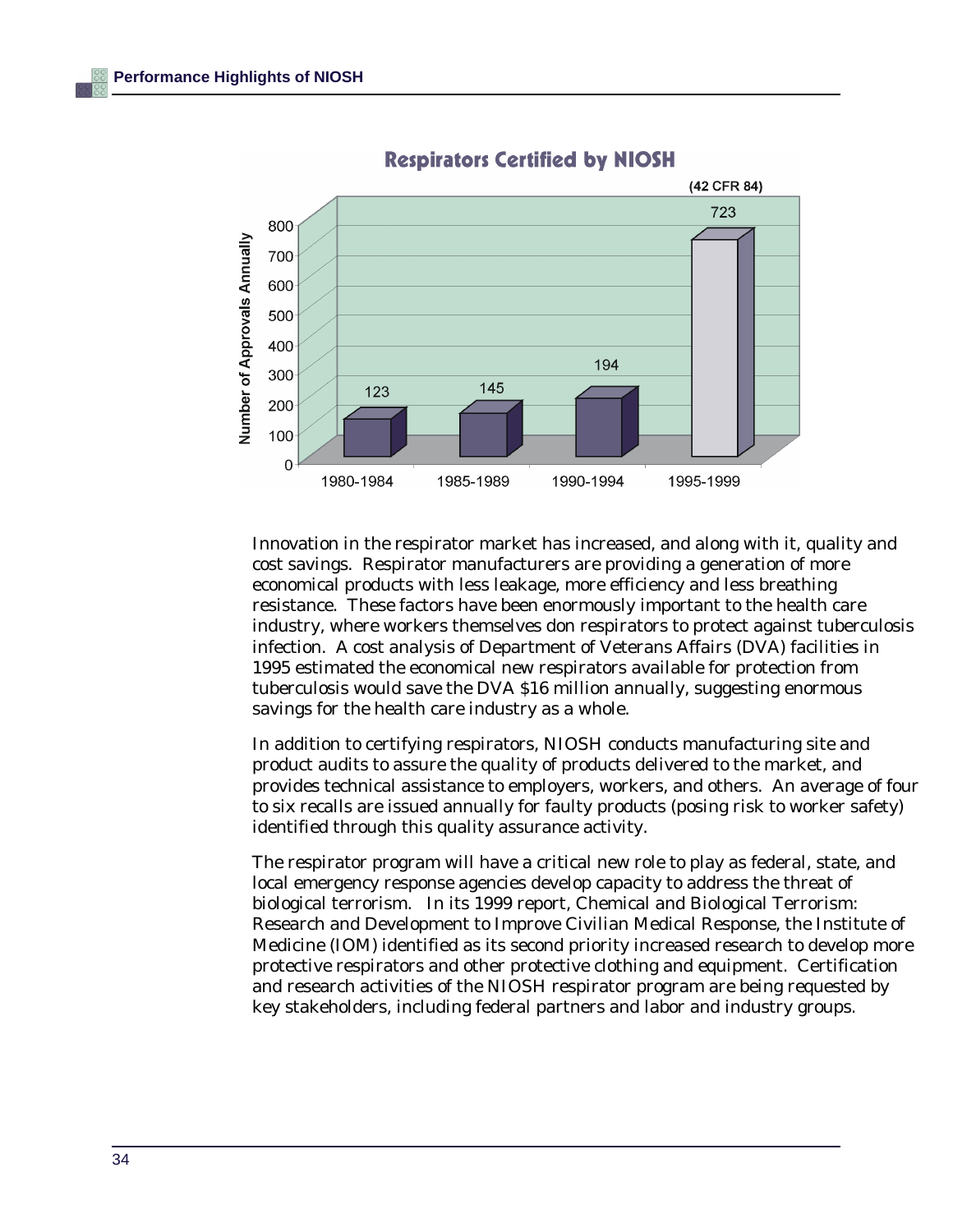## **Strategic Goal 4: Provide Information, Training, and Capacity**

## **Information**

As illustrated in examples throughout this report, NIOSH delivers various types of informational products, in print and electronic form, to diverse audiences ranging from laboratory researchers to employers, workers, and the public at large. These are categorized as follows:

Policy Documents include Criteria Documents, which recommend a comprehensive safety or health standard; Current Intelligence Bulletins, which provide critical new scientific findings and conclusions of policy relevance; Hazard Identifications of unrecognized threats to health or safety; and Alerts of hazardous conditions and prevention strategies provided to management, labor unions, workers, and public health and regulatory agencies.

Technical and Surveillance Reports provide tools and information used by scientists, engineers, and safety and health practitioners for research and prevention activities. (Not included here are the peer-reviewed journal publications of NIOSH scientists reviewed under Strategic Goal 1).

Educational Documents provide information for the prevention of work injuries and illnesses, particularly targeting employers, workers, and safety and health managers without formal training in occupational safety and health.

Output of these documents ranges from year to year, depending on the volume of other research activities (these documents are prepared by active scientists), varying production of findings appropriate for publication, and identified needs (see chart at top of next page).

NIOSH documents are often in high demand, providing the latest findings and recommendations to the occupational safety and health community. Some of the most popular federal publications are produced by NIOSH, such as the NIOSH Pocket Guide to Chemical Hazards, which remains, year after year, the leading safety and health document sold by the Government Printing Office (GPO) and among the top ten sellers of all GPO publications. Several important recent NIOSH publications in high public demand are: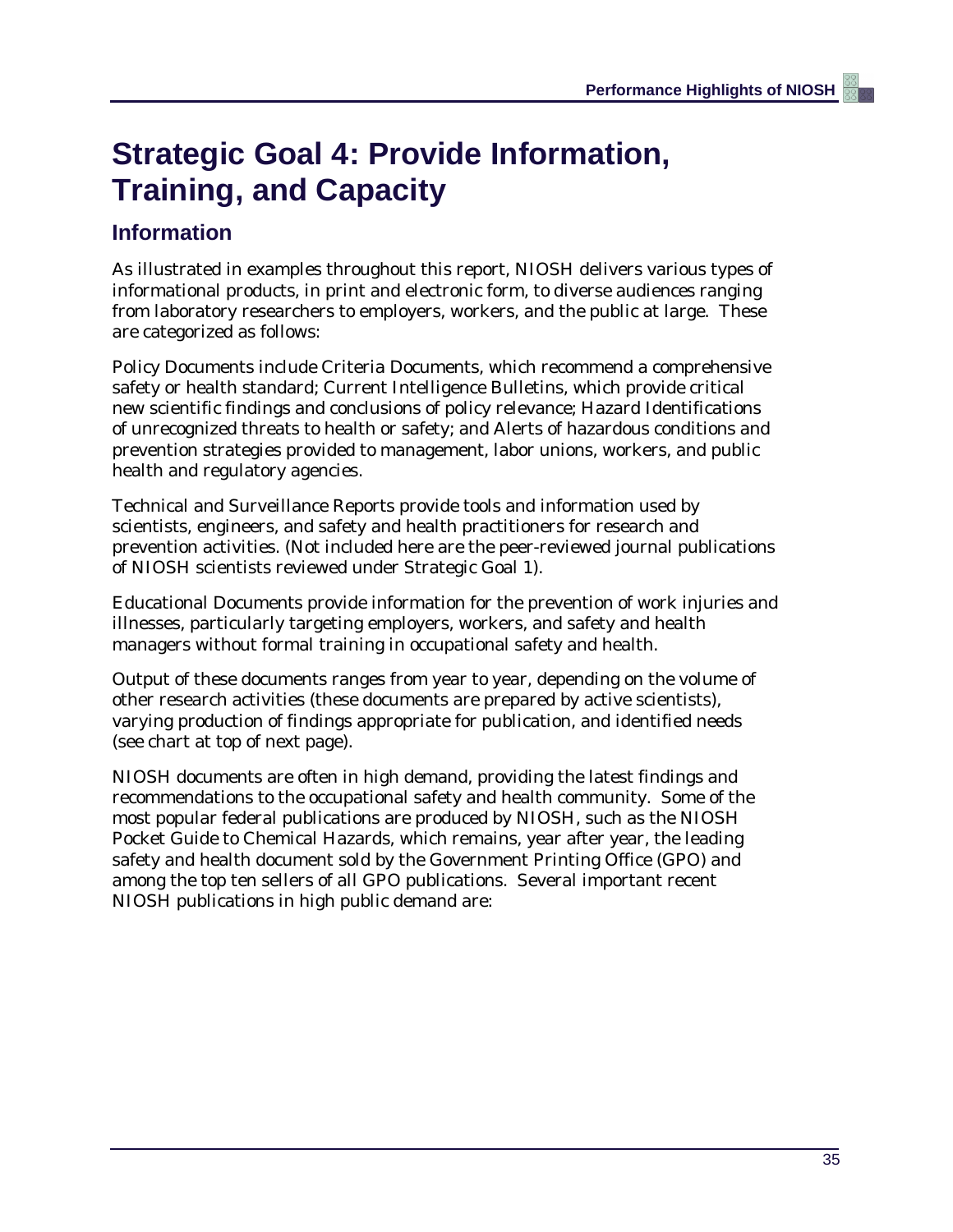

□ Policy Documents ■ Technical/Surveillance Reports ■ Educational Documents

#### Musculoskeletal Disorders and Workplace Factors: A Critical Review of Epidemiologic Evidence for Work-Related Musculoskeletal Disorders of the Neck, Upper Extremity, and Low Back

In 1997, NIOSH scientists completed the most comprehensive review of the occupational epidemiological literature on musculoskeletal disorders to date. Subsequent to the publication of this review of the scientific evidence, NIOSH's conclusions were supported by a National Academy of Sciences study, as well as a broad community of medical and health experts (including the American Industrial Hygiene Association, the American Public Health Association, the American College of Occupational and Environmental Medicine, the Human Factors and Ergonomics Society, and the American Association of Occupational Health Nurses). Regulatory agencies have relied heavily on the NIOSH document. OSHA used the NIOSH conclusions to draft its proposed workplace ergonomics rules. Moreover, the California Court of Appeals noted that the NIOSH study provided scientific evidence pointing to the need for ergonomics regulation in a 1999 decision to reinstate most provisions of the state's ergonomics standard. The document is accessed an average of 1,550 times per month on the NIOSH web site.

#### Elements of Ergonomics Programs: A Primer based on Workplace Evaluations of Musculoskeletal Disorders

Another important NIOSH document on musculoskeletal disorders was published in March 1997. This ergonomics primer summarizes NIOSH's practical experience in small and medium-sized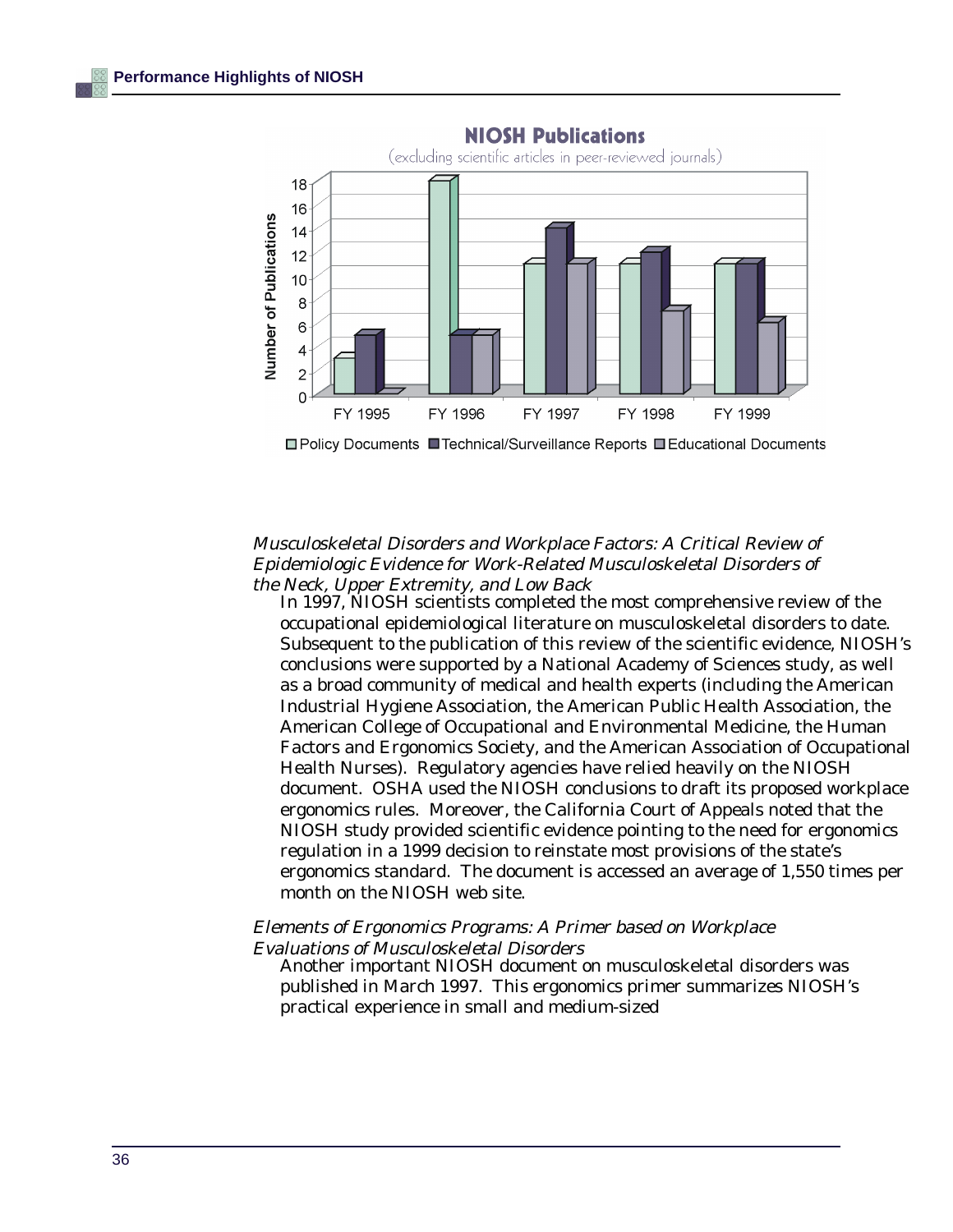#### **Other Examples of NIOSH Documents since 1995:**

- An Alert describing injury risks to adolescent workers and guidelines for reducing these risks was distributed to every highschool in the Nation.
- An Alert for preventing asthma and deaths among 280,000 workers exposed to disocyanates in the manufacture of foams, fibers, coating, and insulations.
- Handbooks for male and female workers on reproductive hazards in the workplace and guidelines for avoiding these hazards.
- A multimedia CD ROMbased learning exercise for farmers that enables them to think through safety issues and investments within the context of the economic, social, and family issues involved in operating a farm.
- Guidelines for respirator selection and use in the health care industry, for protection against tuberculosis infection.

workplaces and describes the basic elements of a workplace program aimed at preventing workrelated musculoskeletal disorders. Numerous companies have turned to the primer for assistance and NIOSH has distributed nearly 40,000 copies of the document, which is also accessed an average of 850 times per month via the NIOSH web site.

#### Stress...at Work

Job-related stress is high among today's workforce. In January 1999, NIOSH published a document that offers employers, human resources personnel, and workers a practical, easy-to-read resource, with real case studies, to help them answer three critical questions: What causes job stress, is there a problem in my workplace, and if so, what can be done to find sensible, meaningful solutions? The stress document received wide press coverage and NIOSH received more than 55,000 requests for copies in the year of publication.

#### NIOSH Warns of Hazards of Flood Clean-Up Work

NIOSH information is often used to address urgent public health and environmental disasters. For example, when the Ohio River flooded in 1997, NIOSH provided key safety information on hazards associated with flood clean-up to 20,000 paid and volunteer workers involved in rescue, clean-up, and reconstruction operations. Since then, NIOSH has routinely served FEMA, state agencies, and the Red Cross to help assure the safety of flood relief operations.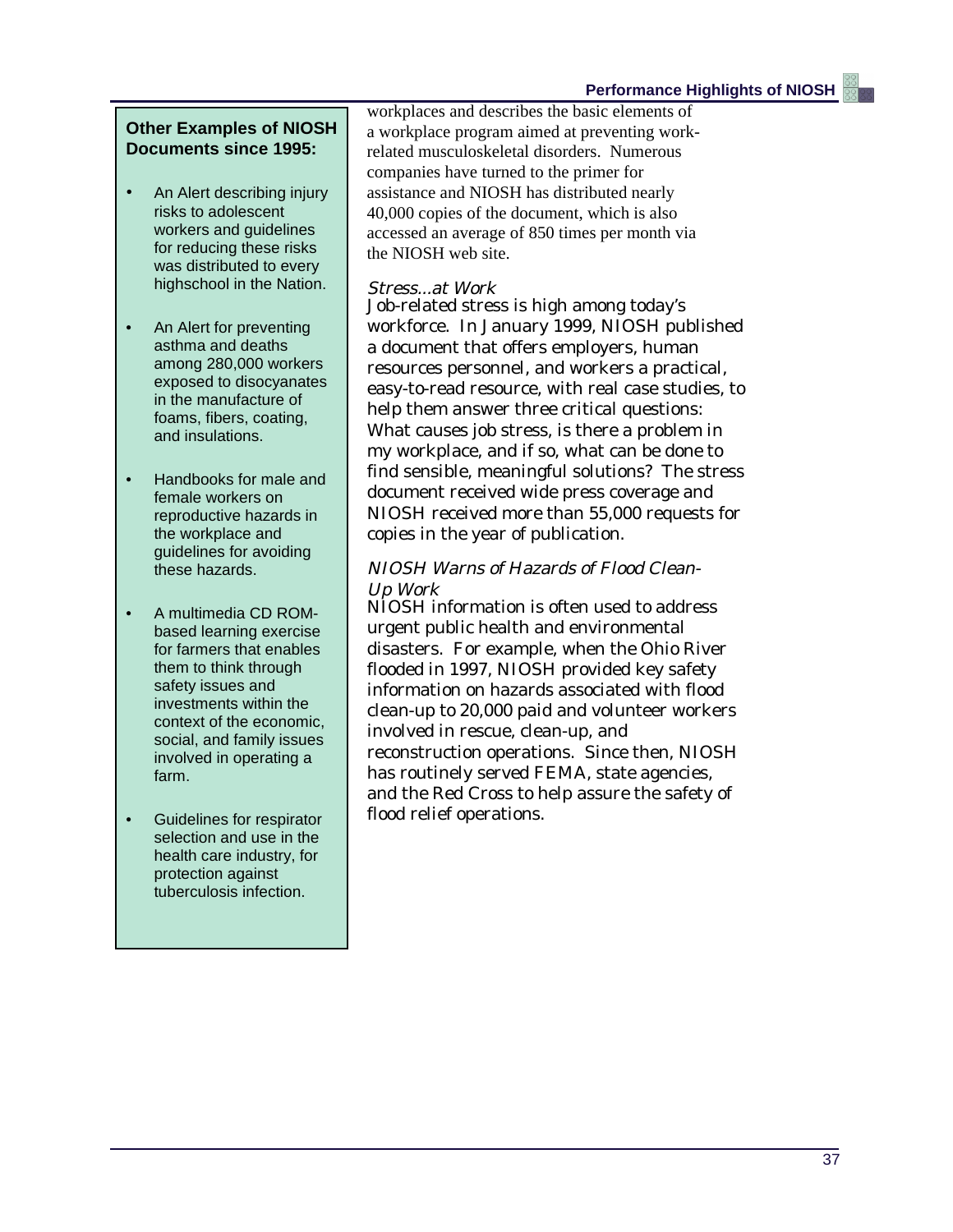

*NIOSH Web-based Dissemination*

NIOSH disseminates a high volume of information through its web page, posting 25 percent of the total information disseminated through the CDC website. The volume of demand for NIOSH information through the Internet is increasing rapidly.

#### 1-800-NIOSH

NIOSH operates a toll-free telephone information service to assist safety and health professionals, employers, workers, and others seeking information or assistance with occupational or environmental health problems. Demand for this service continues to grow. Although the prevention activities of NIOSH staff are generally one or more steps removed from those of the managers, workers, and safety and health professionals who directly save lives with NIOSH information, occasionally, Institute staff find themselves right on the front line of prevention, as two examples from 1998 illustrate:

— A safety manager at a chemical storage terminal in South Carolina called NIOSH to confirm his selection of organic vapor respirators to protect workers entering a tank containing hydrogen sulfide, which is lethal at high exposures. NIOSH inquiry into the exposure conditions and advice (to conduct the work through a remotely operated device) saved several workers' lives that day.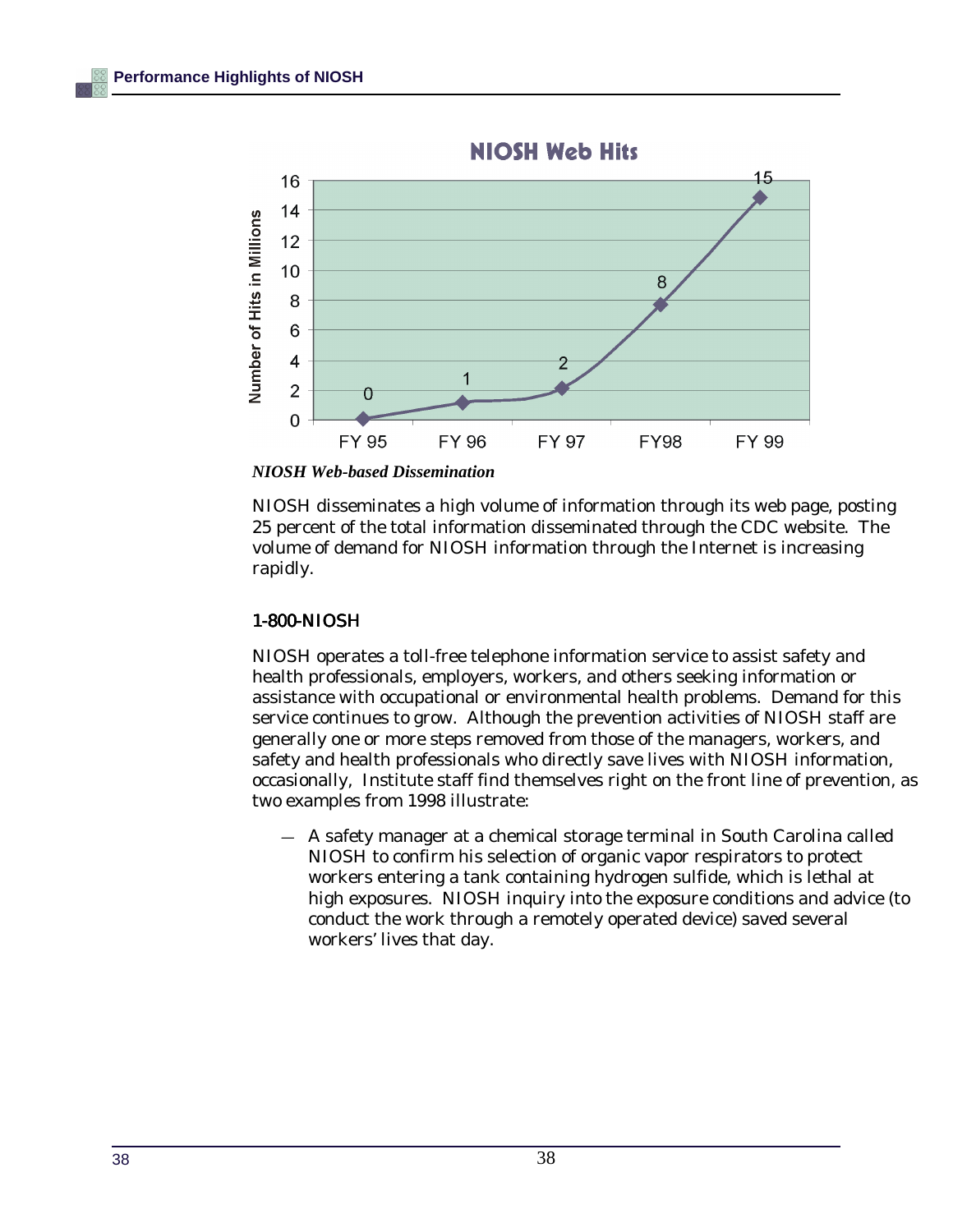— A flight attendant called NIOSH with concerns about the noise levels to which airline employees can be exposed while in flight. After receiving technical assistance from a NIOSH expert on the prevention of hearing loss, the flight attendant petitioned the Chief Executive Officer to change the airline's policy of prohibiting flight attendants from wearing hearing protection. As a result, the company not only reversed its policy, allowing flight attendants to use hearing protection, but also began monitoring noise levels.



### NIO SH 800-Number Calls by Fiscal Year

## **Training Occupational Safety and Health Professionals and Researchers**

Congress passed the Occupational Safety and Health Act in 1970 to "assure safe and healthful working conditions for every working man and woman in the United States" and required NIOSH to provide an "adequate supply of qualified professionals" for achieving this mission. Section 21 (a) of the Act states that "The Secretary ... shall conduct, directly or by grants and contracts (1) education programs to provide an adequate supply of qualified personnel to carry out the purpose of the Act..."

Pursuant to this mission, NIOSH conducts a \$13.9 million training program comprised of a network of 15 regional Education and Research Centers located at leading universities in 14 states, and 41 training project grants in 26 states and Puerto Rico.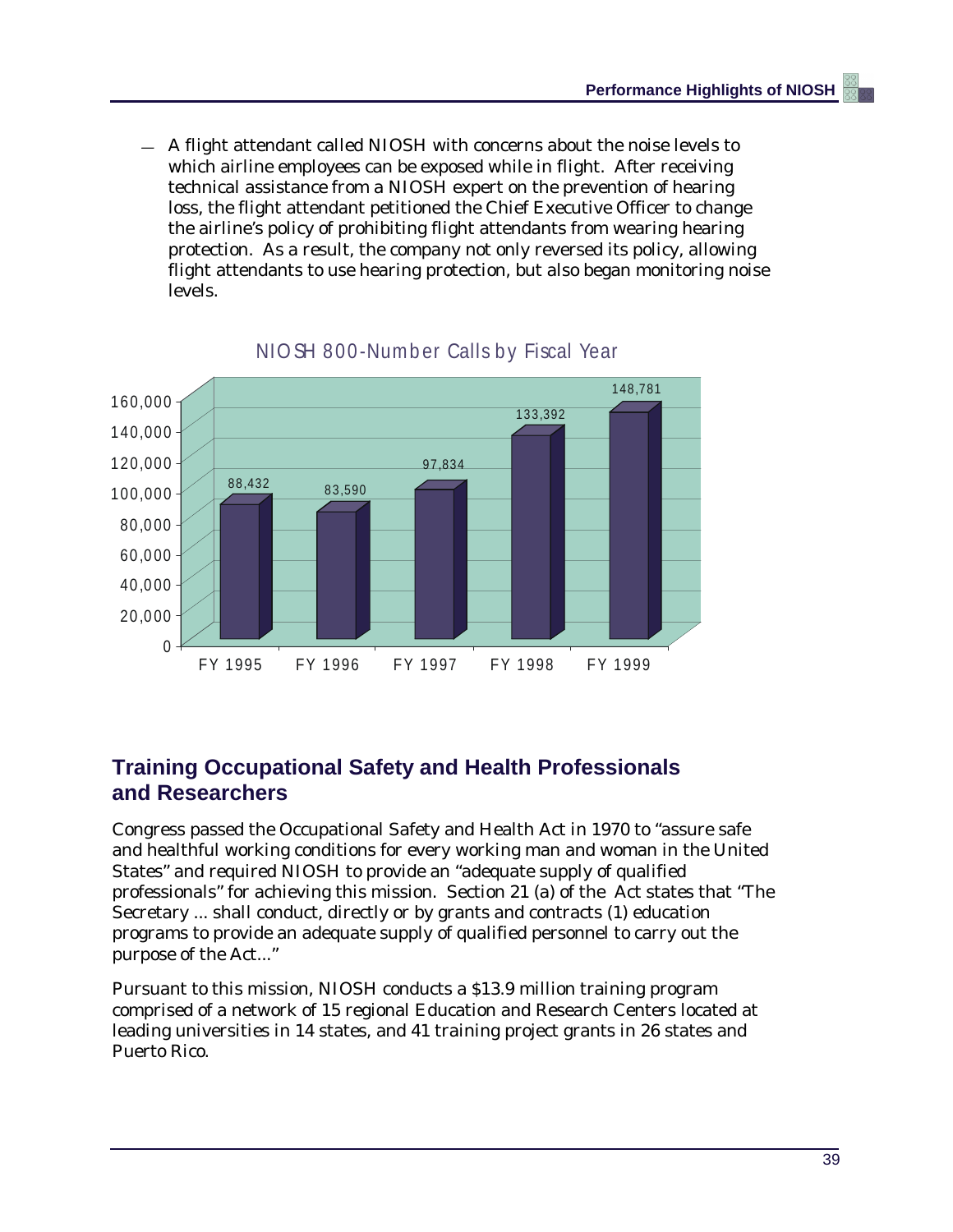

An average of 700 students graduate annually from these NIOSH-supported programs with training in medicine, nursing, industrial hygiene, and safety engineering. NIOSH estimates that about half of the U.S. occupational safety and health professionals graduate from NIOSH-supported programs, mostly at the masters and doctoral levels. NIOSH also funds more than a thousand continuing education courses each year, with upwards of 30,000 participants. Appropriations for training have been steady since the 1980s, and have eroded substantially when adjusted for inflation (see chart at top of next page).

#### Evaluation of NIOSH Training Programs

According to a 1995 report by the Inspector General of HHS, about 80 percent of the professionals graduating from NIOSH-funded programs pursue careers in occupational safety and health, with slightly more than half of the graduates working in private industry and the rest in government, academia, or other settings. Many current leaders and occupational safety and health advocates have received training from NIOSH-funded programs.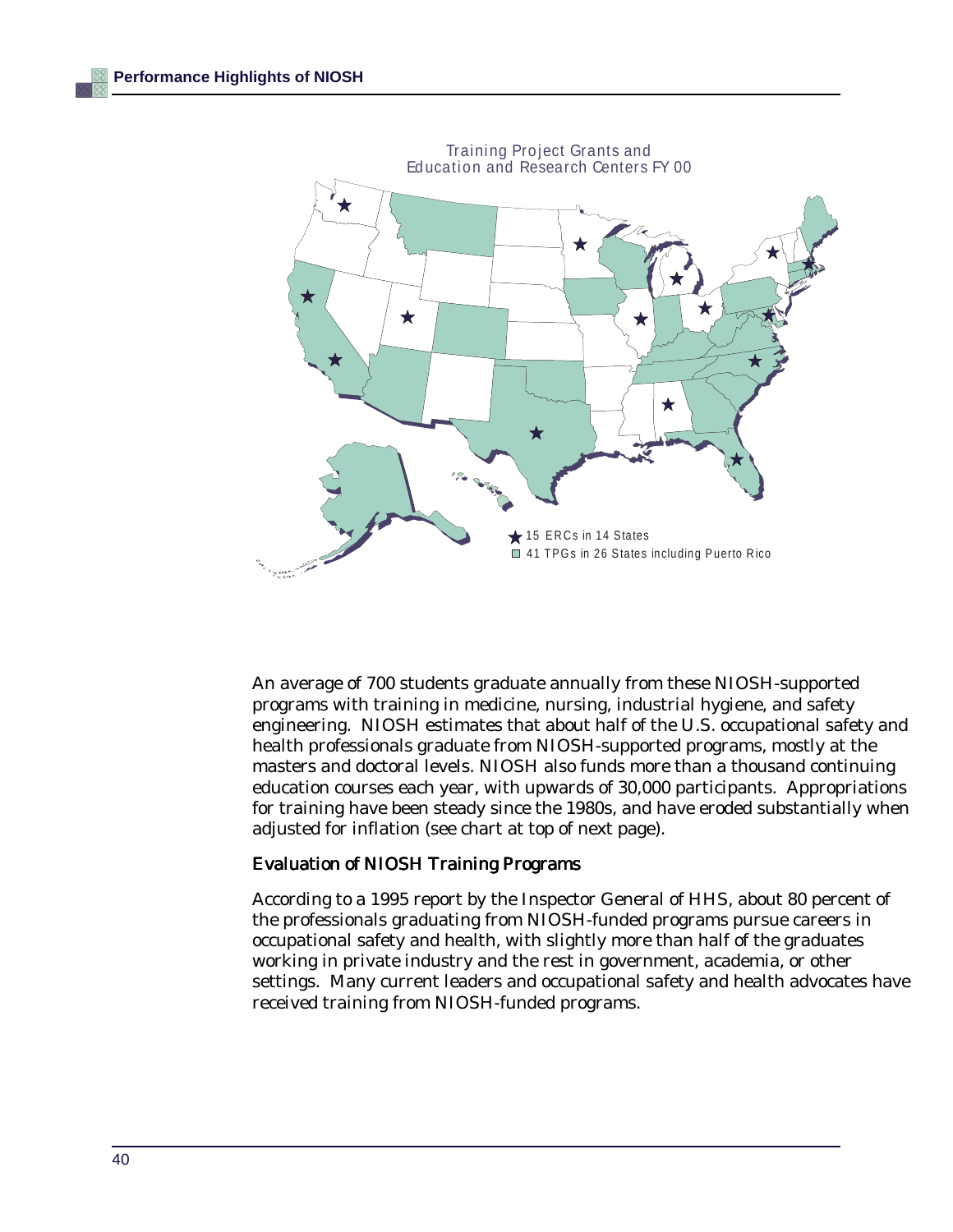

# O ccup ational Safety and Health Professionals

#### **Training Workers**

NIOSH has a secondary role (to OSHA and MSHA) in developing and providing safety and health training for workers. This includes the following activities:

- Training in handling emergencies involving hazardous materials provided by the International Association of Firefighters to 4,500 firefighters and emergency responders annually.
- Training in safe procedures for hazardous waste clean-up workers and lead abatement workers.
- Training graduate psychology students to evaluate the effects on health and productivity of different approaches to the organization of work.

#### Training Evaluation Research (Worker Training)

More than 100 OSHA standards for controlling workplace hazards contain requirements for worker training to reduce risk factors for injury and disease. Although it is assumed a trained workforce will be safer and more productive, there is a dearth of empirical data on the factors that determine the effectiveness of a safety training program. To address the issue of training effectiveness, NIOSH has initiated a program to evaluate, and assist others who evaluate, training programs. Accomplishments since 1997 include:

An extensive review of the research literature entitled Assessing Occupational Safety and Health Training: A Literature Review;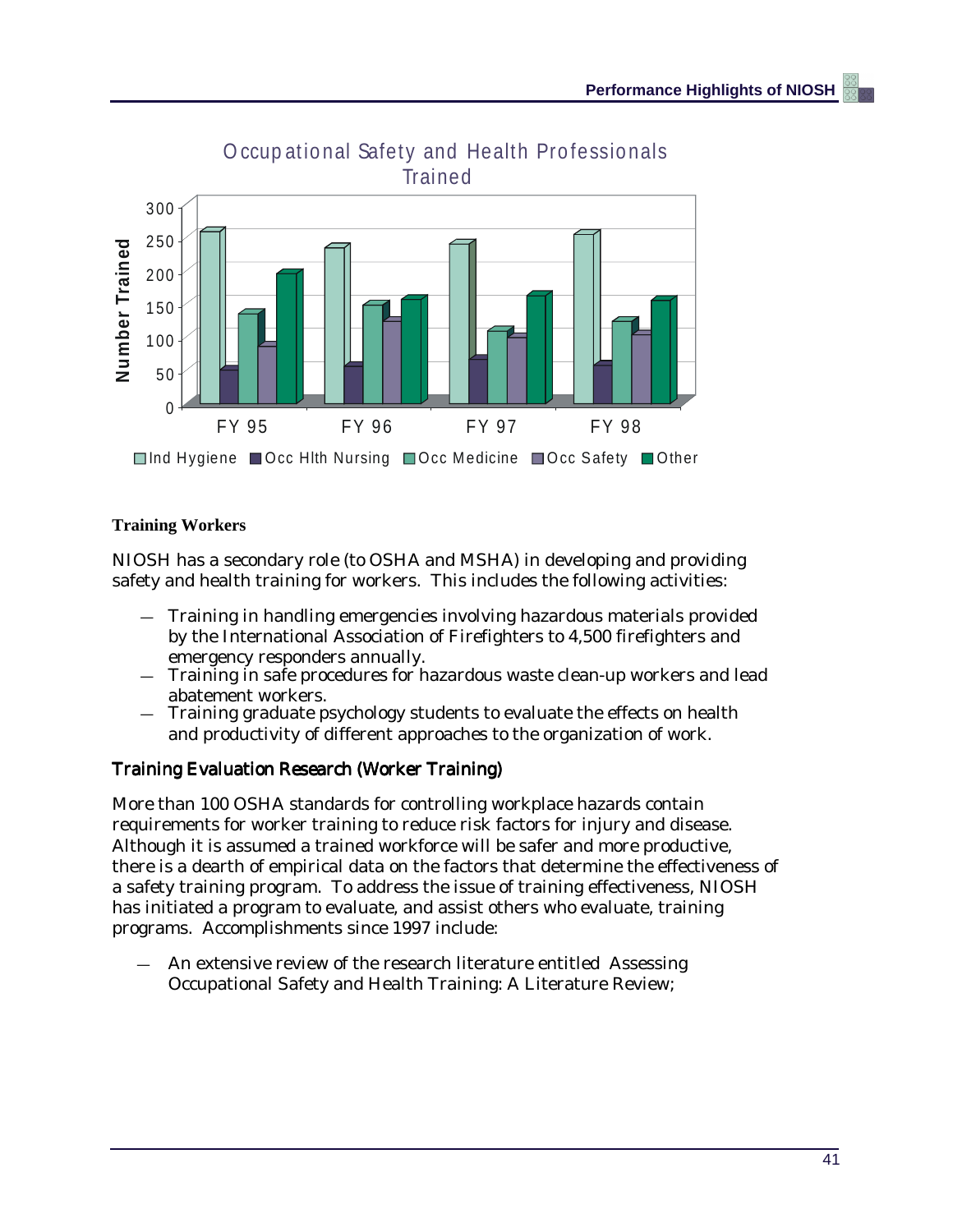- — Development of a training intervention effectiveness research model (TIER model), which has already been adopted in four research studies; and
- Completion of an evaluation of safety training conducted by the National Restaurant Association Educational Foundation, finding limited success of a multi-media training strategy.



#### International Training

Through the International Training and Research Program in Environmental and Occupational Health (ITREOH), NIOSH is a key supporter, with other federal partners, in building capacity to address occupational and environmental health problems in developing countries. Training is provided in a variety of disciplines related to occupational safety and health (e.g., epidemiology, occupational medicine, industrial hygiene, safety engineering, and toxicology) and is conducted both in-country and in the U.S. at the respective awardee academic institutions.

Since inception of this program in 1995, awards have been made to 13 U.S. academic institutions and training has involved some 28 countries in Africa, Asia, Central Europe, and Latin America. In the first three years of the program, 193 pre-and postdoctoral trainees came to the United States for long-term training. One hundred in-country courses have been given involving 4,418 trainees and 175 faculty members from U.S. institutions. A total of 234 articles have been published or submitted and 285 presentations have been given by trainees, their mentors, and affiliated scientists.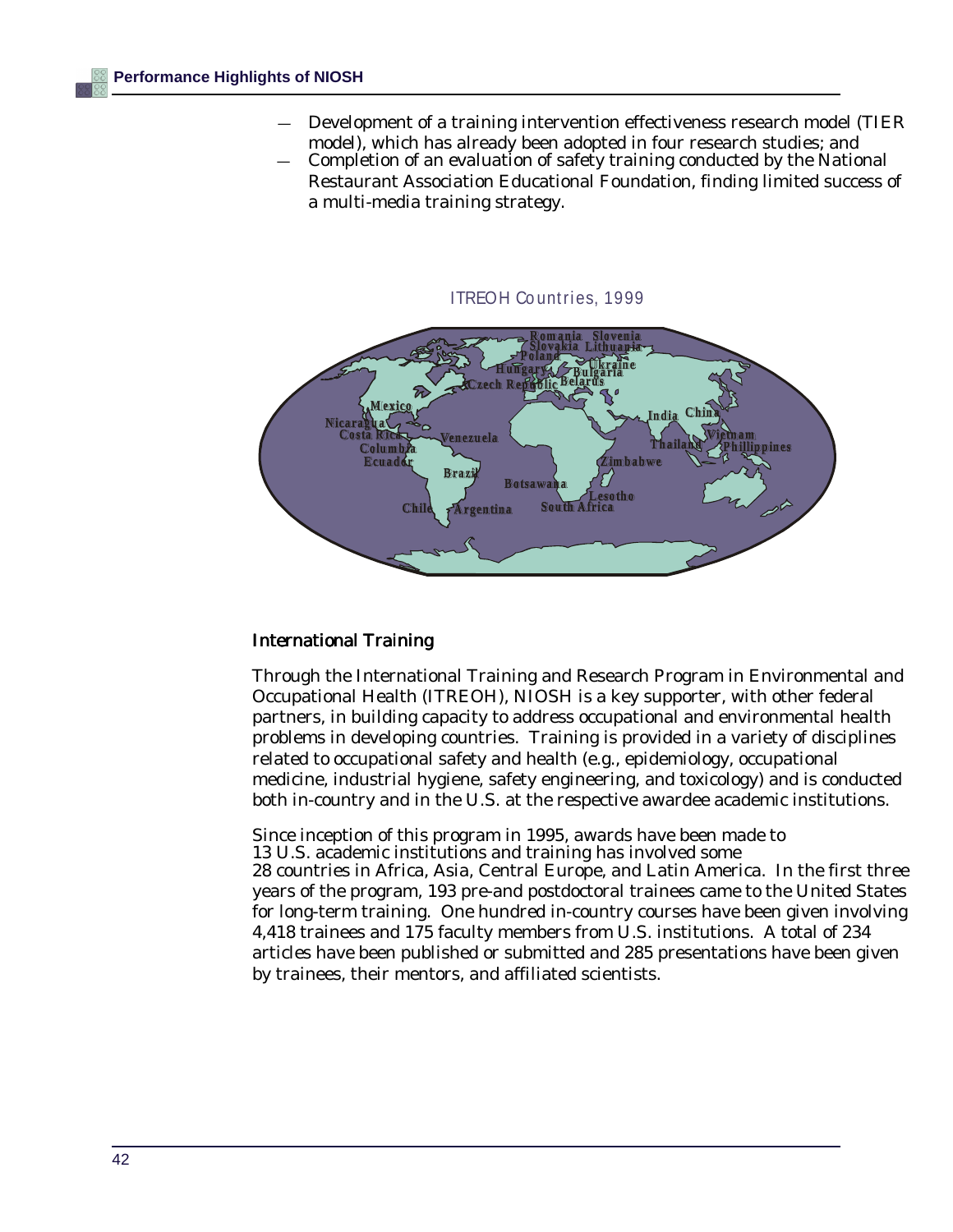#### **New Directions**

NIOSH training programs are building capacity to prepare new leaders and trainers of occupational safety and health practitioners. NIOSH has initiated a Pilot Project Research Training Program to expand NORA research by providing training for researchers who will investigate NORA priorities. NIOSH is also funding a new initiative on occupational health services research training to address the low number of researchers conducting health services research in the field of occupational safety and health.

The work environment has changed greatly since NIOSH began its training programs and many new injuries and illnesses have emerged. The workforce itself is different, with women, minorities, older (over 49) and younger (under 18) workers increasingly contributing to its ranks. Work done under contract, on a part-time basis, and employment in the service industry has also increased—all situations in which occupational safety and health consulting or healthcare may not be provided. In addition, delivery of health services is changing rapidly, and many primary care health providers are inadequately trained in recognition and treatment of occupationally related illnesses and injuries.

To explore the demands on the occupational safety and health professional in this changing environment, NIOSH funded a contract with the Institute of Medicine (IOM) to conduct a workforce needs assessment. This will examine the demand for and supply of various disciplines that make up the occupational health workforce, and develop recommendations on how to continue to build a workforce that can respond to the challenges of the future. IOM will issue a report on its finding in mid-2000.

### **NIOSH Budget History**

NIOSH, like many private sector organizations, is doing more with less, but over a longer haul. In inflation-adjusted dollars, the Institute has yet to regain its budget level from 1980, perhaps representing the only case of long-term funding loss among all Federal health agencies. Had NIOSH sustained growth equal to NIH or CDC overall respectively, its current resources would be two- to four-fold greater (see chart at top of next page).

A few major consequences are the datedness of national estimates of the numbers of workers exposed to known and potential hazards, the continued lack of a national system of state-based surveillance of occupational diseases and injuries, a declining frequency of large epidemiological studies, and overall, an increasing gap in knowledge of the health and safety effects of new work chemicals and technology.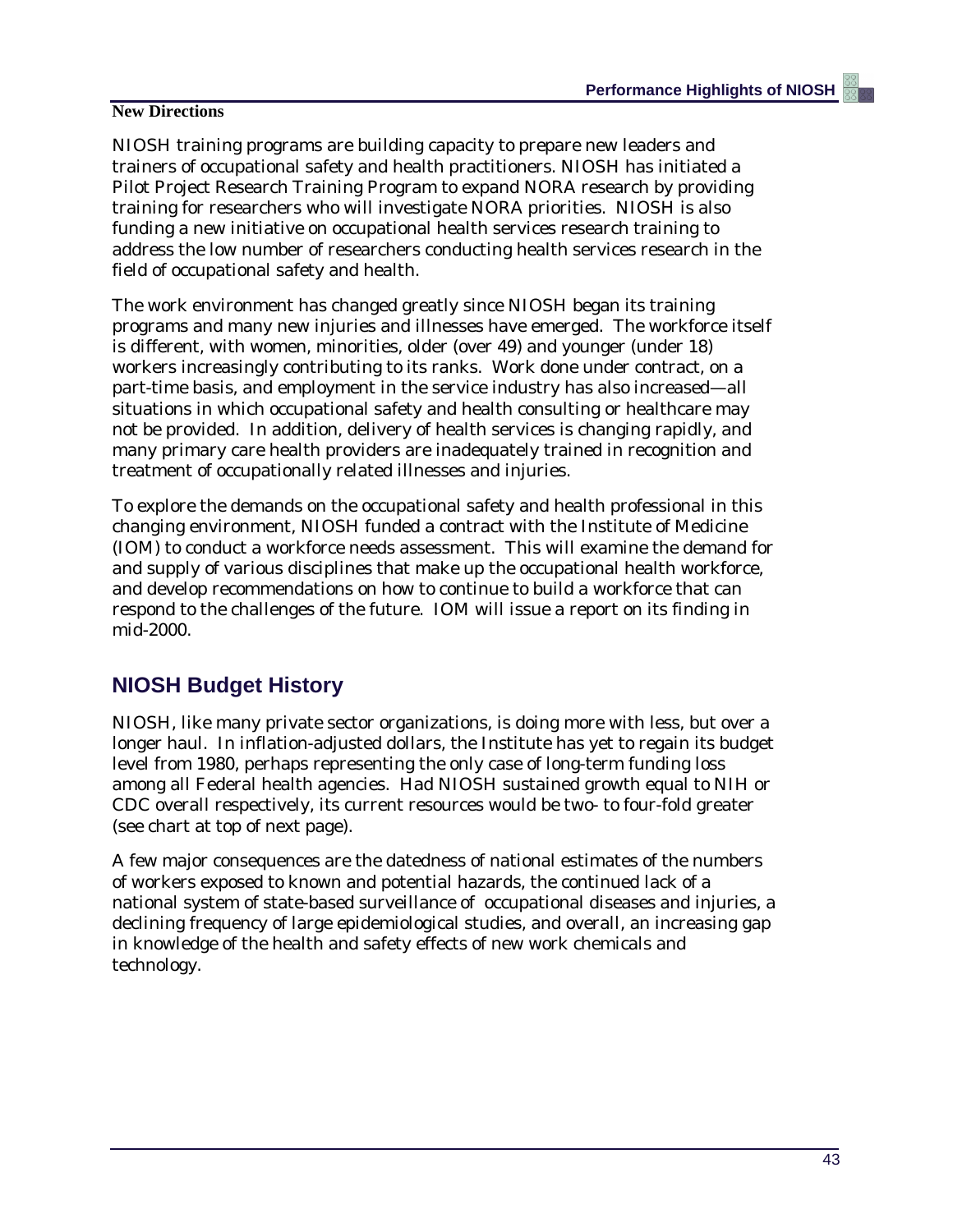

Despite these limitations, NIOSH continues to lead occupational safety and health research and prevention. The Institute has sustained leadership, in part, by using external partnerships to supplement internal resources, and by identifying and building on common interests, whenever possible. The track record illustrated in this report suggests how much more NIOSH could accomplish if it were funded commensurate with its sister programs and agencies.